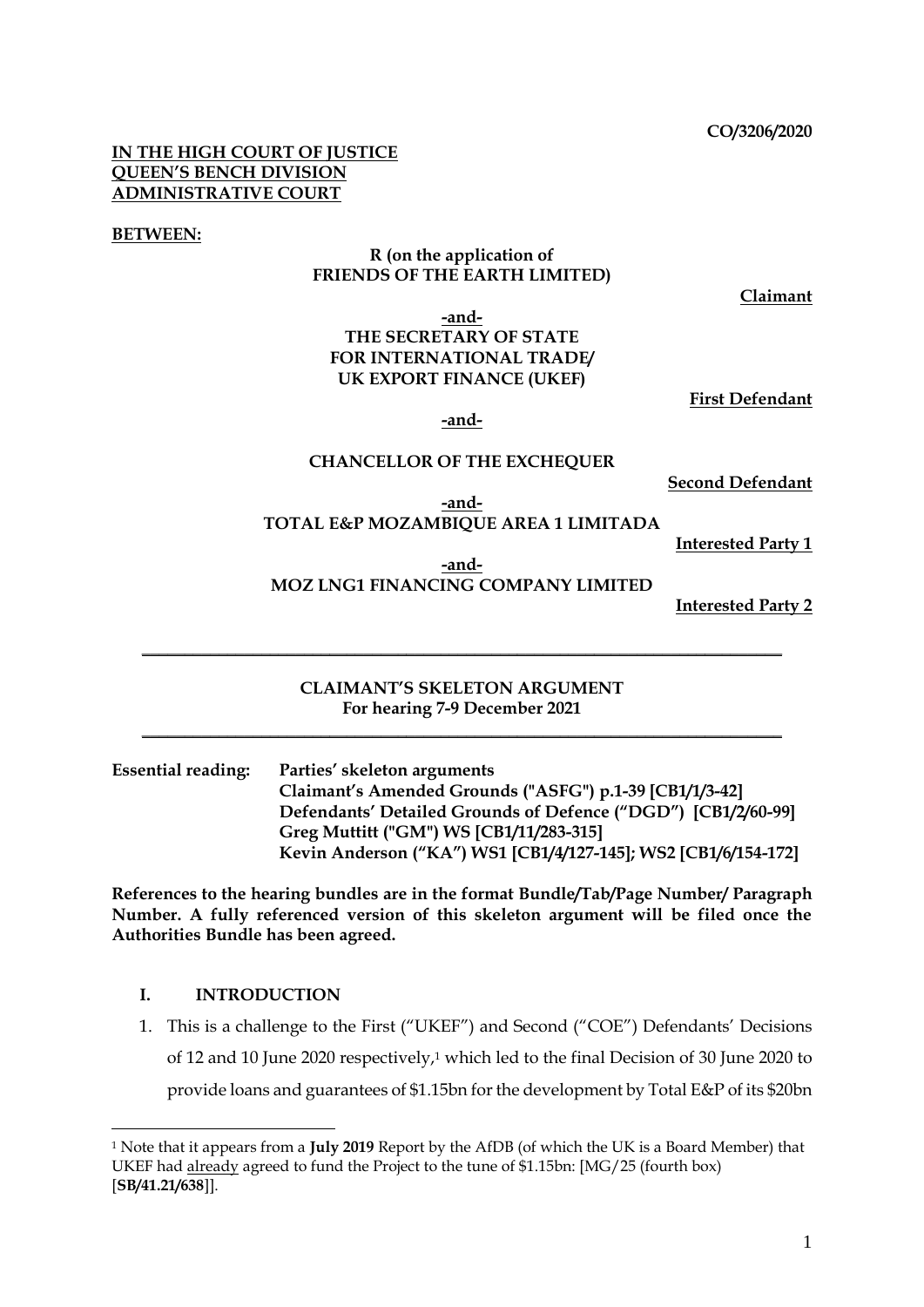Liquefied Natural Gas Project in Cabo Delgado in Northern Mozambique ("the Decision"). The case concerns one of the largest single financing packages ever offered by UKEF to a foreign fossil fuel project. Total aims to extract 43 million tonnes of Liquid Natural Gas ("**LNG**") per annum for 32 years from the offshore gas fields, totalling combusted emissions of approximately 4.3 GtCO2 (4.3 billion tonnes) [KA WS1 §24 **[CB1/4/134**].

2. On 10 September 2020 the parties signed a consent order agreeing to a rolled-up hearing and expedition. Swift J. then requested the parties attend a hearing (on 17 September 2021) on the basis that he did not consider the case suitable for expedition (since the loan agreements could be unravelled should the Decision be found to be unlawful) which the Defendants agreed. On 21 September 2020, he ordered certain disclosure to be followed by amended grounds. Amended grounds were filed on 9 November 2020. On 15 March 2021 Lang J. refused permission on the papers without reasons. On 21 April 2021 Thornton J. granted permission on Ground 1 **[**Order of 14 May 2021 **[SB/19/269-270]**]**.** The hearing was then not fixed until 8 months later because of lack of availability of Sir James Eadie QC. 1,723 of pages of additional disclosure were provided, a significant amount after a Part 18 and specific disclosure request on 06 August 2021 **[SB/45/1543]** and 24 September 2021[**SB/47/1818]**

#### **Summary of issues**.

3. This case is not concerned with whether, or the extent to which, the Defendants should have considered the Paris Agreement ("**PA**") in reaching their Decision. Rather, it is concerned with whether, having concluded that both the Project and its financing were compatible with the UK and Mozambique's obligations under the PA, and having taken the Decision on that basis, the Decision was lawful: [DGD §75 **[CB1/2/84]**, §102.2 **[CB1/2/91]**]. The conclusion of PA compatibility was a key consideration in the Decision, even if not a pre-condition [Louis Thomas Statement ("**LT WS, Exhibits in Format: LT/Exhibit Number**") §85, §88 **[CB1/7/188]**; Maxwell Griffin Statement ("**MG WS, Exhibits in Format: MG/Exhibit Number**") §60-61, §64 **{CB1/8/218-220]**; ]; indeed consideration of Climate Change risk, including compatibility with the PA, was a requirement of the decision making: [LT/4/§14 **[CB2/17/146]** and §37 **[CB2/17/150]**; Further Disclosure ("**FD/Item Number**") FD/32/§3 **[SB/48.2/1824]**].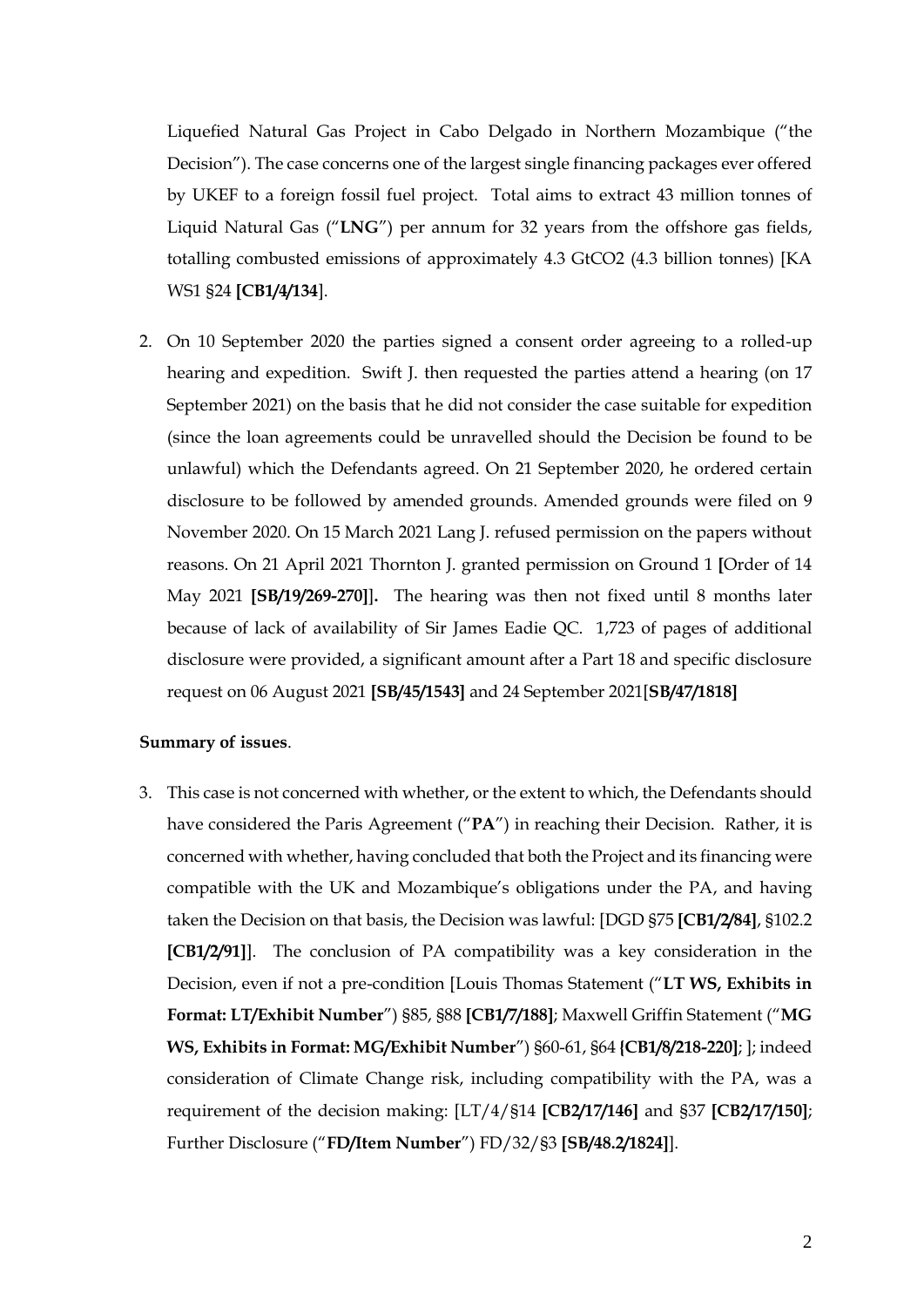- 4. The questions for this Court are whether:
	- a. The Decision was based on an error of law, namely that the Project and its financing were compatible with the UK and Mozambique's obligations under the PA (Ground 1A); and/or
	- b. Was otherwise unlawful in so far as it was reached without regard to essential relevant considerations (Ground 1B).
- 5. The Defendants do not and have never argued that they would have taken the same Decision had they concluded that the Project and/or its financing were incompatible with the UK and/or Mozambique's obligations under the PA. That accords with UKEF's stated ESHR policy to comply with all applicable international agreements including the OECD Common Approaches, which explicitly recognises "*the responsibility of adherents to implement the commitments undertaken by the Parties to the UNFCCC*" (OECD Principles [**AB/8/220**], ESHR Policy December 2018 §3 [**CB2/5/33**] referred to at ASFG §18 **[CB1/1/10]** & §40 **[CB1/1/17]**).
- 6. Nor do the Defendants say that their Decision to agree to finance the Project was taken on the basis that there was merely a 'tenable' argument that the Project and its financing were compatible with the PA. The advice on which the Defendants relied in taking their Decision, was that the Project and its financing were compatible with the PA. That is also the public position adopted by UKEF.

## *Finance flows and fossil fuels*

- 7. Flows of finance are a core element in meeting the temperature goals in Article 2 PA, as confirmed in Article  $2(1)(c)$  PA (see below). Achieving the temperature goals requires both (i) peaking of global emissions as soon as possible and (ii) rapid reductions thereafter, as set out in Article 4(1) PA ( "**low emissions pathway**"). Whilst all countries must begin reducing emissions, reductions should be fastest in the wealthiest countries and poorer countries should receive finance and support to enable reduction: GM WS §76 **[CB1/11/310]**.
- 8. Alignment of all finance flows with the low emissions pathway (Art.  $2(1)(c)$ ) was a critical element agreed by the Parties to the PA. As the UK stated in its December 2020 submission pursuant to Article 9(5) PA: "[under Article 2(1)(c)]…*all parties committed*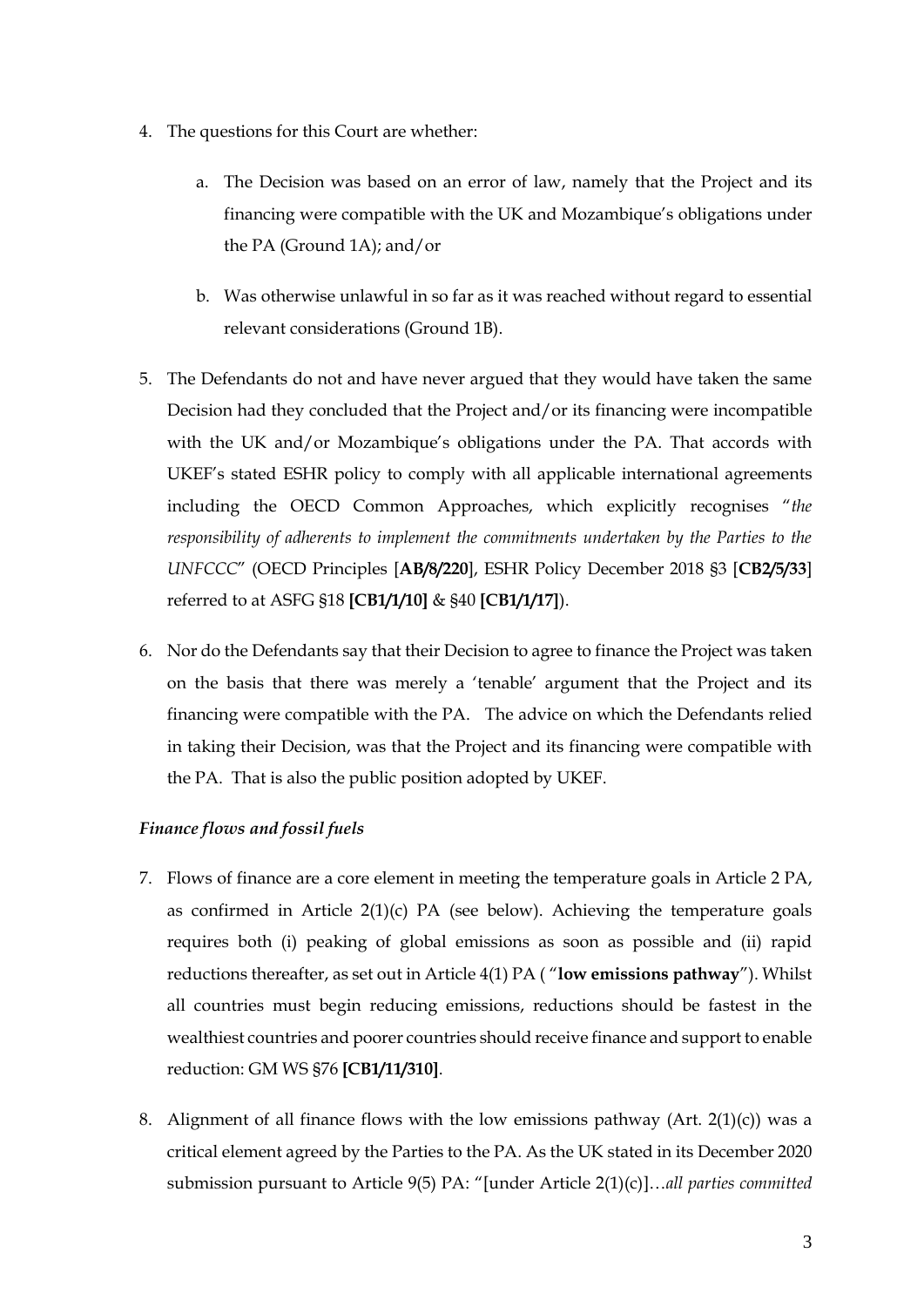*to collectively align finance flows with low greenhouse gas and climate resilient development."*  Further, "*[w]ithout the fundamental shift in the financial system as a whole, the climate goals of the Paris Agreement cannot be met*."<sup>2</sup> (emphasis added)

- 9. UKEF also recognises that *[m]aking financial flows consistent with a net zero and resilient economy is a crucial goal of the 2015 Paris Agreement*" and has expressed the ambition to "[*e]mbed the UK and UKEF as a key influencer in multilateral negotiations amongst export credit agencies, and encourage our peers to join us in making financial flows consistent with the Paris Agreement*." <sup>3</sup>
- 10. In July 2019 the Government stated in its Green Finance Strategy that it would be "*[e]nsuring any investment support for fossil fuels affecting emissions is in line with the Paris Agreement temperature goals and transition plans [and] [e]nsuring that relevant programmes do not undermine the ambition in countries' Nationally Determined Contributions (NDC) and adaptation plans*."<sup>4</sup>
- 11. A year later and only the day after the Decision, the CDC (the UK development bank) in order to align its financing with its obligations under the PA, adopted a climate change strategy that states that it excludes new investment in the vast majority of fossil fuel subsectors.<sup>5</sup> Even earlier, on 8 November 2019, the finance ministers of the EU issued a statement urging the European Investment Bank ("**EIB**") to end financing for fossil-fuel energy projects so as to align with the PA.<sup>6</sup> The Private Infrastructure Development Group ("**PIDG**"), funded by the governments of the UK, the Netherlands, Switzerland, Australia, Sweden, Germany and the International Finance Corporation ("**IFC**") has done the same.<sup>7</sup>

<sup>2</sup> https://www4.unfccc.int/sites/SubmissionsStaging/Documents/202012111841---

UK%20Biennial%20Finance%20Communication%202020%20-%20publication%20version%20(1).pdf submitted pursuant to Dec. 12 CMA 1: https://unfccc.int/Art.9.5-biennial-communications

<sup>3</sup> See https://www.gov.uk/government/publications/uk-export-finance-climate-change-strategy-2021-to-2024 pp. 5 and 8.

<sup>4</sup>https://assets.publishing.service.gov.uk/government/uploads/system/uploads/attachment\_data/ file/820284/190716\_BEIS\_Green\_Finance\_Strategy\_Accessible\_Final.pdf p. 31

<sup>5</sup> https://www.theguardian.com/environment/2020/jul/02/uk-governments-development-bank-toend-fossil-fuel-financing ; https://assets.cdcgroup.com/wp-

content/uploads/2020/07/01170324/CDC\_Climate\_Change\_Strategy\_spreads.pdf

<sup>6</sup> https://www.consilium.europa.eu/media/41303/st13871-en19.pdf

<sup>7</sup> https://www.pidg.org/wp-content/uploads/2020/07/Spotlight-Taking-action-on-climatechange.pdf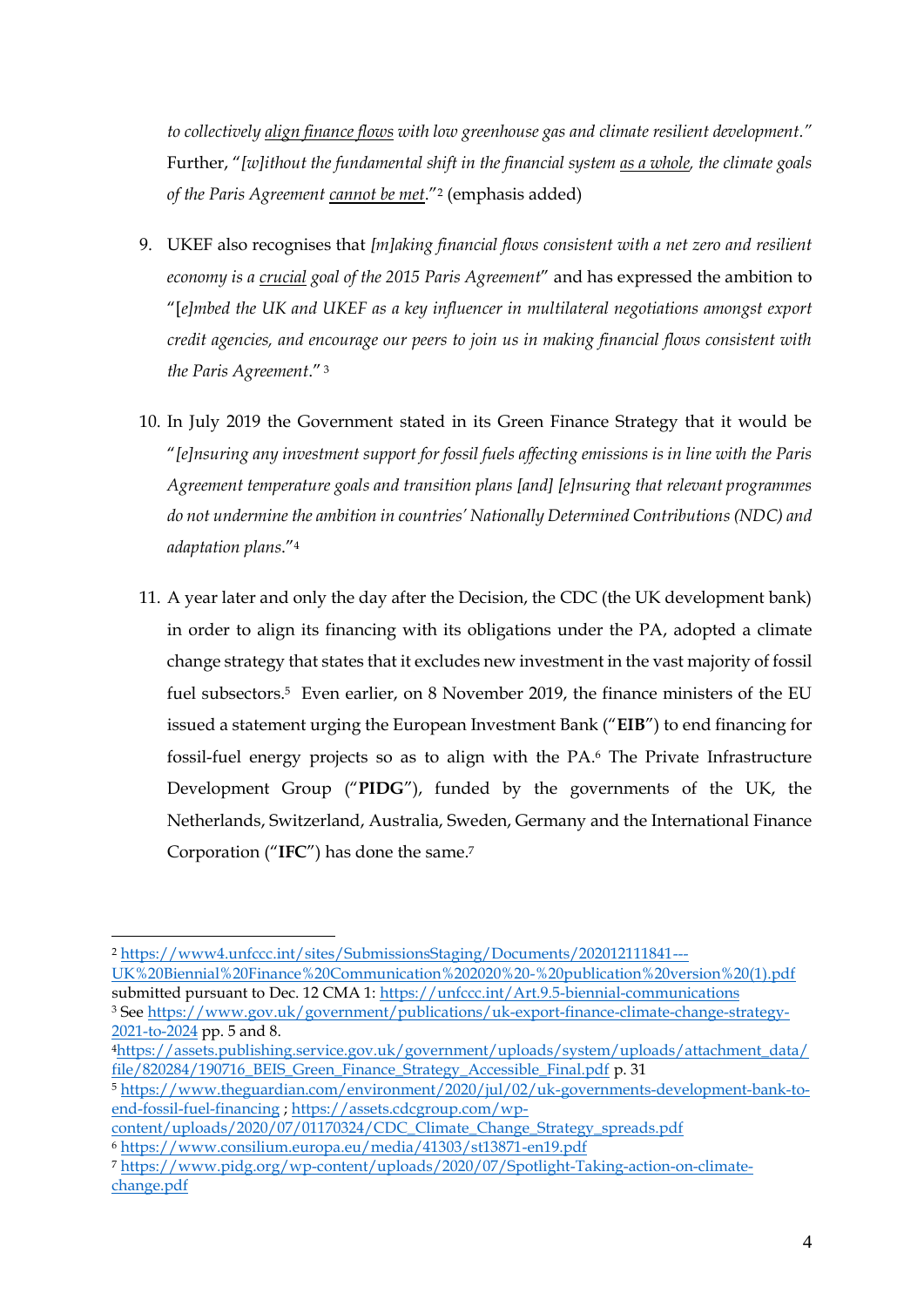- 12. On 12 December 2020, the Prime Minister announced that the UK would no longer provide any new direct financial or promotional support for the fossil fuel energy sector overseas, other than in limited circumstances, as soon as possible, and would align its support to enable clean energy exports.<sup>8</sup> The policy was adopted on 31 March 2021 and applied "*to any new Official Development Assistance (ODA), investment, financial and trade promotion activity overseas, including support provided by UK Export Finance*".<sup>9</sup> It provided for alignment with the Paris Agreement and stated that it would "*engage with [countries] to accelerate their low carbon transition, deliver a more ambitious Paris aligned Nationally Determined Contributions (NDCs) and better integrate climate considerations into core energy markets planning, including an assessment of long-term financial viability (e.g. exposure to stranded assets and/or price risks)"*. *<sup>10</sup>* The policy specifically prohibits: "[*s]upport for gas production, distribution and power generation into the global market*"11: and prohibits*: "[u]nabated gas production and gas distribution infrastructure to the global market. …feedstock infrastructure needs to be directly tied to use of gas in a domestic power plant… not tied to LNG terminals for export*."<sup>12</sup> (emphasis added)
- 13. UKEF accepts responsibility for the emissions produced by Projects that it invests in (including the emissions from products: scope 3 emissions) and in September 2021 committed to make its portfolio of investments net zero by 2050, including Scope 3 emissions. 13

### *The project and the low emissions pathway: summary of claim*

14. First, the Claimant submits that the Project is not consistent with the low emissions pathway and climate resilient development and further, it makes it impossible in reality for Mozambique to meet its climate commitments under the PA. Accordingly, the Decision is contrary to the UK's obligations in relation to finance under the PA, as well as its obligation to assist Mozambique, as a developing country Party (and a

<sup>8</sup> https://www.gov.uk/government/news/pm-announces-the-uk-will-end-support-for-fossil-fuelsector-overseas

<sup>9</sup>https://assets.publishing.service.gov.uk/government/uploads/system/uploads/attachment\_data/ file/975753/Guidance - Aligning UK international support for the clean energy transition -\_March\_2021\_.pdf p.4

<sup>10</sup> Ibid. pp. 6-7.

<sup>11</sup> Ibid. p. 7

<sup>12</sup> Ibid, p.8

<sup>13</sup> UK Export Finance Climate Change Strategy 2021 to 2024, Strategic Pillar 2.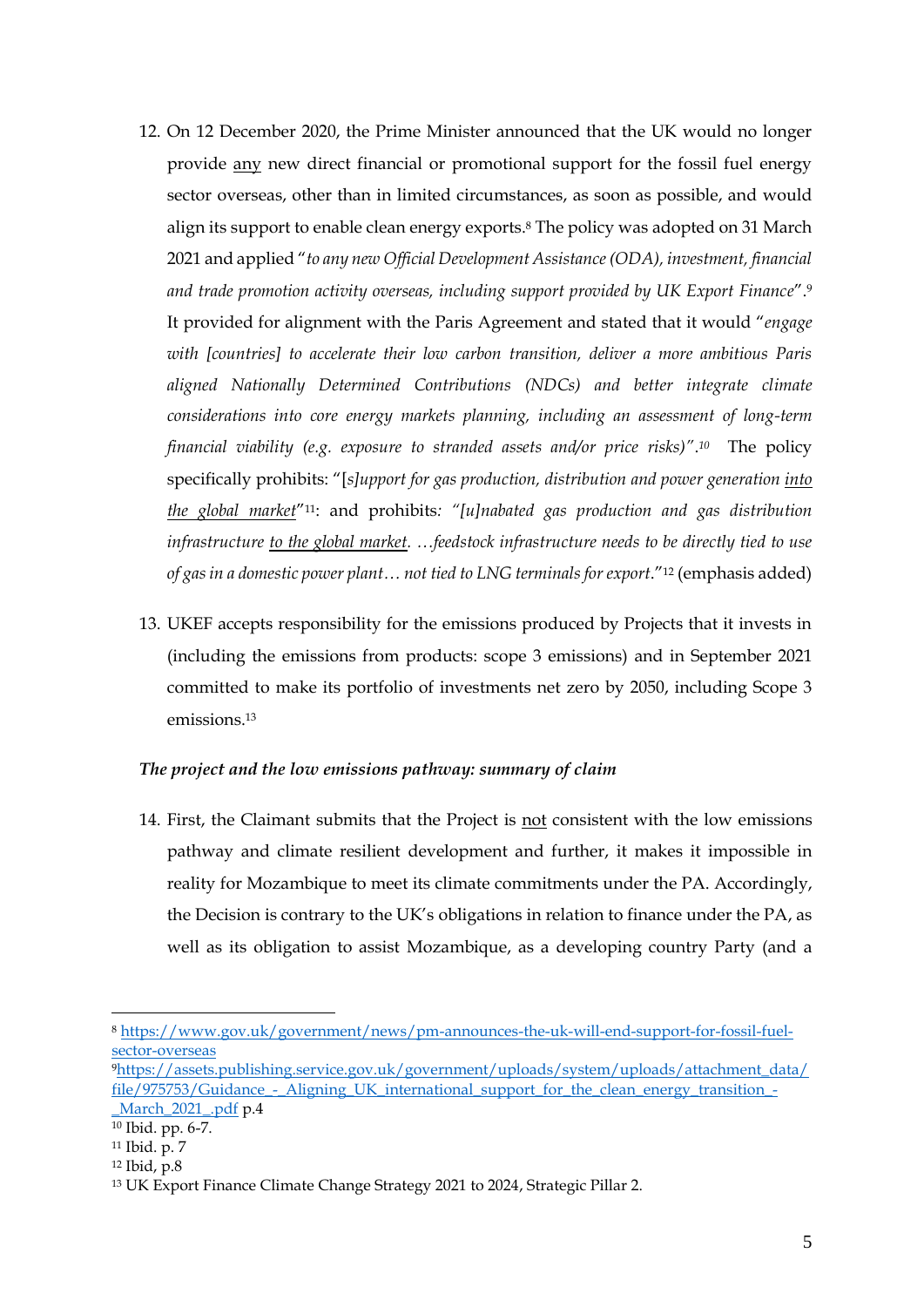particularly vulnerable one) not only to meet its climate change commitments but to increase them.

- 15. Secondly, the first Defendant reached its conclusion that the Project and its financing were compatible with the UK and Mozambique's obligations under the PA on the basis of a wholly peremptory analysis, which:
	- a. considered a non-PA consistent pathway (2°C rather than a 1.5°C) and concluded, without basis, that the Project would result in global emissions reductions, such as to meet the low emissions pathway.
	- b. failed to consider the most basic elements essential for an assessment of compatibility with the low emissions pathway, including failing even to quantity the Greenhouse Gases ("**GHGs**") that will be produced from the LNG (Scope 3 emissions), failing to consider all emissions (Scopes 1-3) against the relevant low emission pathway, such as those set out by the IPCC in its 2018 Special Report (requested by the Conference of the Parties (COP) on adoption of the PA, ("**the IPCC SR15 Report"**)**, <sup>14</sup>** and failed to have regard to the UNEP Production Gap Report [**AB/5/170-176**] over the Project's 32 year lifespan: [GM WS §4-85 **[CB1/11/286-312]**.
	- 16. Internal documents show that the first Defendant was aware of these failings and inadequacies but took the view that there was insufficient time available to remedy them by seeking appropriate outside expertise: [FD/16-18 **[CB2/10/88-101];** FD/19- 21 **[CB2/12/105-120]**; MG/17/§6 [**CB2/11/103**]]

### **II. LEGAL FRAMEWORK**

### *Statutory basis for Decision*

17. The statutory basis for the Decision is set out at paragraphs 11-14 of the ASFG [**CB1/1/8-9**] and paragraphs 3 and 24 **[CB1/2/60 and 69]** of the DGD.

<sup>14</sup> Decision 1 CP.21 para. 21 **[AB/3/35]**, the same decision by which the Parties adopted the Paris Agreement COP Decision 1/CP21: https://unfccc.int/resource/docs/2015/cop21/eng/10a01.pdf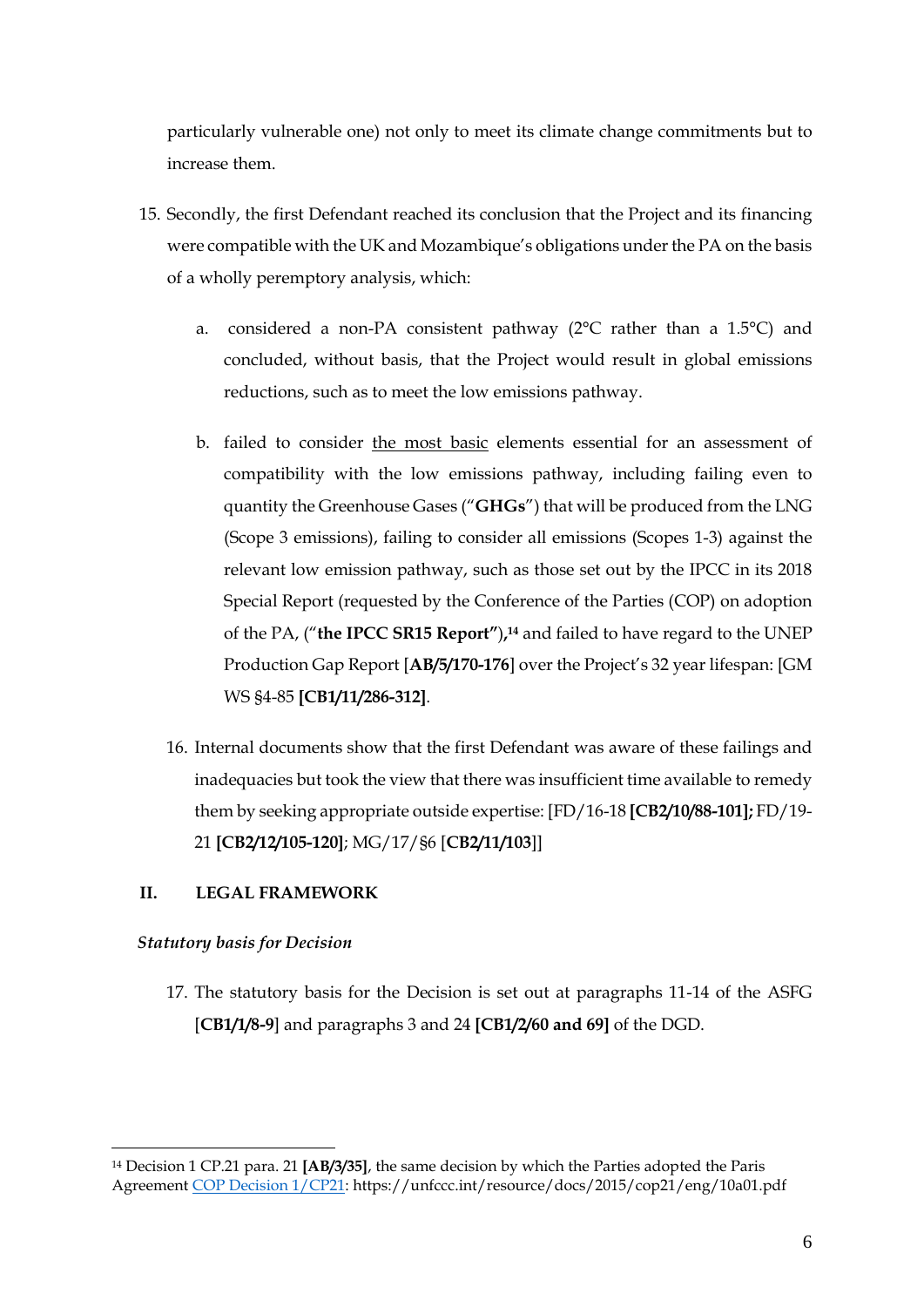- 18. **The Paris Agreement** is the third treaty in the UN climate regime, adopted by the COP21 in 2015. <sup>15</sup> It was initiated by the COP17 (2011) in response to the "*significant gap between the aggregate effect of Parties' mitigation pledges in terms of global annual emissions of greenhouse gases by 2020 and aggregate emission pathways consistent with having a likely chance of holding the increase in global average temperature below 2 °C or 1.5°C above pre-industrial levels*."<sup>16</sup>
- 19. It builds on a complex body of rules and procedures that have developed over twenty-five years, which together make up the UN climate regime. Its founding Treaty is the UNFCCC adopted in 1992 (in force 21 March 1994), the ultimate objective of which is to stabilize greenhouse gas concentrations "*at a level that would prevent dangerous anthropogenic (human induced) interference with the climate system*": UNFCCC Article 2. UNFCCC Article 3(3) provides for the application of the precautionary principle, namely: "*[t]he Parties should take precautionary measures to anticipate, prevent or minimize the causes of climate change and mitigate its adverse effects"* [**AB/2/11**]
- 20. The UNFCCC requires industrialized countries (Annex 1 countries) (including the UK) to take the lead in cutting emissions on the basis that they were largely responsible for climate change): Articles 3(1) and 4(2) **[AB/2/11-12]**. Further, the UNFCCC provides that developed countries are required to finance and provide technology transfer to assist Developing countries to mitigate and adapt to climate change: Article 4(3)-(5) **[AB/2/12]**.
- 21. Key points regarding the PA are set out in paragraphs 53-57 ASFG [**CB1/1/20**]. The UK signed the Agreement on 22 April 2016. Pursuant to s. 20 of the Constitutional Reform and Governance Act 2010 ("CRAG") it was placed before Parliament for 21 days. <sup>17</sup> Parliament raised no issues and accordingly, it was ratified and bound the UK from 18 December 2016.

<sup>15</sup> Decision 1 CP.21 : https://unfccc.int/resource/docs/2015/cop21/eng/10a01.pdf **[AB/3/32]**

<sup>16</sup> Decision 1 CP.17 (2011): https://unfccc.int/resource/docs/2011/cop17/eng/09a01.pdf <sup>17</sup> Command Paper 9938:

https://assets.publishing.service.gov.uk/government/uploads/system/uploads/attachment\_data/f ile/558185/EM\_Paris\_Ag.pdf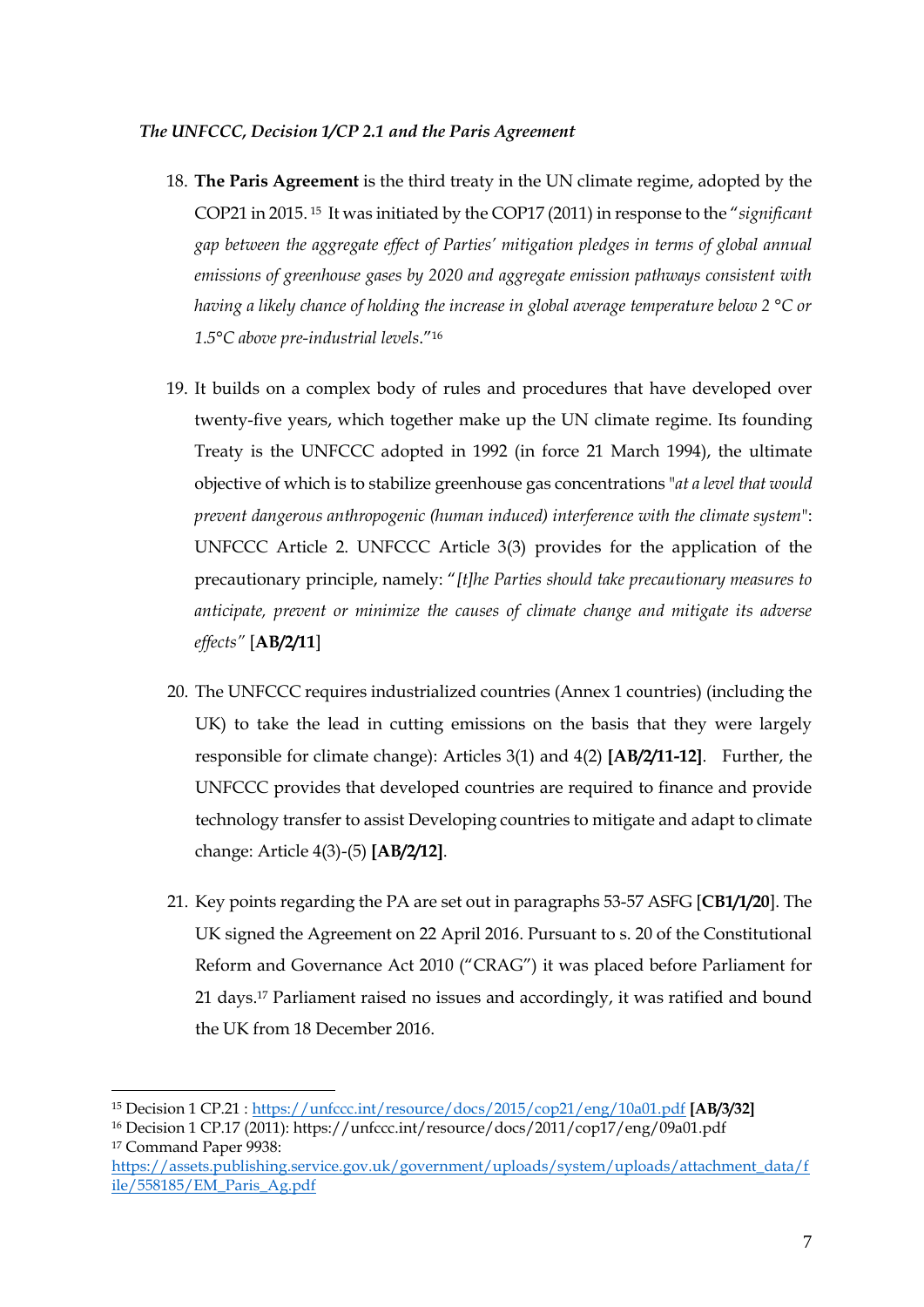- 22. Of key relevance to the matters before this Court are the following interlinked objectives, which represent 'the strengthened global response to the threat of climate change, in the context of sustainable development and efforts to eradicate poverty' (Article 2 PA):
	- a. **First, the temperature goal** in PA Article 2(1)(a), namely "*holding the increase in the global average temperature to well below 2°C above pre-industrial levels and pursuing efforts to limit the temperature increase to 1.5°C above pre-industrial levels, recognizing that this would significantly reduce the risks and impacts of climate change*." **[AB/3/53]**. The IPCC has advised that this requires that CO2 emissions decline by about 45% from 2010 levels by 2030 (40–60% interquartile range), reaching net zero around 2050 (2045–2055 interquartile range). SPM C.1 page 12 [**AB/4/75**].
	- b. **Secondly, the financial flows goal**, namely to "*making finance flows consistent*  with a pathway towards low greenhouse gas emissions and climate-resilient *development*." [**AB/3/53**] PA Article 2(1) (c) (and see additional finance obligations in relation to developed country Parties assisting developing country Parties: PA Articles 3, 4(5), 9(1), 9(3), 9 (4) [**AB/3/53-54, 57-58**]).
- 23. **The PA** involves progressive obligations representing highest possible ambitions, applicable to all countries, which are to define their contribution by increasingly ambitious near-term Nationally Determined Contribution ("**NDCs"**) provided on at least a five yearly basis in the context of a long-term low-GHG development strategy: (PA Articles 3, 4(3), 4(4), 4(9), 4(11), 4(19)) (commonly known as the ratchet effect) **[AB/3/53-54]**.
- 24. Article 4(1) provides that:

"In order to achieve the long-term temperature goal set out in Article 2, Parties aim to reach global peaking of greenhouse gas emissions as soon as possible, recognizing that peaking will take longer for developing country Parties, and to undertake rapid reductions thereafter in accordance with best available science, so as to achieve a balance between anthropogenic emissions by sources and removals by sinks of greenhouse gases in the second half of this century, on the basis of equity, and in the context of sustainable development and efforts to eradicate poverty." [**AB/3/53**]

25. The PA extended the obligations in relation to finance provided in the UNFCCC.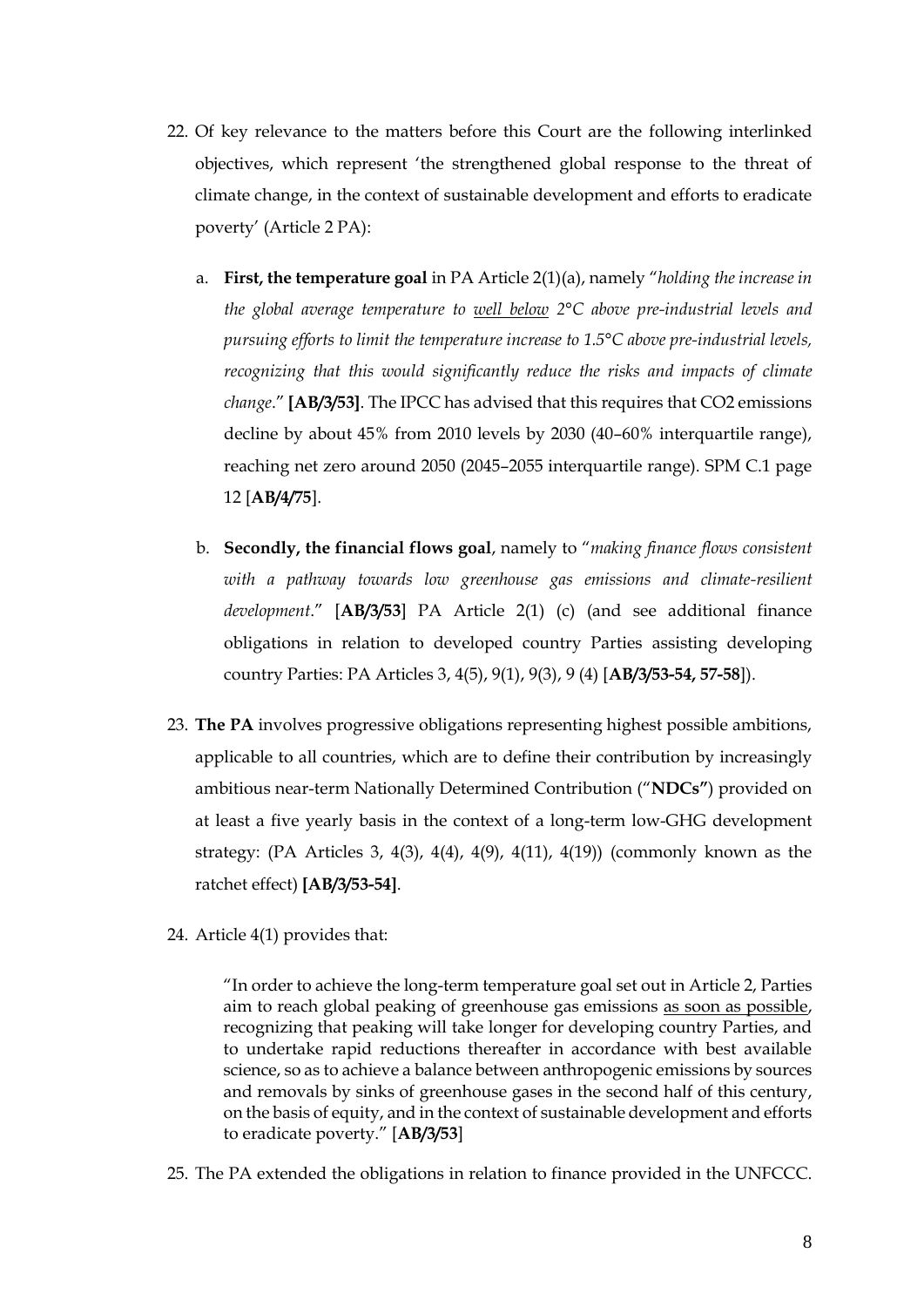Article 9 provides in material part:

"1. Developed country Parties shall provide financial resources to assist developing country Parties with respect to both mitigation and adaptation in continuation of their existing obligations under the Convention…

3. As part of a global effort, developed country Parties should continue to take the lead in mobilizing climate finance from a wide variety of sources, instruments and channels, noting the significant role of public funds, through a variety of actions, including supporting country-driven strategies, and taking into account the needs and priorities of developing country Parties. Such mobilization of climate finance should represent a progression beyond previous efforts.

4. The provision of scaled-up financial resources should aim to achieve a balance between adaptation and mitigation, taking into account countrydriven strategies, and the priorities and needs of developing country Parties, especially those that are particularly vulnerable to the adverse effects of climate change and have significant capacity constraints, such as the least developed countries and small island developing States, considering the need for public and grant-based resources for adaptation…" [**AB/3/57**]

26. The Standing Committee on Finance ("**SCF**") serves the PA. <sup>18</sup> In 2018, the COP requested the SCF to map, every four years, as part of its Biennial Assessment and overview of climate finance flows, the available information relevant to Article 2, paragraph 1(c), of the PA. At its Biannual Assessment of 2018 the SCF noted:

"49. Climate finance continues to account for just a small proportion of overall finance flows (see figure 3); the level of climate finance is considerably below what one would expect given the investment opportunities and needs that have been identified. However, although climate finance flows must obviously be scaled up, it is also important to ensure the consistency of finance flows **as a whole** (and of capital stock) pursuant to Article 2, paragraph 1(c), of the Paris Agreement. This does not mean that all finance flows have to achieve explicitly beneficial climate outcomes, but that they must reduce the likelihood of negative climate outcomes. Although commitments are being made to ensure that finance flows from DFIs are climate consistent, more can be done to understand public finance flows and ensure that they are all consistent with countries' climate change and sustainable development objectives."<sup>19</sup> (emphasis added)

<sup>18</sup> UNFCCC Decision 1/CP.21, paragraph 63 **[AB/3/40]** 

https://unfccc.int/resource/docs/2015/cop21/eng/10a01.pdf.

<sup>19</sup> https://unfccc.int/sites/default/files/resource/51904%20-%20UNFCCC%20BA%202018%20-

<sup>%20</sup>Summary%20Final.pdf (executive summary)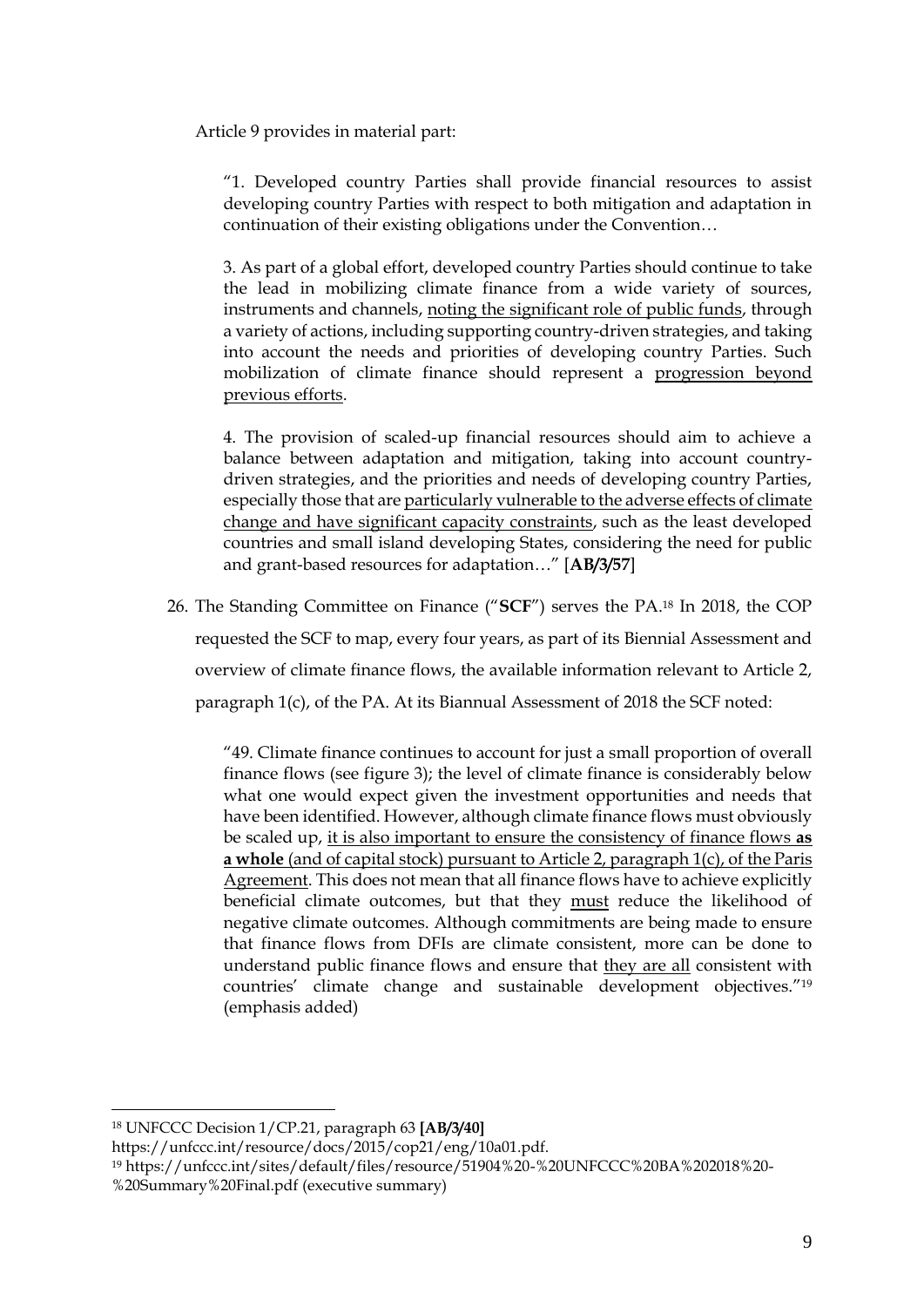- 27. See further the 2020 summary to the same effect<sup>20</sup>. As set out at paragraph 8 above, in 2020 the UK recognised the need to make all finance flows consistent with the PA in its bi-annual communications under Article 9(5). 2122
- 28. The OECD has noted that measuring progress towards Article 2(1)(c) requires consideration of all finance flows, including finance for activities that undermine or do not impact climate objectives. As such, the scope of tracking finance in relation to Article 2(1)(c) goes beyond the current scope of the Biennial Assessment.<sup>23</sup>

### <span id="page-9-0"></span>*The IPCC and the 1.5 Report*

29. In its Decision 1/CP.21 of 12 December 2015 adopting the PA, the COP requested the IPCC to provide a special report in 2018 *on the impacts of global warming of 1.5 °C above pre-industrial levels and related global greenhouse gas emission pathways*: (para. 21). In the IPCC SR15 Report **[AB/4/64-169]**, the IPCC concluded that there was a high risk of very significantly worse outcomes were temperatures increases to exceed 1.5°C, noting that even at 1.5° harms were likely to be extreme, entailing particular risk for vulnerable communities, including in Africa [IPCC SR15 Report Fig SPM.2 **[AB/4/74]**. <sup>24</sup> It concluded that, as at 1 January 2018, for a 66% chance of not exceeding 1.5°C, a carbon budget of 420 GtCO2 remained and for a 50% chance, 580 GTCO2 [IPCC SR15 Report SPM C.1.3 **[AB/4/75]**]. It looked at emissions pathways (budgets) by reference to timescales and found that to stay within a carbon budget of 420 GtCO2 carbon neutrality had to be reached within 20 years.

## 30. The IPCC noted at SPM C.2 **[AB/4/78**] that

"Pathways limiting global warming to 1.5°C with no or limited overshoot

<sup>20</sup> https://unfccc.int/sites/default/files/resource/54307\_1%20-%20UNFCCC%20BA%202020%20- %20Summary%20-%20WEB.pdf (executive summary)

<sup>21</sup> UK submission here

https://www4.unfccc.int/sites/SubmissionsStaging/Documents/202012111841--- UK%20Biennial%20Finance%20Communication%202020%20-%20publication%20version%20(1).pdf submitted pursuant to Dec. 12 CMA 1: https://unfccc.int/Art.9.5-biennial-communications

<sup>22</sup>EU submission here: https://unfccc.int/sites/default/files/resource/DE-11-24-2020%20- %20EU%20Submission%20on%20Article%209.5.pdf

<sup>23</sup> https://www.oecd-ilibrary.org/docserver/82cc3a4c-

en.pdf?expires=1636992563&id=id&accname=guest&checksum=589D2F44E48A7C64920118D8469854 9F, pp. 11-12

<sup>24</sup>Summary of Report: https://www.ipcc.ch/sr15/chapter/spm/ **[AB/4/64-87]**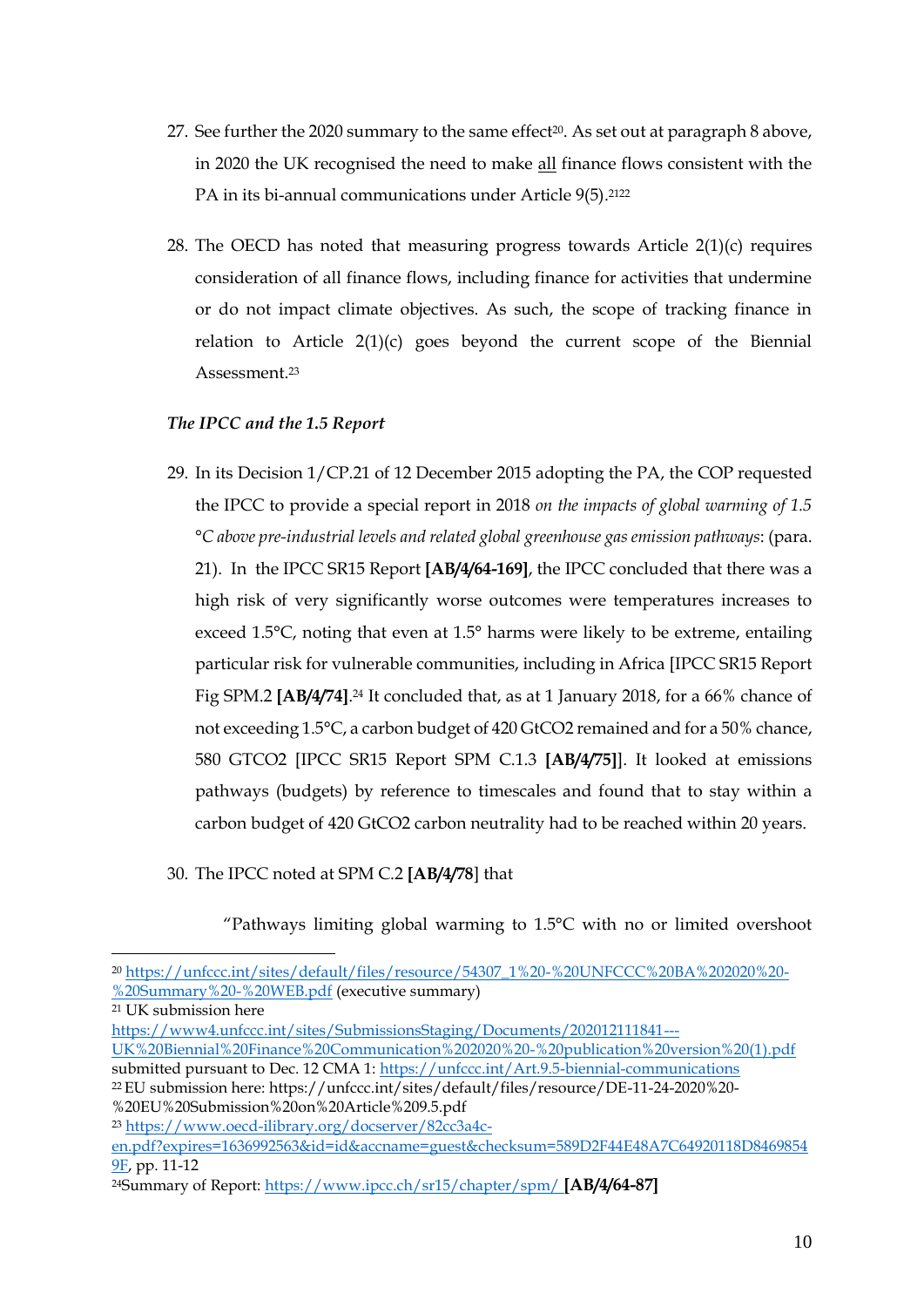would require rapid and far-reaching transitions in energy, land, urban and infrastructure (including transport and buildings), and industrial systems (high confidence). These systems transitions are unprecedented in terms of scale, but not necessarily in terms of speed, and imply deep emissions reductions in all sectors, a wide portfolio of mitigation options and a significant upscaling of investments in those options (medium confidence). 2.3, 2.4, 2.5, 4.2, 4.3, 4.4, 4.5}" (emphasis added).

### *UNEP*

31. UNEP issued its first production gap report in November 2019 and found that "*the world is on track to produce far more coal, oil and gas than is consistent with limiting warming to 1.5°C or 2°C, creating a "production gap" that makes climate goals much harder to reach*"25. UNEP noted the implications of the IPCC SR15 Report:

"p.2 The continued expansion of fossil fuel production — and the widening of the global production gap  $-$  is underpinned by a combination of ambitious national plans, government subsidies to producers, and other forms of public finance…. **[AB/5/172]**

p.2 Governments are planning to produce about 50% more fossil fuels by 2030 than would be consistent with a 2°C pathway and 120% more than would be consistent with a 1.5°C pathway… **[AB/5/172]**

p.4 Oil and gas are also on track to exceed carbon budgets, as countries continue to invest in fossil fuel infrastructure that "locks in" oil and gas use. The effects of this lock-in widen the production gap over time, until countries are producing 43% (36 million barrels per day) more oil and 47% (1,800 billion cubic meters) more gas by 2040 than would be consistent with a 2°C pathway…**[AB/5/174]**

p.4 This global production gap is even larger than the already significant global emissions gap, due to minimal policy attention on curbing fossil fuel production. Collectively, countries' planned fossil fuel production not only exceeds 1.5°C and 2°C pathways, it also surpasses production levels consistent with the implementation of the national climate policies and ambitions in countries' NDCs. As a consequence, the production gap is wider than the emissions gap… **[AB/5/174]**

p.8 last year the [IPCC] put new numbers to what has long been known: CO2 emissions from fossil fuels will need to decline rapidly, by approximately 6% per year to remain on a 1.5°C-compatible pathway, and by roughly 2% per year to remain on a 2°C-compatible one (see Chapter 2). Barring dramatic, unexpected advances in carbon capture and storage (CCS) technology, these declines mean that most of the world's proven fossil fuel reserves must be left unburned..." **[AB/5/i]**

<sup>25</sup> Press Summary: https://www.unep.org/resources/report/production-gap-report-2019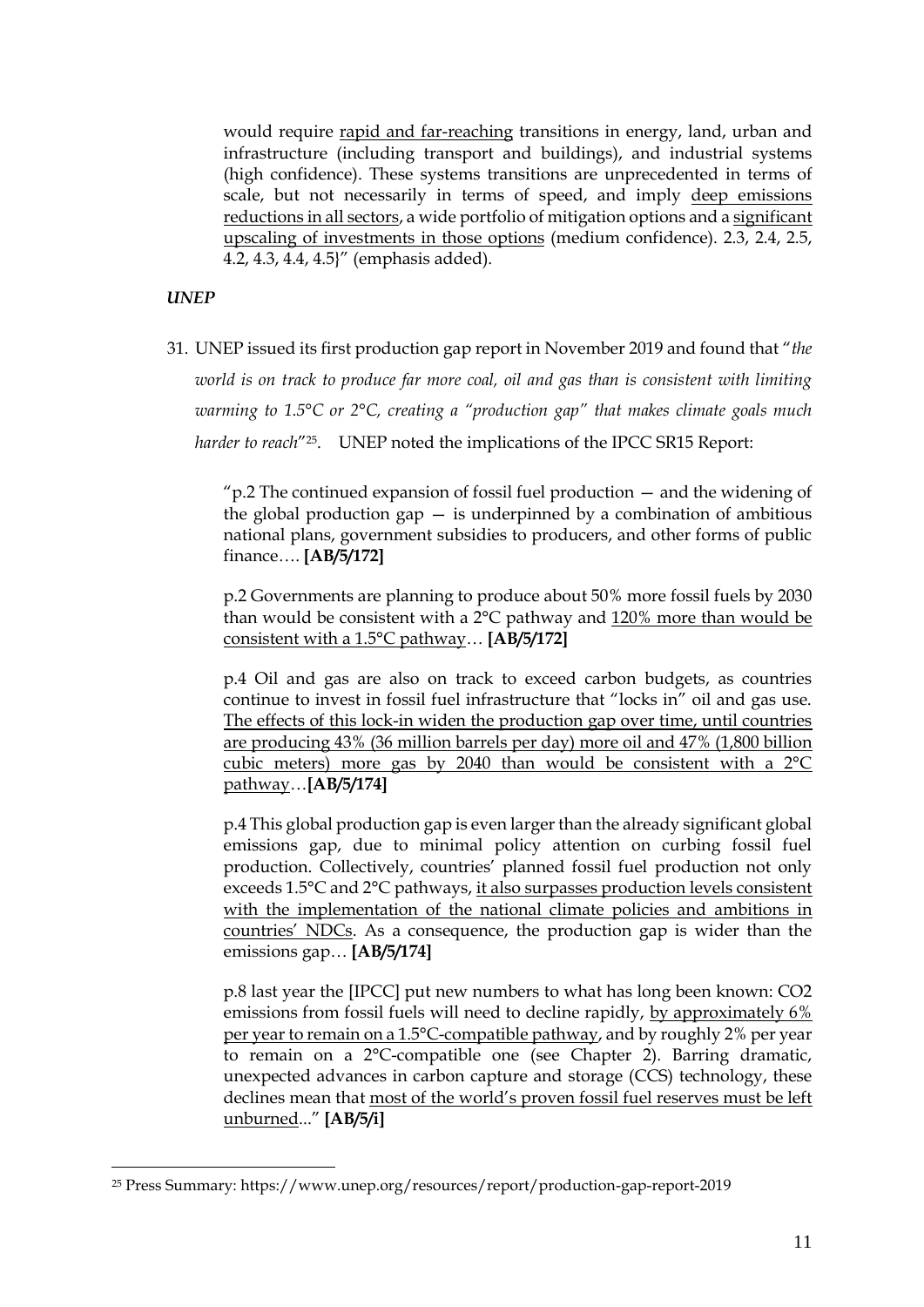- 32. Notably, the 2019 Production Gap Report reached its conclusions on excess production without regard to the Mozambique LNG project (and its projected production). [Table 3.1] [**AB/5/ii**].
- 33. UNEP confirmed its findings in 2020.26 Its most recent report of 21 October 2021 "*track[ed] how governments worldwide are supporting fossil fuel production through their policies, investments, and other measures [and] features individual country profiles for 15 major fossil fuel-producing countries, and a special chapter on the role of transparency in helping to address the production gap*." (p.ii) The Report finds that "*[a] significant course correction, including profound changes in technology deployment, policy adoption, and financing, is needed if the world is to get on track with an equitable, low-carbon recovery that is consistent with the Paris Agreement goals*." (p.33) In that regard, it specifically referred to the Defendants' financing of "*a multibillion-dollar gas project in Mozambique, just months before the UK exclusion policy was formally approved (TotalEnergies, 2020)*" (p.33)<sup>27</sup>

### **III. THE DECISION**

34. There is no dispute between the parties that the Defendants intended to exercise their power to grant funding under s. 1(1) of the Act in line with the UK's international obligations: PAP response §33-36 [**SB/2/16**]]; DGD §17-19 [**CB1/2/166- 167**].<sup>28</sup> This approach accorded with the UKEF ESHR Policy of December 2018 [**CB2/5/32-35**], which at §3 provides: "*we will comply with all international agreements which apply to ECAs [and] not operate beyond international agreements which apply to ECAs*" **[CB2/5/33]**. Thus, UKEF committed: "*to be satisfied that projects comply with applicable local and relevant international laws and align with relevant ESHR standards before support is provided*." (emphasis added) [**ibid**]. See further ASFG §17-25, §29- 60 **[CB1/1/10-12, 13-21]**.

<sup>26</sup> Executive summary here: https://productiongap.org/wp-

content/uploads/2021/10/PGR2021\_ExecSummary\_web\_rev.pdf

<sup>&</sup>lt;sup>27</sup> https://productiongap.org/wp-content/uploads/2021/11/PGR2021\_web\_rev.pdf p. 33. See further p. 51 regarding UK funding of fossil fuels and Mozambique Project.

<sup>&</sup>lt;sup>28</sup> It is uncontentious that Parliament is assumed to intend that statutory powers afforded to the executive be exercised in a way that is compatible with the UK's international law obligations, absent an express abrogation by Parliament: *Assange v Swedish Prosecution Authority* [2012] 2 WLR 1275 at 10 per Lord Phillips , 98 per Lord Browne, 112 per Lord Kerr 122 per Lord Dyson.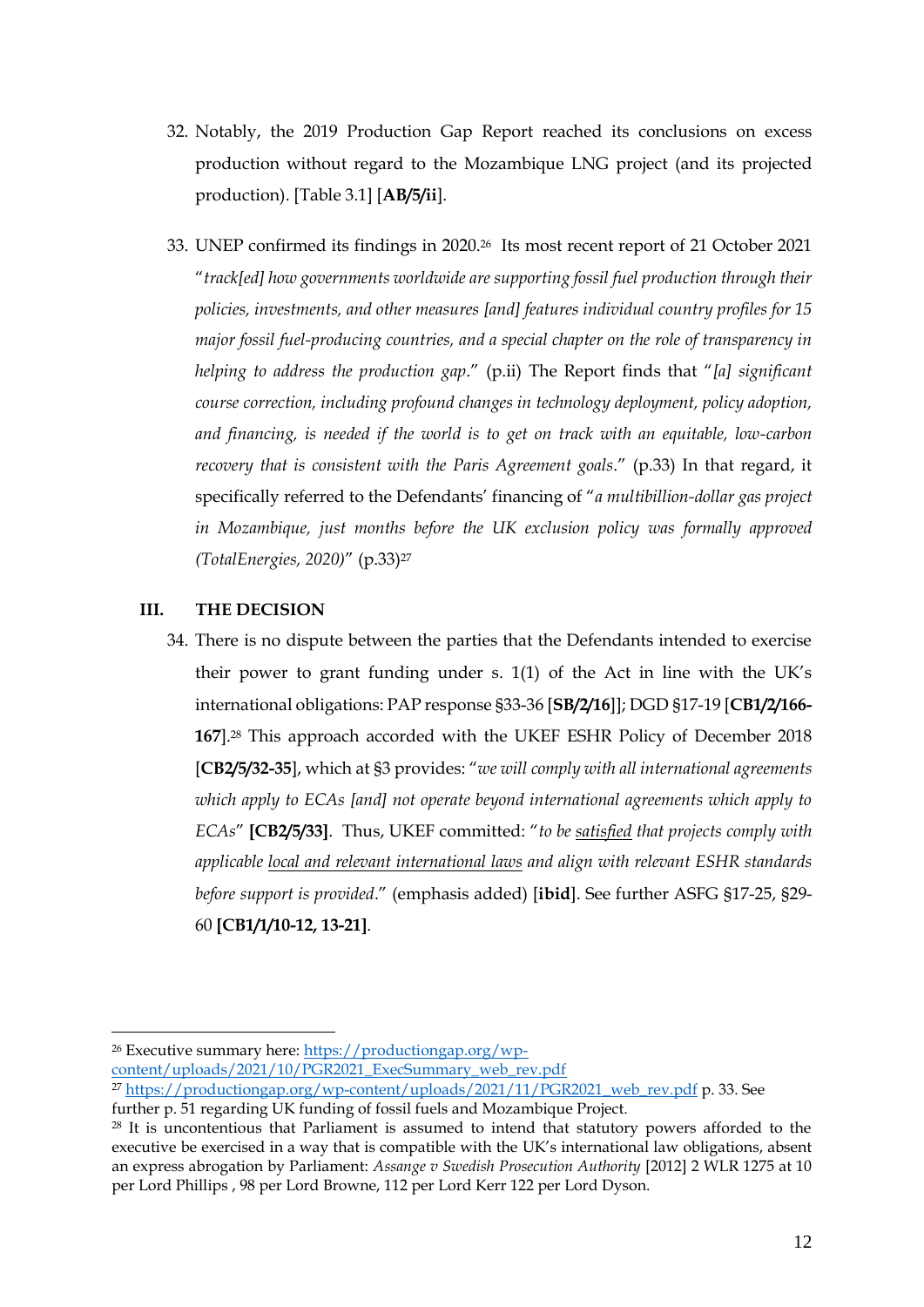35. The Defendants purported to carry out an Environmental and Social Human Rights Review ("ESHR") [MG/11] [**CB2/20/204-245**] and a Climate Change Review ("CCR") [LT/07] **[CB2/21/246-288]** inter *alia* pursuant to the OECD Common Approaches, which explicitly recognises "*the responsibility of the Adherents to implement the commitments undertaken by the Parties to the United Nations Framework Convention on Climate Change*"(Recital 9 [**AB/8/220**]). By its ESHR and CCR, according to its PAP letter response, UKEF purported to include:

"consideration of *inter alia* …greenhouse gas…emissions and climate change (including the Paris Agreement)…[and] …climate change related risks and impacts, including physical risk, transition risk, stranded asset risk, and lock in…,the consistency of the Project with a pathway towards low greenhouse gas emissions, in both Mozambique and globally, includ[ing] consideration of the impacts of the Project on global greenhouse gas emissions, taking into account the Paris Agreement." [PAP Response §33-34 [**SB/2/16**]; see also DGD §17-19 [**CB1/2/166-167]**]

- 36. There is also no dispute that the Decision was based on the conclusion contained in those reports that the Project aligned with Mozambique and the UK's commitments under the PA [MG/11/p.7, p.23-5 **[CB2/20/211, 227-229];** and CCR [LT/07/p.7-8, p.11, p.24-6 **[CB2/21/252-253, 256, 269-27**]**.** See further [DGD §75.9, §76 **[CB1/2/85]**]
	- a. **As regards compliance with Mozambique's obligations under the Paris Agreement**, the CCR stated that although the project would have "*a significant impact on the country's emissions…it [was]…in alignment to Mozambique's stated climate policies and by extension with their Paris Agreement commitments*." [LT/07/p.8, p.24-6 §11 **[CB2/21/253, 269-271]**]. See further ASFG §69 – 70 **[CB1/1/24-25]** and DGD §75.4-8, 76 **[CB1/2/84-85].**
	- b. **As regards the international climate change impact of the project**, that is, compliance with the PA pathway to low GHG emissions, the Defendants found: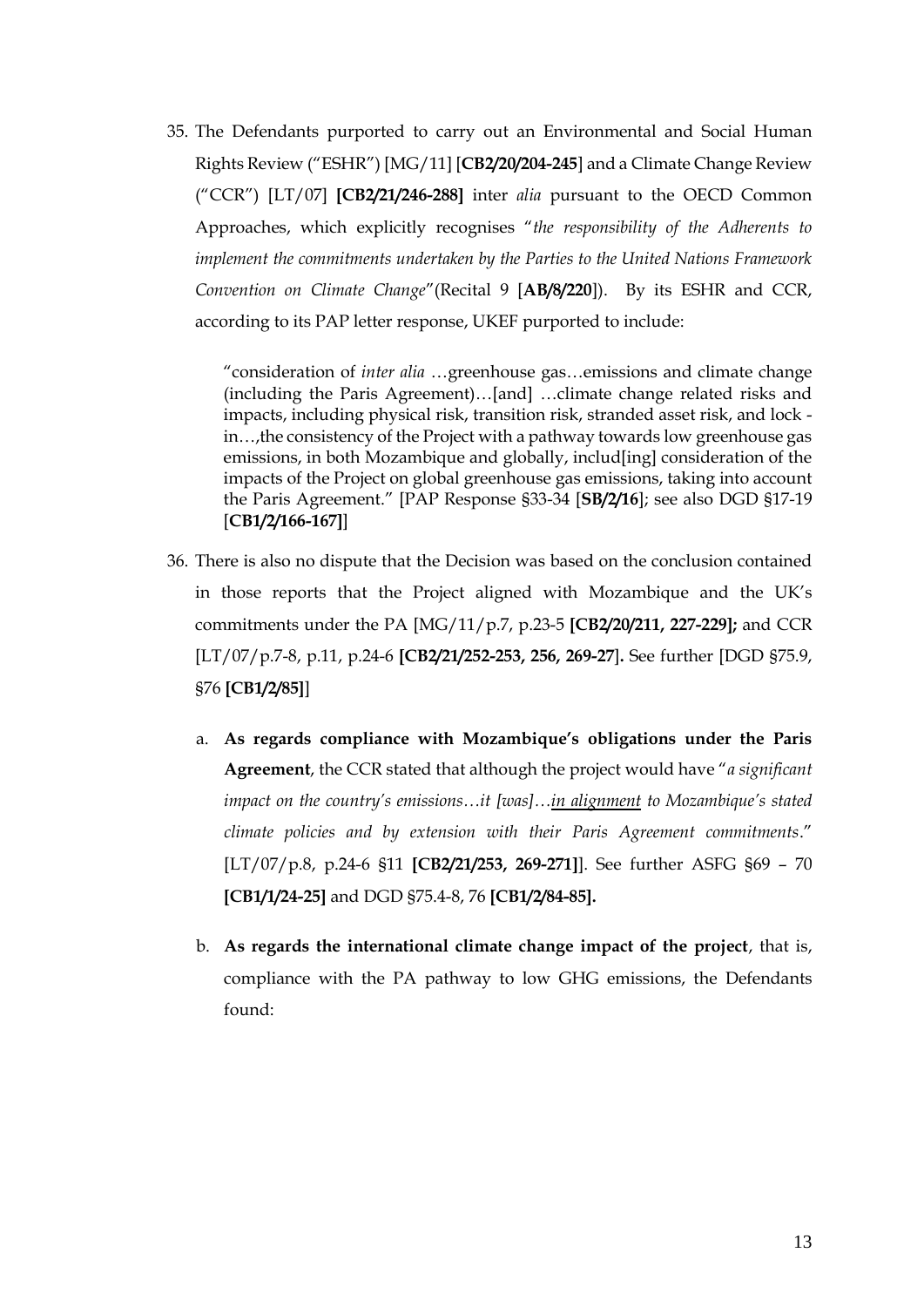- i. that Scope 1<sup>29</sup> and Scope 2<sup>30</sup> emissions would produce 5-10% of Mozambique's 2015 NDC [MG/11/p.24/§83 **[CB2/20/228]**], assuming no scope 2 emissions [MG/11/p.24/§85 **[CB2/20/228]**];
- ii. that Scope 3 emissions (namely the emissions from the LNG produced and sold) could not be assessed since "*there are currently no estimates of Scope 3 emissions from the Project due to considerable uncertainty in measurement and reporting of these data*" [MG/11/p.24/§85 **[CB2/20/228]**] and that "*this could not be resolved with further analysis or due diligence*" [DGD §75.2 **[CB1/2/84]**]
- iii. that "*provided …the Project LNG is used to replace and/or displace the use of more polluting fuels…the net effect may be a decrease in global emissions*" [LT/07/p.29-30 **[CB2/21/274-275]**]. See further: [DGD §75.3 **[CB1/2/84]**] <sup>31</sup>, and "*concluded that the net effect would be a decrease in future emissions*." [DGD §75.3 **[CB1/2/84]**; LT/07/p.11 **[CB2/21/256]**]

# c. **As regards the UK Government's commitment to support developing countries in line with its own obligations under the PA,** it concluded that:

- i. the Project "*aligns with the UK Government's commitment to support developing countries to respond to the challenges and opportunities of climate change as part of its own Paris Agreement obligations*", the Defendants say that they relied on the view of the Mozambique Government: that the project could be an important contributor to energy transition of Mozambique [LT/07/p.11 **[CB2/21/256]**] [DGD §75.4 **[CB1/2/84]**].
- ii. that "*providing export finance would support Mozambique to respond to climate change as part of its PA commitments and would be consistent with a*

<sup>29</sup> Direct emissions from owned or controlled sources [MG/11/fn11 **[CB2/20/228]**]

<sup>&</sup>lt;sup>30</sup> Indirect emissions from the generation of purchased electricity, steam, heating and cooling used by the company [MG/11/fn 12 **[ibid]**]

<sup>&</sup>lt;sup>31</sup> The claim is also made there that using gas instead of coal reduces emissions by around half when producing electricity and by around a third when producing heat compared with coal. This is a matter for evidence but proceeds on the assumption that LNG is the same as natural pipeline gas; it is not. It involves additional liquefaction and re-gasification. It risks displacing not just renewables but pipeline natural gas [KA WS2 §16, §39 [**CB1/6/160, 169**]].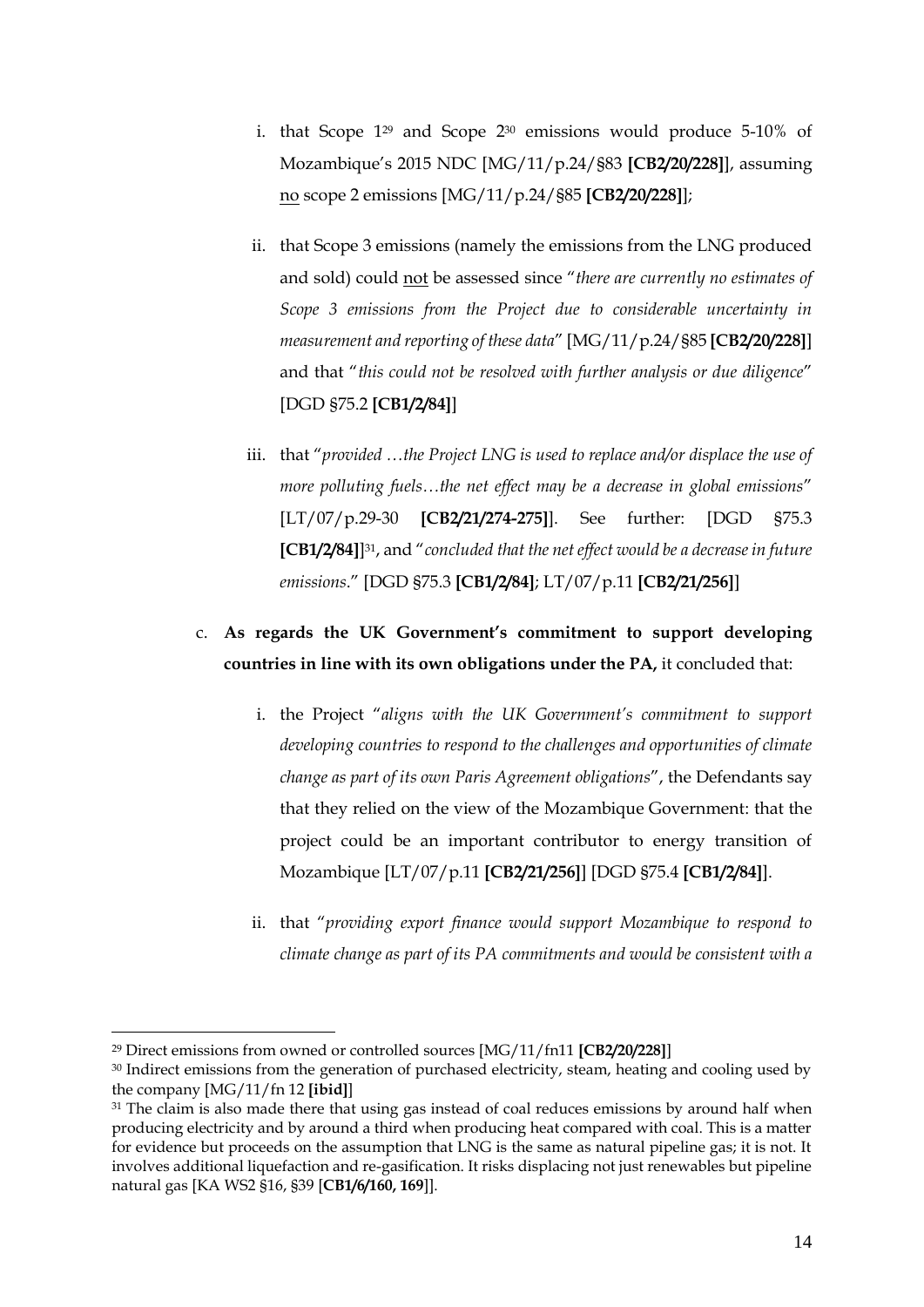*pathway towards low GHG emissions and climate-resilient development*" [DGD §75.8 **[CB1/2/85]**].

- d. This was despite the Defendants having noted that "*investment in renewable energy would offer a more environmentally sustainable pathway for Mozambique's domestic energy needs and to meet the aims of the Paris Agreement*" **[**LT/07/p.24**[CB2/21/269]**] and "*a far more environmentally sustainable pathway for the global community in meeting the requirements of the Paris Agreement"*  (emphasis added) [LT/07/p.31, p.24 **[CB2/21/276, 269]**]. The Defendants noted that Mozambique needed "*investment from the international community to develop its…renewable resources*…" but concluded that revenue from the Project could be used to enable Mozambique to fulfil its climate change plan. That was despite the Defendants having no "*information as to whether the [Mozambique] government has a plan in place as to how Project funds will be utilised*": [LT/07/p.24 **[CB2/21/269]**].
- 37. For the reasons set out further below, each one of those conclusions was flawed as being based on erroneous determinations made without regard to relevant considerations and/or on the basis of fundamental errors of fact.

#### **IV. LEGAL SUBMISSIONS**

#### **(i) GROUND 1A: Error of law.**

- 38. The Defendants took their Decision on the basis that UKEF's financing of the Project accorded with the UK's obligations under the PA, including its obligations to assist Mozambique as a developing country Party, to meet and augment its climate change ambitions under the PA, as set out in paragraph 6 above. That constituted an error of law because the financing of the Project:
	- a. is not consistent with a pathway to low greenhouse gas emissions and climate resilient development, as required by Articles 2(1)(c), 3(1) PA [GM §40-41, §56- 59 **[CB1/11/298-299, 304-305]**]; [KA WS1 §45-49 **[CB1/5/139-141]**]; and/or
	- b. undermines Mozambique in achieving its NDC contrary to the UK's obligation to support developing country Parties to achieve: PA Articles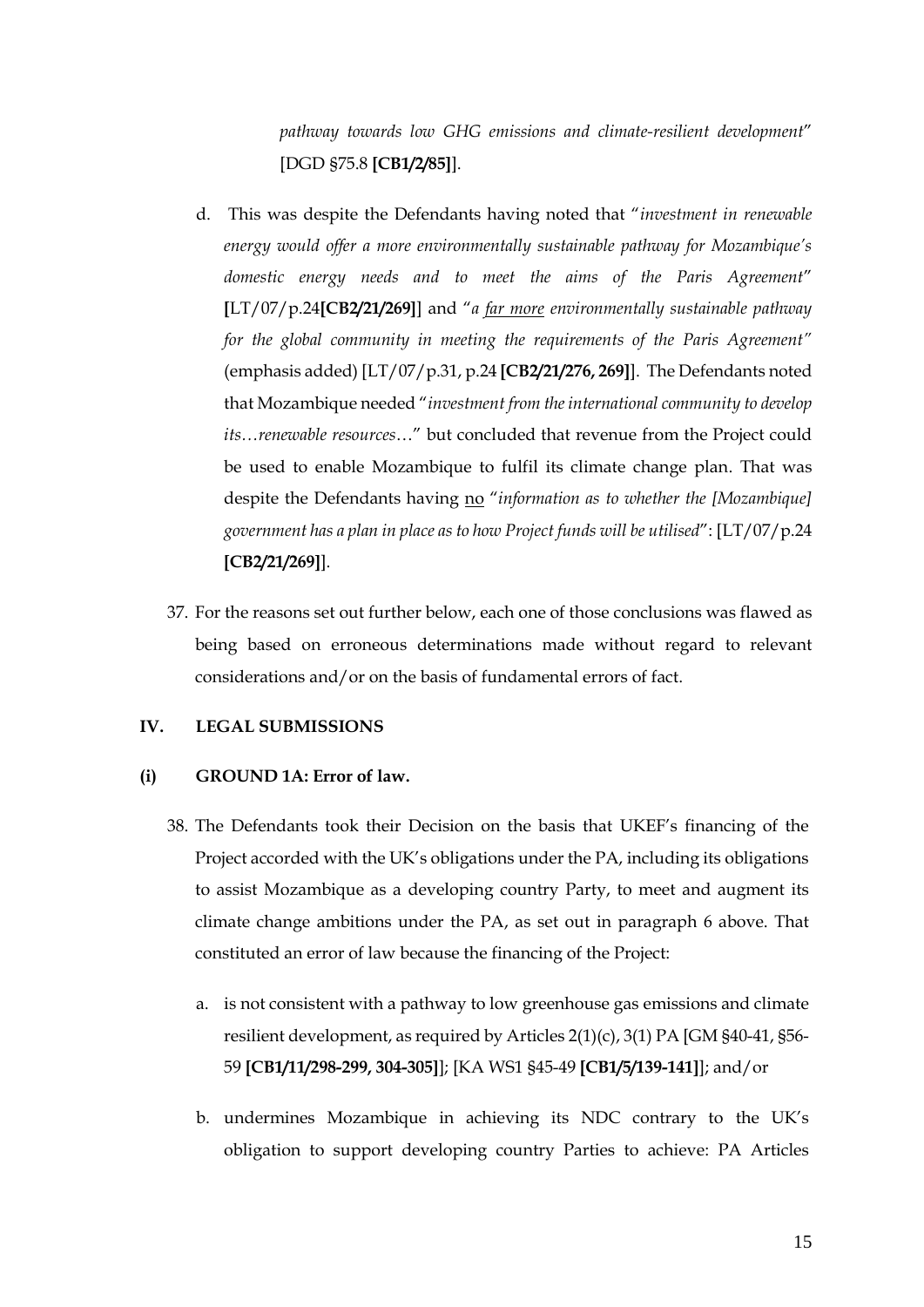2(1)(c), 3, Articles 4(1)(3) (5), 9, 10(6), 11(3), 13 [GM §69, §77-79 and §82 **[CB1/11/308, 310-311]**;] and [KA WS2 §10-22, §29-31 **[CB1/6/158-162, 165]**.

# **The PA requires the UK to make finance flows consistent with a low emissions pathway and to support developing country Parties to meet successive NDCs at the highest possible level of ambition.**

- 39. In determining the meaning and effect of the terms of the PA, the Court must interpret them in good faith and in accordance with the ordinary meaning to be given to their terms in their context and in the light of the Agreement's object and purpose: Article 31 Vienna Convention on the Law of Treaties ("**VCLT"**). Recourse may also be had to supplementary means of interpretation, including the preparatory work of the treaty and the circumstances of its conclusion, in order to confirm the meaning resulting from the application of Article 31, or where there is ambiguity: Article 32 VCLT. See *Fothergill v Monarch Airlines Ltd* [1981] AC 251 ILR 74; *Horvath v Secretary of State for the Home Department* [2001] 1 AC 489 HL 508C-F per Lord Clyde; 495B-C per Lord Hope; *Al-Malki and another v Reyes (Secretary of State for Foreign and Commonwealth Affairs and another intervening)* [2019] AC 735 per Lord Sumption §10-12.
- 40. The Claimant submits that the ordinary meaning of Articles 2(1)(c), 3, PA, in light of their object and purpose, require the UK to ensure that flows of public finance are consistent "*with a low emissions pathway and sustainable development*". Article 2(1)(c) given its ordinary meaning applies to all finance flows and not merely to 'climate finance'. This has been clearly stated by the SCF: para 26 above.
- 41. In addition, the efforts that the UK is obliged to take under Article 3 PA to achieve the purpose in Article 2 are defined in Article 4(5) as including the obligation to provide support "*to developing country Parties for the implementation of this Article",*  namely support for the implementation by developing countries Parties, in this case Mozambique, of domestic mitigation measures to achieve the objectives of successive, increasingly ambitious NDCs adopted pursuant to Articles 4(1)-(3), that is, to reflect the highest possible ambitions, with the objective of reaching global peaking of greenhouse gas emissions as soon as possible…in accordance with best available science. As provided in Article 4(5), support is to be provided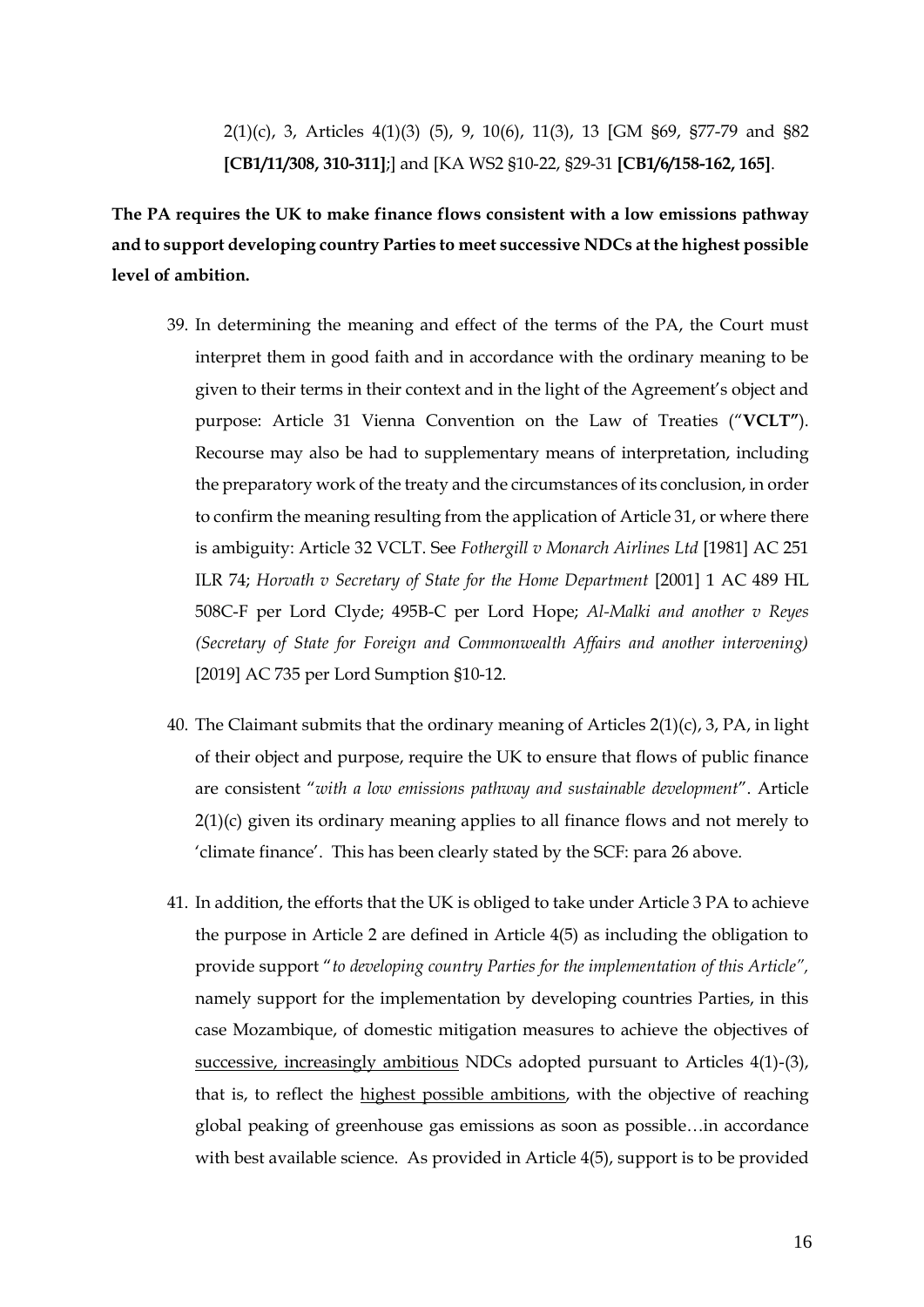*inter alia* through the provision of finance: Articles 9(1), (3) (4). Necessarily, therefore, the UK cannot provide support to Mozambique that undermines those ambitions.<sup>32</sup>

## **Defendants' position as to why the Project was compatible with a low emissions pathway and Mozambique's NDC.**

- 42. In line with the interpretation set out above, UKEF assessed the question of whether the Project was:
	- a. Consistent with a low emissions pathway and sustainable development: [DGD §75.3, §75.7-75.9] **[CB1/2/84-85]**];
	- b. Consistent with Mozambique's PA commitments, including its NDC, such that it "*would align with the UK Government's commitment to support developing countries to respond to the challenges and opportunities of climate change, as part of its own PA commitment*.": [DGD §75.6, §75.7-75.9 **[CB1/2/84-85]**].
- 43. UKEF concluded that the above requirements were met such that the decision to finance the Project was compatible with the UK's obligations under the PA. On that basis, both Defendants agreed to finance the Project [DGD §75.10 **[CB1/2/85]**]:
	- a. As regards the emissions pathway, as set out in the DGD, UKEF's conclusion was that *the Project would at least result in some displacement of more polluting fuels, with a consequence of some reduction in GHG emissions. On the basis that the Project LNG would replace or displace the use of more polluting fossil fuels – as was judged most likely – it was concluded that the net effect would be a decrease in future GHG emissions"* and "*would be consistent with a pathway towards low GHG emissions and climate resilient development*" [DGD §75.3, §75.8 (and §75.1) **[CB1/2/84-85]**]
	- b. As regards Mozambique's commitments, as set out in the DGD: "*UKEF considered that it was in alignment with Mozambique's stated climate change policies and therefore its PA commitments*"; "*that Mozambique needed financial resources to support the country's climate resilience and that financial outputs from the Project*

<sup>&</sup>lt;sup>32</sup> In adopting the PA, states agreed on the need to promote universal access to sustainable energy in developing countries, in particular in Africa, through the enhanced deployment of renewable energy [UNFCCC Decision 1/CP.21 (recital 14) **[AB/3/33**]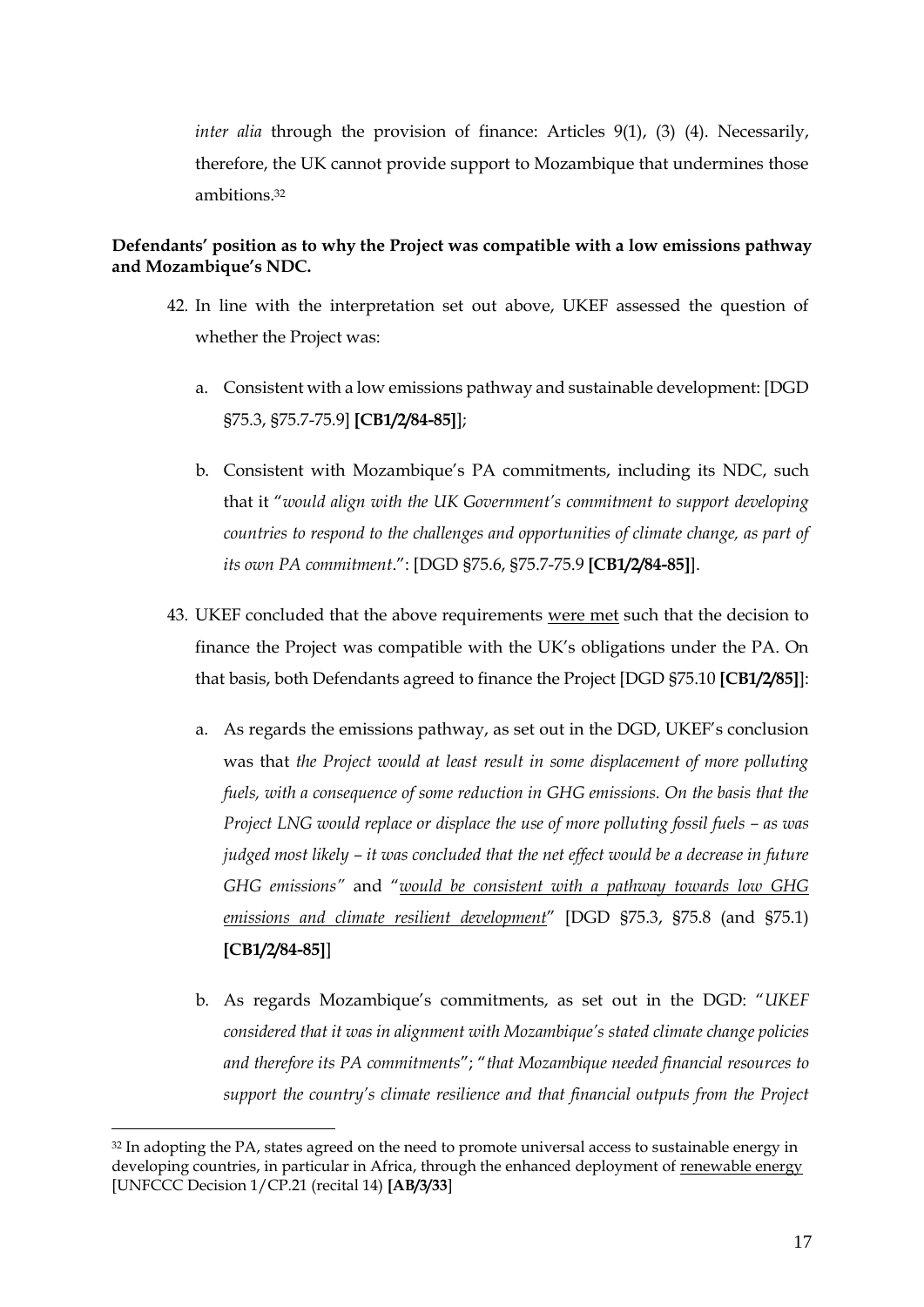*would act as a catalyst towards enabling its climate plans to be fulfilled*" and that as such "*UKEF concluded that providing export finance in connection with the Project would support Mozambique to respond to climate change as part of its PA commitments*" [DGD§75.4, 75.5, 75.8 **[CB1/2/84-85]**]

44. The above conclusions were both wrong and constituted errors of law, which vitiated the Decision.

#### **The provision of finance for the Project is not compatible with the PA.**

- 45. Applying the ordinary meaning to be given to the terms of PA Article 2(1)(c), read with Article 3(1), 4(5) and 9(1)-(4), the Claimant submits that the provision of finance to the Project would be contrary to its commitments under the PA for two reasons:
- 46. **First**, it is inconsistent with the obligation on the UK to make finance flows consistent with the low emissions pathway and sustainable development for the following reasons:
	- a. The low emissions pathway is a pathway that enables the temperature of 1.5°C (and well below  $2^{\circ}C$ ) to be met. In so far as any consideration of the Project as against a low emissions pathway was done at all, (and none of the methodologies available were used): [Greg Muttitt §6 **[CB1/11/288]**], it was done by reference to a 2°C increase: see Wood Mackenzie Report ("**WM Report**") at [MG/12/p.3 **[CB2/9/66]**]. This appears to have been explicitly approved of by the second Defendant: [MG/23/E-mail from Joe Shephard UKEF 19.3.20 at 11.18 **[SB/41.19/620]**] and in part at least, based on US Exim's approach: [MG/23/E-mail 18.3.20 **[SB/41.19/621]**]. Accordingly, the finding that the Project was consistent with the PA low emissions pathway was based on an analysis (albeit an erroneous analysis for the reasons set out by Greg Muttitt in his statement and further in Ground 1B below) that the Project was consistent with a pathway to 2°C. As such, it was itself based on an error of law. Even had the project been consistent with that pathway, which it is not, that would not have signified alignment with the low emissions pathway; the Decision maker asked itself the wrong question. For that reason alone, the Decision was vitiated.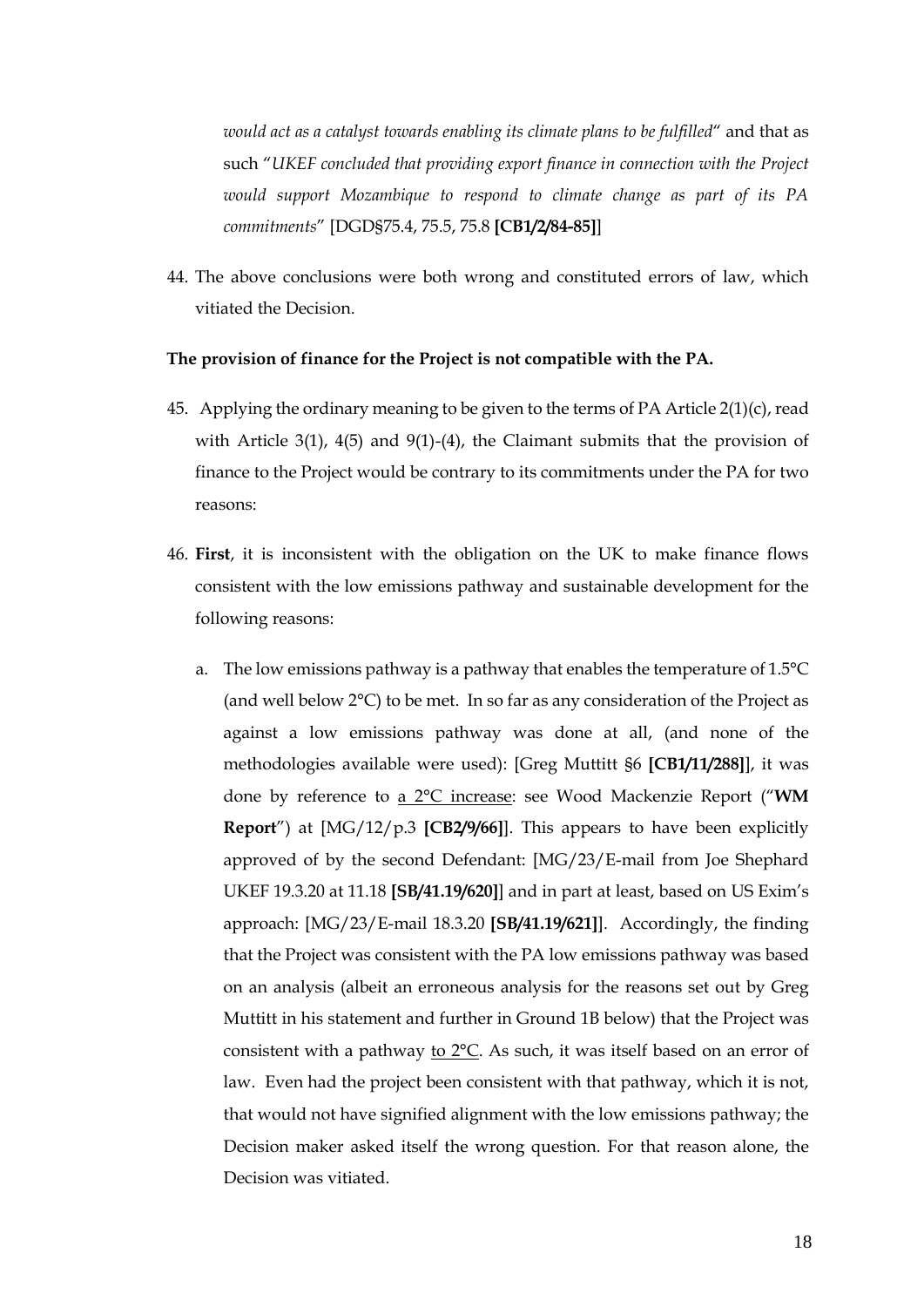- b. The CCR's conclusions based on the WM analysis proceeded on the basis that in 2040 over 50% of the world's energy demand will still be met by oil and gas: [MG/12/p.15 and p.3 **[CB2/9/78 and 66]**], see also [MG/23/p.3 – graph from US Exim **[SB/41.19/622]**] and that energy demand will increase, albeit that CO2e emissions must fall by 70% in the next 30 years. It looked at the matter wholly from a demand perspective, ignoring the consequences of that demand on the likelihood of meeting the temperature goal. Notably, the IPCC SR15 Report stated that "*In comparison to a 2°C limit, the transformations required to limit warming to 1.5°C are qualitatively similar but more pronounced and rapid over the next decades (high confidence). 1.5°C implies very ambitious, internationally cooperative policy environments that transform both supply and demand (high confidence)*"33; and "*Virtually all 1.5°C-consistent pathways decline net annual CO2 emissions between 2020 and 2030, reaching carbon neutrality around mid-century. In 2030, below-1.5°C and 1.5°C-low-OS<sup>34</sup> pathways show maximum net CO2 emissions in the coming decade of 18 and 28 GtCO2 yr-1, respectively*."<sup>35</sup>
- c. The fact that on stream fossil fuel production was already well in excess of this was well established at the time of the Decision. The UNEP Production Gap Report 2019 established that Governments were planning to produce about 50% more fossil fuels by 2030 than would be consistent with a 2°C pathway and 120% more than would be consistent with a 1.5°C pathway: see §31-32 above.
- d. Crucially, the WM Report did not even find what the CCR claims. On the contrary, even WM stated that it was not possible to determine whether the emissions would replace other emissions [MG/12/p.9-10, p.16 **[CB2/9/72-73, 79]**]. The view of US Exim was that they would not: [MG/23/p.2 **[SB/41.19/621]**. There was simply no basis for the CCR to conclude that it was more likely than not that the Project would reduce rather than increase global emissions [LT/07/p.8] **[CB2/21/253]**](See further **Ground 1(b)** below). As US Exim noted, the best that could be hoped was that the gas would be used

<sup>33</sup> IPCC SR15 Report ch. 2 p. 95 **[AB/4/90]**

<sup>34</sup> OS = overshoot. Some pathways provide that for a temperature overshoot to be brought down subsequently using carbon dioxide removal (CDR).

<sup>35</sup> IPCC SR15 Report ch.2 table 2.5 p. 137 **[AB/4/132]**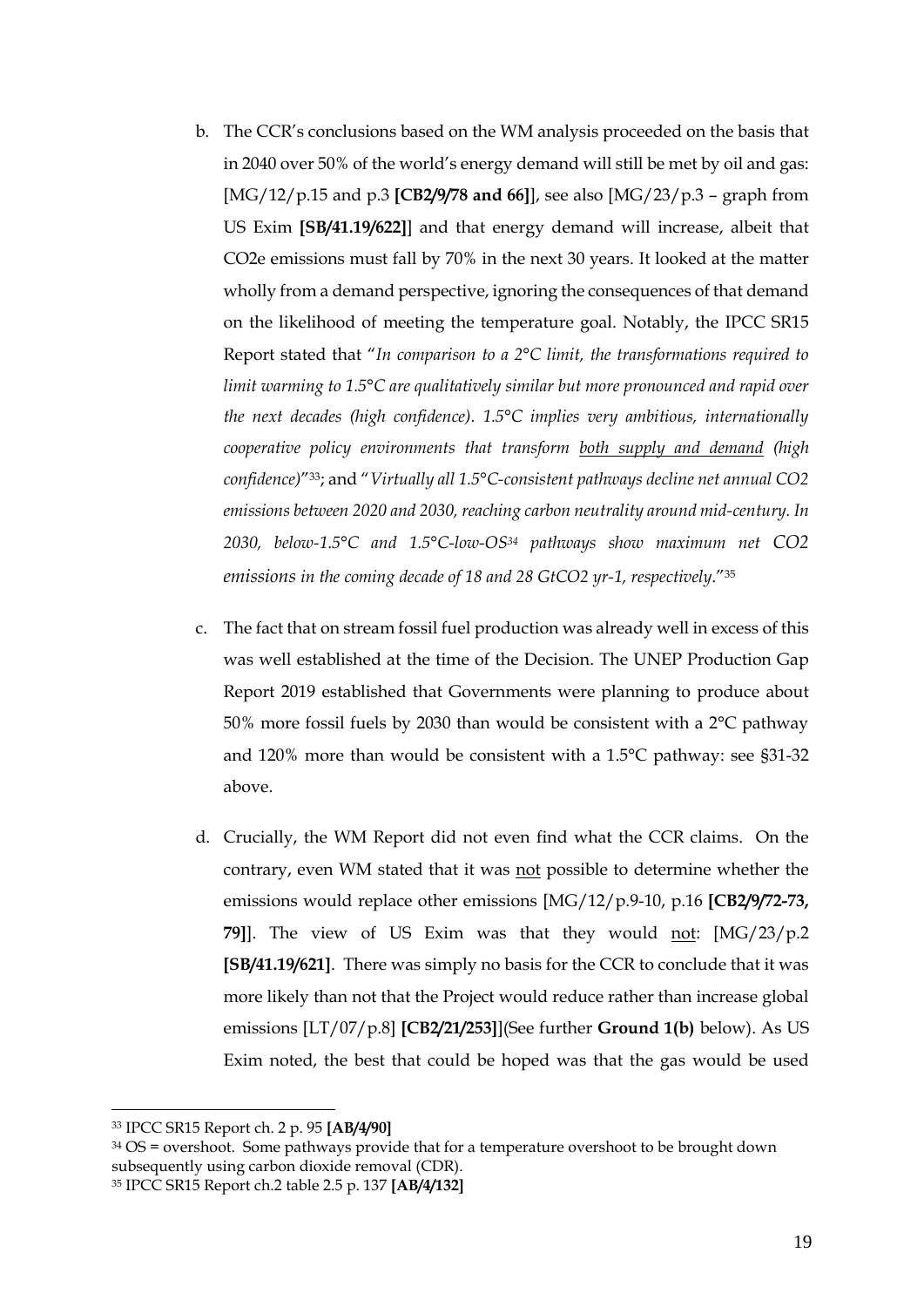instead of new coal developments. But as WM itself noted, the LNG could displace lower emitting energy sources such as renewables and nuclear [MG/12/p.16] **[CB2/9/79]**]. In view of the phase out of coal, this is indeed likely: GM WS §4(d), §23-30 **[CB1/11/286-287, 293-295]**. This was ignored for the purposes of reaching the conclusion that the Project was consistent with a low emissions pathway.

- 47. **Secondly**, the finance for the Project will not assist Mozambique to meet its current NDC, it will make it impossible in reality for it to do so. Further, it will not assist Mozambique to increase its NDC commitments/climate ambitions [KA WS2 §17- 18 **[CB1/6/160-161]**]:
	- a. Mozambique commits in its NDC to a total reduction of about 76,5 MtCO2eq in the period from 2020 to 2030, with 23,0 MtCO2eq by 2024 and 53,4 MtCO2eq from 2025 to 2030, condition on the provision of financial, technological and capacity building from the international community." (emphasis added) In its Intended Nationally Determined Contribution (INDC). 36
	- b. Assuming the Defendants' claim of 6MtCO2e p.a. Scope 1 emissions is correct, which for the reasons set out below it is not, and assuming production starts in 2024 and emissions are only counted from that date and ignored in respect of construction etc., then 30 MtCO2 of additional CO2 would be produced by 2030, that is an additional 50% over and above the entirety of Mozambique's reduction commitment. If the true minimum number of trains are taken, that is at least six, the Project can be expected to add between 76MtCO2 and 84 MtCO2 by 2030, that is more than 100% of the amount of CO2 by which Mozambique has committed to reduce in its NDC. The consequence is that if Mozambique is to meet its NDC, it will have to double its efforts to compensate for the additional emissions produced by the LNG plant: **[**KA WS2 §10 **[CB1/6/158]]** (and that is on the assumption that Mozambique's use of any of

<sup>36</sup> The Intended Nationally Determined Contribution (INDC) document sets out the true story in relation to Mozambique's hazardous position in terms of climate change risks, noting its extreme vulnerability and the scale of the human, environmental and economic disasters already suffered as a result of climate change. Repeatedly, it states the need for financing of investment in green technology and notes its "*weak capacity to design projects to access climate change financing and funds*," p.8 stating as one of its objectives to: *"[b]uild national technical and institutional capacity to design and manage projects to access climate financing*." **[CB2/2/12]**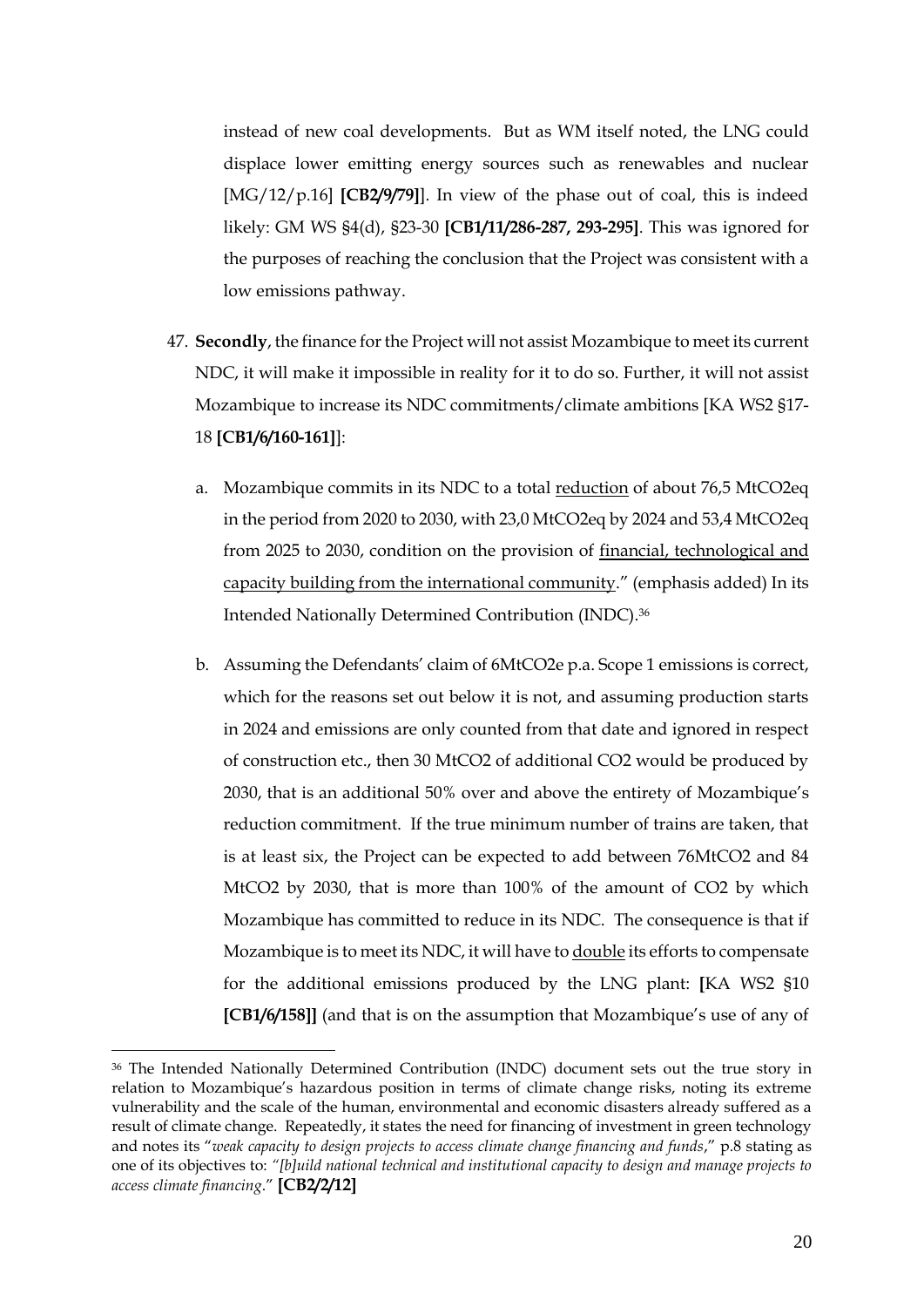the LNG does not increase emissions). As explained in KA WS2 §12-22 that is simply not credible **[CB1/6/159-162]**.

- c. The Defendants themselves recognise that the Scope 1 and 2 emissions from the Project will increase its national emissions by 6-10% [LT/07/p.6 **[CB2/21/251]**]. This does not include the Scope 3 emissions that will be produced from the 5% of the LNG, which is intended to be supplied to Mozambique. Despite recognising the "*significant impact on the country's emissions*" UKEF nonetheless concluded that the Project was "*still in alignment with Mozambique's stated policies and by extension their PA commitments*," albeit that it recognised renewables would "*offer a more sustainable pathway for Mozambique's domestic energy needs and to meet the aims of the Paris Agreement*.": [LT/07/pp.7-8 **[CB2/21/252-3]**]. That simply makes no sense.
- d. The Defendants' position is made even less credible by the fact that Mozambique expressed in its NDC is that meeting its commitments depends on "*financial, technological and capacity building from the international community."* That necessarily meant financial assistance to reduce GHG emissions to meet its NDC (not finance that would increase emissions, so as to make meeting the NDC not just harder, but likely impossible).
- e. The Defendants' response to Mozambique's statement that it required such assistance to meet its NDC was to say that "*the project will generate increased domestic income that can contribute to these means*" [LT/07/p.25 **[CB2/21/270]**]. This is frankly extraordinary; the Defendants' rationale appears to be that finance for a Project that creates a need for Mozambique to more than double its reduction efforts (and in fact make it impossible in reality to meet its NDC) should be considered to be funds that contribute to its reduction efforts, since they will generate revenue that *may* be used for that purpose. That position "is simply not cogent" [KA WS2 §17 and §21 **[CB1/6/160-162]**]. Nor is it compatible with a correct interpretation of Articles  $2(1)(c)$ , 3, 4(5) and 9(1) of the PA **[AB/3/53, 57].**
- f. This is even more surprising when one sees that the Defendants recognise not only the vast possibilities for the production of clean energy in Mozambique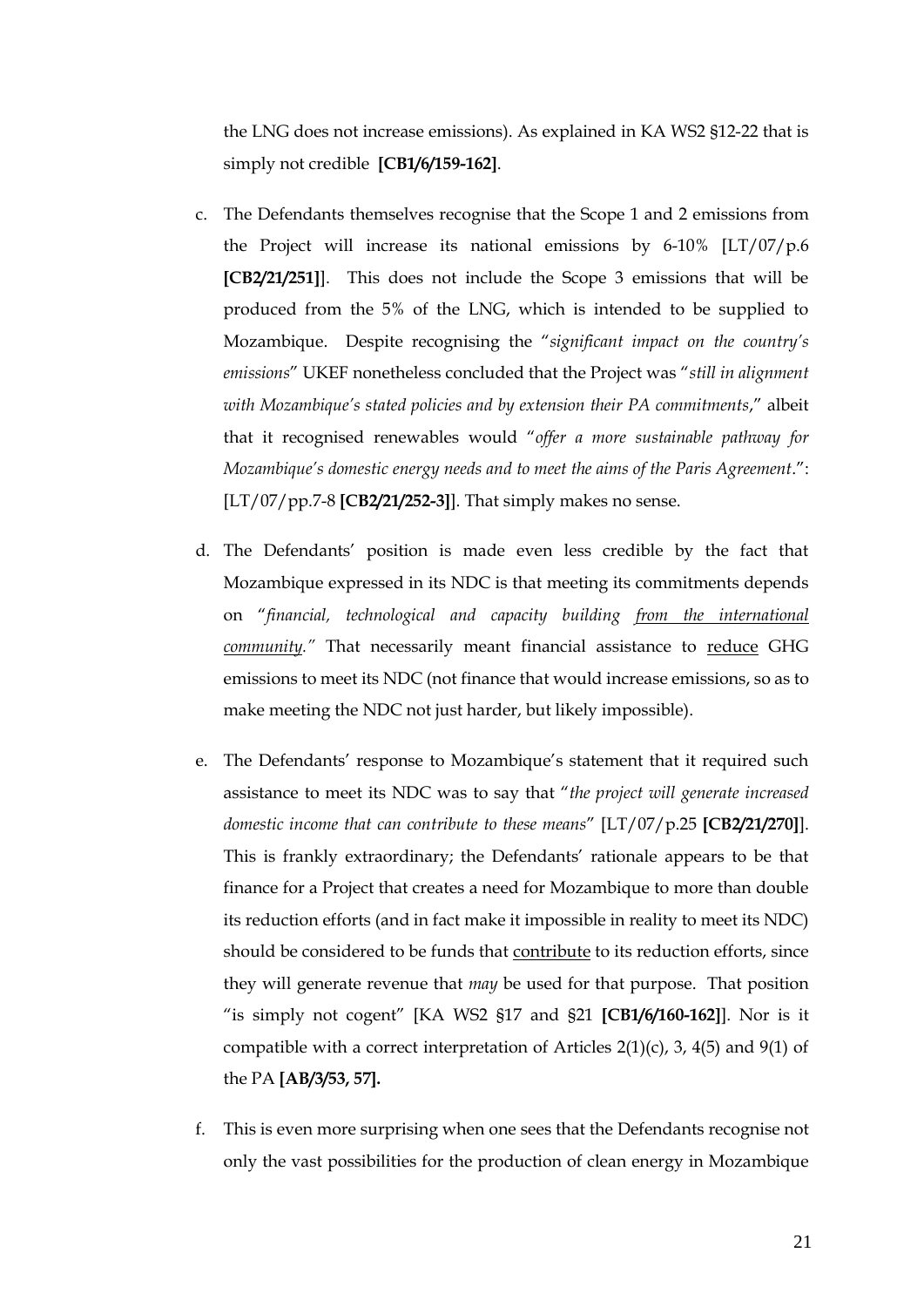(there being potential for hydropower to become 81% of installed capacity [LT/07/p.23 **[CB2/21/268]**] but also the fact that "*investment in [such] renewable energy would offer a more sustainable pathway for Mozambique's domestic energy needs and to meet the aims of the Paris Agreement*" [LT/07/p.24 **[CB2/21/269]**].

g. Finally, the Project will cause lock-in [GM WS §80-85 **[CB1/11/311-312]**; [KA WS2 §23-34 **[CB1/6/163-166]**]; Mozambique will be unable to reduce emissions from the Project itself (Scope 1 and 2) and will develop a gas infra-structure for its own domestic energy (Scope 3). As such it is not only incompatible with Mozambique's NDC but with progressive and increasingly ambitious NDCs, which the UK is required to assist Mozambique to achieve in accordance with Articles  $2(1)(c)$ ;  $4(5)$  and  $9(1)-(3)$  PA. In reaching the contrary view, the Defendants committed an error of law that vitiated their decision.

#### *The contradictory position of the Defendant*

- 48. The Defendants' position is contradictory and inconsistent in several respects.
- 49. First, having concluded that the Project and its financing were compatible with the UK's and Mozambique's obligations under the PA, they argue that in fact, the PA is purely aspirational and has no legal meaning: [DGD §63.1, §70 **[CB1/2/81-82]**], claiming that it is "*a very high level international treaty, with multi-faceted provisions which are …drafted in language that is simply not capable of providing a benchmark against which individual decisions of public authorities can be tested for compliance*" [permission skeleton §8(2) **[SB/15/170]**; DGD §63.1, §65-66 **[CB1/2/81-82]**].
- 50. Secondly, at DGD §74 **[CB1/2/83]**, the Defendants contend that the PA does not prohibit the UK from providing finance to developing countries where that would result in net increases in GHG emissions. This is wrong for all the reasons set out above. However, it was in any event, not the basis on which the Decision was taken; the Defendants did not proceed on the basis that even though the Project will result in a net increase in GHG emissions the financing was nonetheless compatible with a pathway towards low GHG emissions and climate resilient development. The Defendants took the Decision on the basis that the Project would result in a net reduction in GHG emissions and for that reason it "*would be*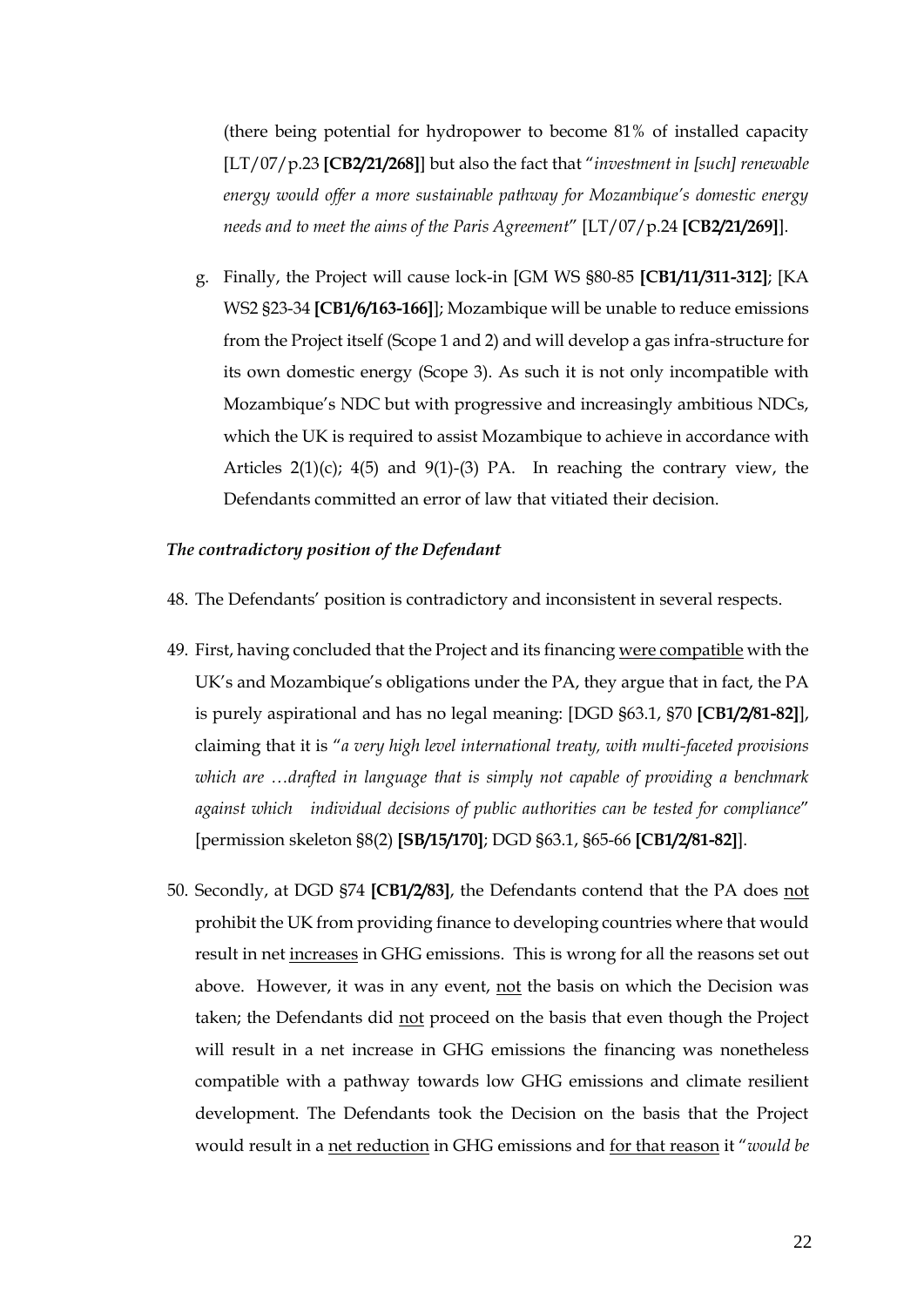*consistent with a pathway towards low GHG emissions and climate resilient development*" [DGD §75.8 **[CB1/2/85]**]; [LT/07/p.8 **[CB2/21/253]**]. See also: §42 to 43 above.

- 51. If the Defendants now accept that the Project will in fact result in increases in GHG emissions then the Decision was taken on the basis of a fundamental error of fact (as well as law, for the reasons set out above).
- 52. Thirdly, the Defendants say that they cannot in any event be held responsible for the emissions because the Project would take place anyway and they are only providing finance and not responsible for the emissions: [DGD §101.2 **[CB1/2/90]**]. This ignores the centrality of finance to the PA, as well as the obligations of developed country Parties vis a vis developing country Parties. It also begs the question as to (a) why the Defendants purported to determine that the Project was compatible with the UK and Mozambique's obligations under the PA, (b) why the OECD Common Approaches requires compliance, (c) why other UK funds, such as ODA and CDC, all consider the emissions of projects they fund in order to ascertain the climate change consequences and (d) why they are all, now including UKEF, aligning their funding with a net zero pathway, which involves the ending of finance for fossil fuels; and (f) why they are divesting their portfolios so as to achieve a net zero portfolio by 2050. The point is plainly a bad one.

#### *Standard of Review*

53. It is trite law (and not disputed by the Defendants) that a Court may review a decision in light of a treaty obligation where the decision maker expressly purported to have regard to it, in order for the Court to ensure that the decisionmaker properly understood the law: *R v Secretary of State for the Home Department, Ex p Launder* [1997] 1 WLR 839, 866-867 **[AB/17/390]** and *R v Director of Public Prosecutions,* Ex *p Kebilene* [2000] 2 AC 326, 341-342, 367, 375-376 **[AB/18/421]**. Case law treats as critical as to whether the Court can examine the issue, the question whether the decision maker has taken the international law into account in its decision making: *Heathrow Airport Limited v HM Treasury* [2021] EWCA Civ 783 §164 and 169-177 per Green LJ **[AB/46/2229]**. If the international law measure descends from the international plane and becomes embedded or assumes a foothold into domestic law then the Courts acquire the right and duty of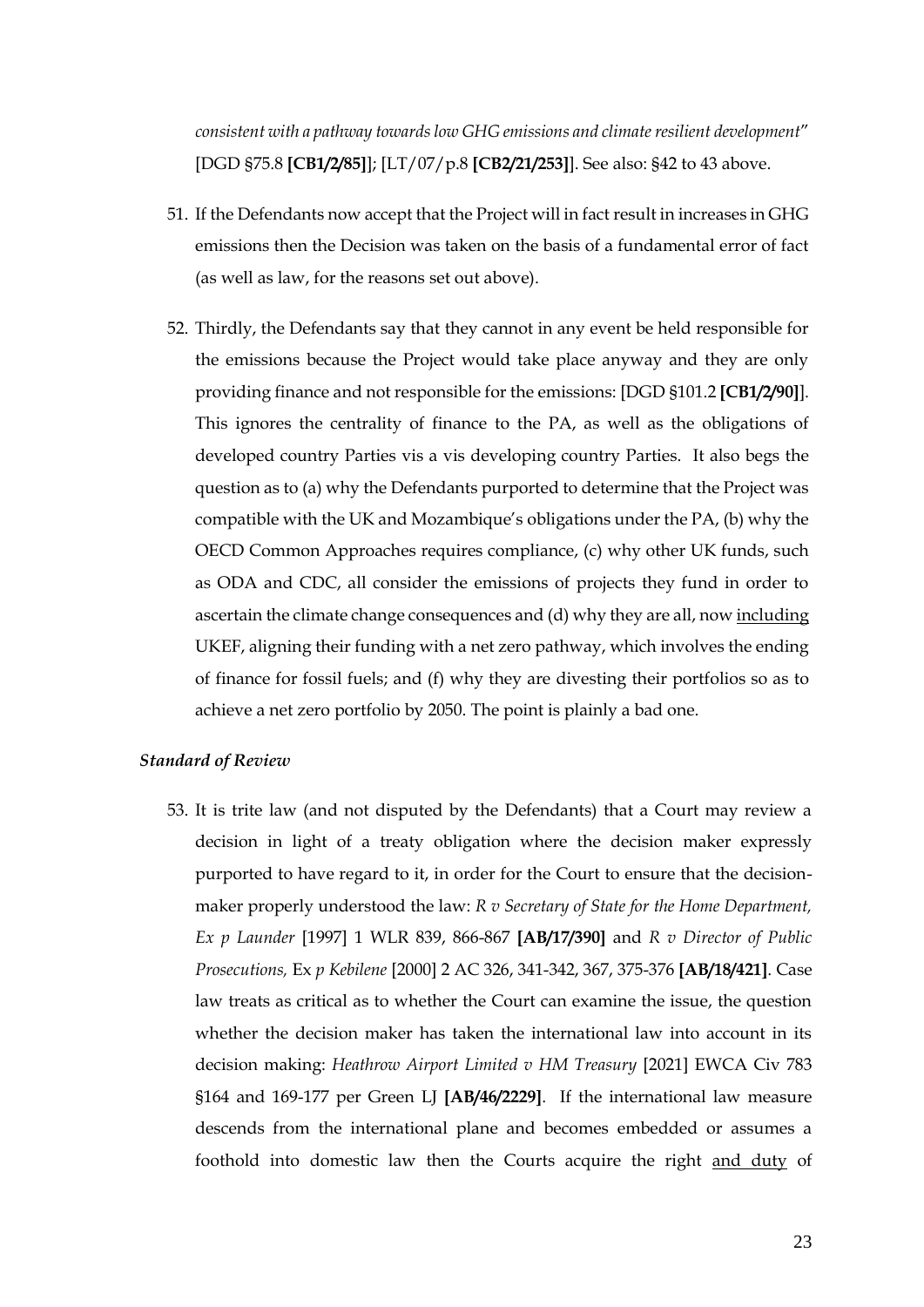supervision": *Heathrow Airport Limited v Her Majesty's* §138. Put another way, the UK Courts are "*bound to interpret and determine the question*": *Benkharbouche v Secretary of State for Foreign and Commonwealth Affairs* [2019] A.C. 777 §35-36 per Lord Sumption **[AB/33/1586]**.

- 54. The default position in an ordinary public law case is that if in the exercise of a power or discretion, a decision maker commits an error of law which is material then the court has power to set aside the decision and remit the issue to be retaken, this time applying the law correctly: *Heathrow Airport Limited* §135. The same applies in respect of errors of international law. The decision maker is given the opportunity take its decision again on a correct legal basis: *Heathrow* ibid §152-153 by reference to *Launder* and *Kebiline.* As Green LJ noted, there was no suggestion in *R (Corner House Research) v Director of the Serious Fraud Office* [2009] 1 AC 756 **[AB/25/990]***,* the facts of which were very different, that either of those cases was wrongly decided §156-157 (and §66 *Corner House*, cited there).
- 55. The Defendants accept that the issue of whether UKEF erred in law is justiciable. However, they argue that the standard of review is tenability, that is, even if the Court takes the view that the Defendants were wrong in law, the Decision will nonetheless be lawful unless the Defendants' view of the law was 'untenable'.
- 56. The Government made the same argument in *Heathrow Airport Ltd*. It was rejected. Such an approach undermines the rule of law, the principle of good administration and *"risks fostering legal uncertainty at the international level; damning with faint praise.", Heathrow Airport Ltd* §181-182*.* Lord Sumption in *Benkharbouche*, with whom the other Judges agreed, thought similarly: "[i]*f it is necessary to decide a point of international law in order to resolve a justiciable issue and there is an ascertainable answer, then the court is bound to supply that answer*." *Benkharbouche*, §35. "*If there is a rule [of international law], the court must identify it and determine*" its application (in that case, state immunity): ibid §36.
- 57. The Defendants intended to comply with the law in the provision of UK finance. If their decision was based on a mistake of law, it is in the public interest that it should be re-made on the basis of a correct understanding of the law.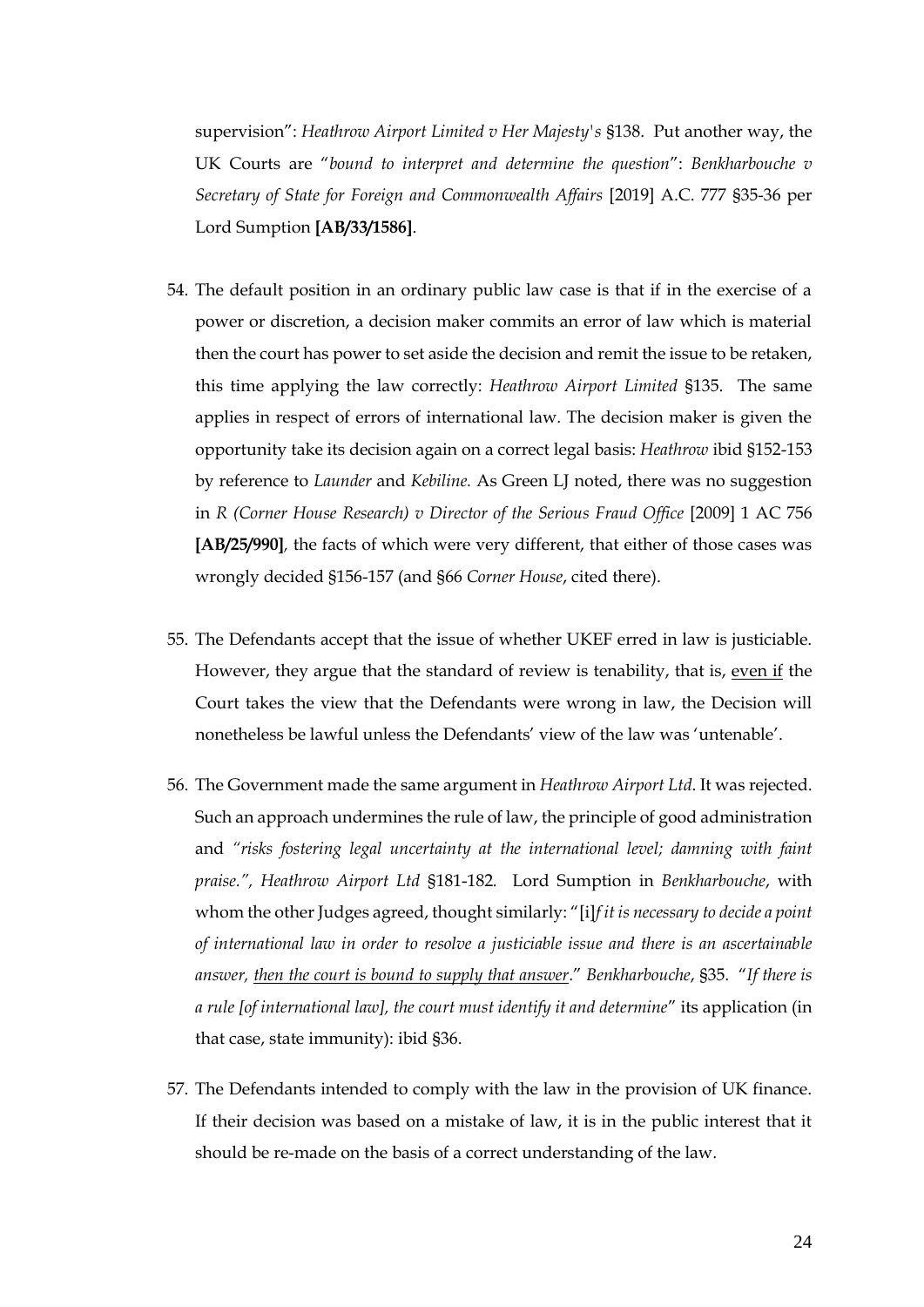- 58. The Defendants say however, that errors of international law are only exceptionally subject to the normal approach, namely that the error of law vitiates the decision. That exception, they say, applies only, where the relevant Treaty provides a means for its provisions to be litigated, that is, provides for the "*adversarial resolution of disputes*": DGD §31 **[CB1/2/31]**. Here, they say that the PA, by Articles 14 and 15 provides for the "*facilitation of implementation by a nonadversarial and non-punitive committee, and for "global stocktake" meetings at five-year intervals*" and as such, say that it would be "*wrong,…for the PA to be interpreted and applied in determining the lawfulness of the decision as if it were a domestic statute.*" DGD §29 **[CB1/2/72]**.
- 59. The Claimant responds as follows:
	- a. First, the PA should not be interpreted as a domestic statute. As an international treaty, it must be interpreted in accordance with Articles 31 and 32 VCLT.
	- b. Secondly, there is no requirement for a Treaty to have an adversarial dispute resolution procedure for the domestic courts to be able to discharge their supervisory function of determining the correct meaning of the law. And ironically, the Government made the opposite argument in *Heathrow Airport Limited* §175, claiming that the existence of a dispute resolution mechanism was a reason to "*stand back*". Domestic courts are perfectly able to carry out the interpretative techniques in Article 31 and 32 VCLT without international tribunal jurisprudence, which will often not exist even when a dispute resolution procedure exists in respect of a Treaty. Domestic courts across the world carry out that exercise day in day out.
	- c. Thirdly, our domestic courts have applied international law where no such adversarial dispute resolution procedure applies, including customary international law: e.g. *Benkharbouche*; *Kuwait Airways Corpn v Iraqi Airways Co (Nos 4 and 5)* - [2002] 2 WLR 1353 §28-29 per Lord Nicholls, §114-115 per Lord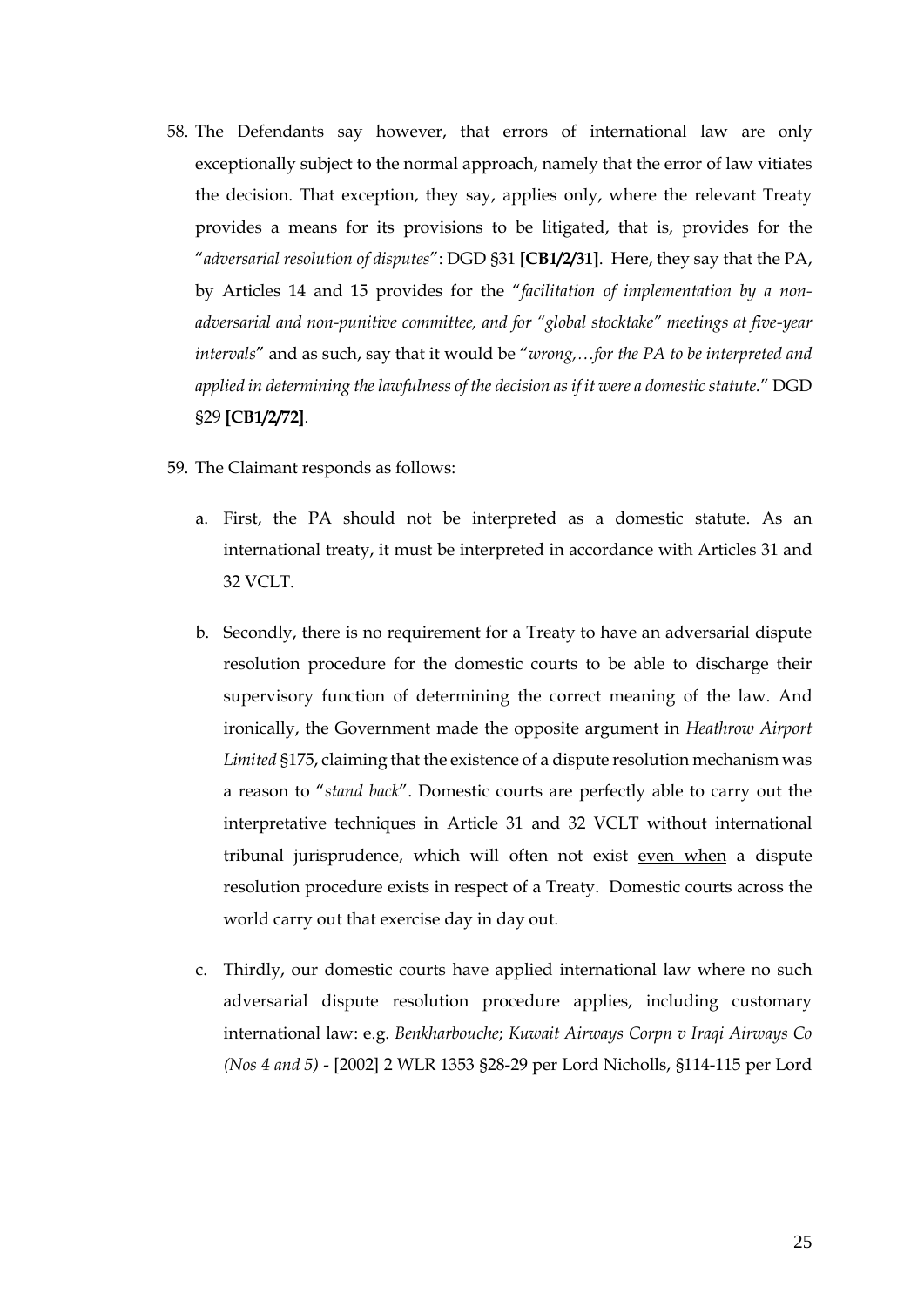Steyn37; §138-140, 144-149 per Lord Hope **[AB/21/546]**. In so doing, they have not applied a 'tenability approach': see above and further, *A and others v Secretary of State for the Home Department. X and another v Secretary of State for the Home Department* [2005] 2 AC 68 §68 per Lord Bingham **[AB/23/815]**; *R (European Roma Rights Centre) v Immigration Officer at Prague Airport (United Nations High Comr for Refugees intervening)* [2005] 2 AC 1, §44–45, per Lord Steyn, and §98–100, per Baroness Hale of Richmond **[AB/24/923].**

- d. As regards *Benkharbouche*, the Defendants stated at the permission hearing "*that [Benkharbouche] was a case where the court was willing to consider an identifiable rule of customary international law because there was an ascertainable answer to a point which it was necessary to consider to decide a justiciable issue*," [Transcript p. 41F **[SB/17/230]**] , which they said was not the case here. The Claimants submit that it is precisely the case here, save that we are concerned with specific Treaty provisions that must be interpreted in accordance with the rules laid down in the Vienna Convention, rather than a rule of customary international law.
- e. Fourthly, there is nothing that prevents the Courts from determining whether the Defendants erred in law. Numerous courts across the world have considered in different contexts the obligations of Governments and even corporations deriving from the PA and climate science: Dutch Supreme Court 20 December 2019: *Urgenda Foundation v. State of the Netherlands* ECLI:NL:PHR:2019:887 at §2.2.2-3; 3.4; 4.8; 5.7.2-5.7.4; 7.2.1; 7.2.8-11;7.3.1-7.3.6; 7.4.6; 7.3.2; 7.5.1 **[AB/55/2751]**; Paris Administrative Court 3 February 2021: *Notre Affaire à Tous and Others v. France* n° 1904967, §18; 21; 29-31; the French Conseil D'Etat 1 July 2021: *Commune de Grande Synthe & Ors v France* N° 427301;; the Hague District Court 26 May 2021 in *Milieudefensie et al. v. Royal Dutch Shell plc* C/09/571932 / HA ZA 19-379, §2.4.7; 2.6.1; 3.1.1; 4.1; 4.4.26- 4.4.39, 4.4.52, 5; the German Constitutional Court 24 March 2021 *Neubauer, et*

<sup>&</sup>lt;sup>37</sup> "Moreover, in the light of the letter of Sir Franklin Berman, the Legal Adviser of the Foreign and Commonwealth Office, of 7 November 1997, describing the United Kingdom's consistent position as to the binding effect of the Security Council Resolutions, it would have been contrary to the international obligations of the United Kingdom were its courts to adopt an approach contrary to its obligations under the United Nations Charter and under the relevant Security Council Resolutions. It follows that it would be contrary to domestic public policy to give effect to Resolution 369 in any way."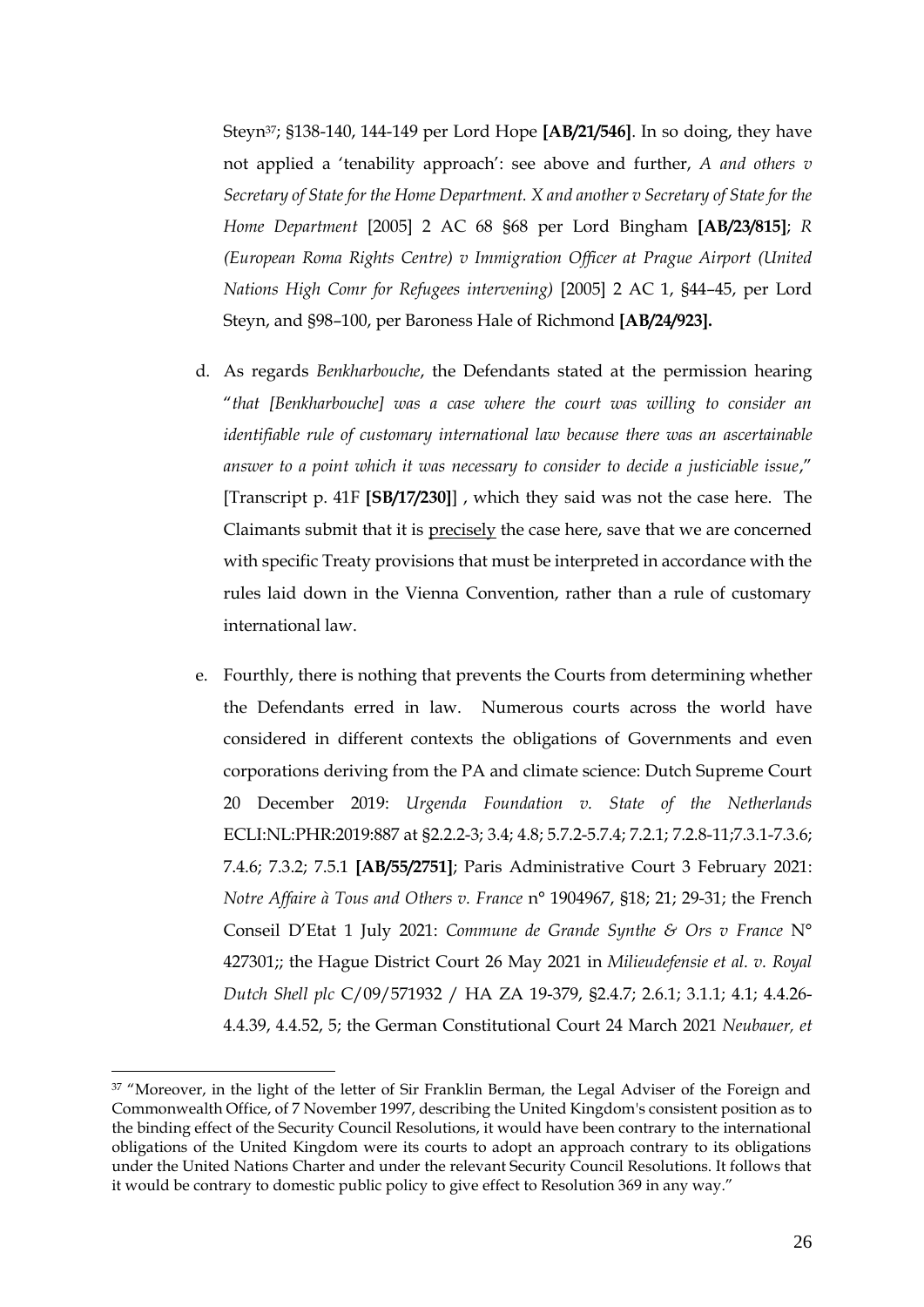*al. v. Germany* 1 BvR 2656/18; 1 BvR 78/20; 1 BvR 96/20; 1 BvR 288/20; the Federal Court of Australia; *Sharma v Minister for the Environment* [2021] FCA 560 90 **[AB/56/2791]**. It would be strange indeed if only UK courts could not do so.

- f. Fifthly, there are significant public policy reasons why the UK courts accepting a tenable but incorrect approach by the UK to its PA obligations would be extremely detrimental. As Lord Nicholls noted in *Kuwait Airways Corpn* at §28 in the context of applying a UN Security Council resolution in order to deny the application of a foreign law: *"[a]s nations become ever more interdependent, the need to recognise and adhere to standards of conduct set by international law becomes ever more important*." That is more than ever the case with climate change, where the acts and omissions of one state have implications for other nations.
- g. The implications of UK Courts ruling that whilst incorrect, the Defendants could tenably have taken the view that financing the Project was in alignment with the PA and that as such, the Defendants' decision must be accepted as lawful, would cause legal uncertainty at a global level. Rulings on the PA are considered globally, and the UK Courts' ruling in relation to the meaning and effect of Article  $2(1)(c)$ , 3, 4(5) and 9 in this case will be relied on by other actors.
- 60. There is no logical or principled basis for the approach advocated for by the Defendants. It makes no sense even from the perspective of the executive, within which there was significant dispute about whether or not this funding should be provided [LT/02 **[CB2/8/62]**; FDB/03 **[CB2/26/297]**; FDB/04 **[CB2/23/292]**]. The executive as well as the public, whose money is being used, are entitled to know the correct interpretation of the law not just for this Decision but for future decisions. The judiciary cannot close their eyes to this critical public policy need: *Kuwait*, Lord Hope §145.
- 61. None of the *obiter* statements from *Corner House*, *R (ICO Satellite Limited) v Office of Communications* [2010] EWHC 2010; *R (Elliott-Smith) v Secretary of State for Business, Energy and Industrial Strategy* [2021] EWHC 1633 (DGD §28 **[CB1/2/70])**, on which the Defendants' rely, provide a basis for the Court not discharging its primary function of determining the law.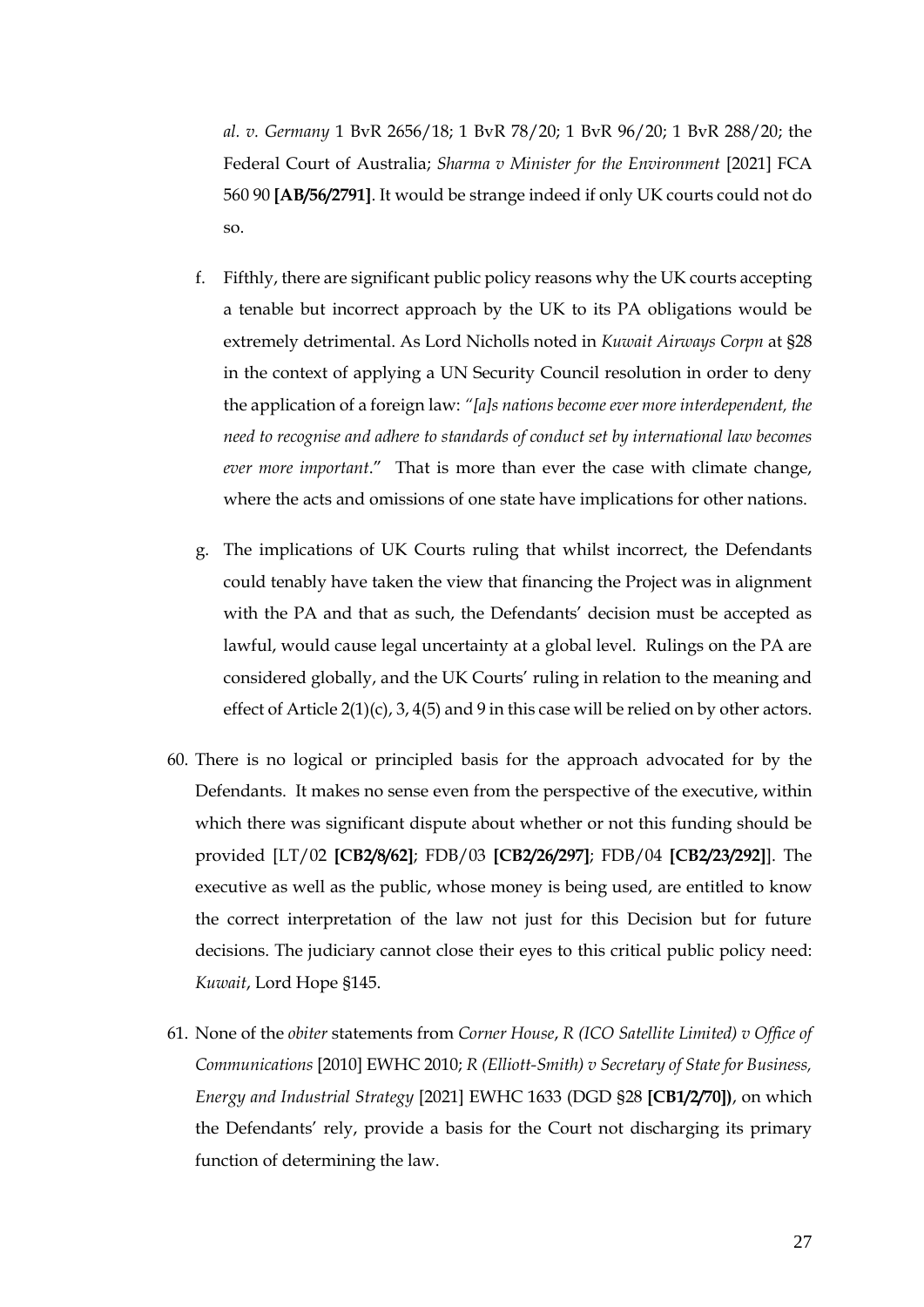- 62. If the Court considers that it is only entitled to determine whether the Defendants' interpretation of the law was 'tenable', the Claimant submits that it was not.
- 63. Moreover, the Defendants have provided no explanation as to what they consider these provisions to entail or mean, let alone how the facts of the case align with any such interpretation. Their position appears to be that these provisions have no meaning, being purely aspirational: DGD §63.1 and "*not admit[ing] of interpretation and application*": §65 DGD **[CB1/2/81];** [see also IP DGD §60 **[CB1/3/114]**; §76, §78 **[CB1/3/118-119]**]. It states that it "*would be surprising and unworkable if decisions of individual public bodies…had to be tested against obligations of the kind that are found in the PA*": §67 DGD, see also §70 **[CB1/2/82]**. That is plainly wrong (and begs the question as to how they concluded that the financing was compatible: [DGD §102.2 **[CB1/2/91]**].
- 64. The Claimant submits that such an interpretation is manifestly wrong, undermines the entirety of the PA and is contrary to the stated approach of other Government departments, governments and financial bodies. It is not tenable.

# **(ii) GROUND 1B: FAILURE TO TAKE ACCOUNT OF ESSENTIAL RELEVANT CONSIDERATIONS**

- 65. The Second Defendant purported to address the question of the Project's compatibility with the low emissions pathway and Mozambique's NDC in its CCR. This was heavily based on a report commissioned and paid for by Total WM on behalf of the lenders. Further, it also purported to address stranded assets. None of this analysis met the most basic requirements of a consideration of climate change impacts: GM WS **[CB1/11/297]**.
- 66. The conclusions in the CCR [LT/07] **[CB2/21/246-288]** on PA compatibility and stranded assets were reached on the basis of fundamental errors; including failures to have regard to essential relevant information and considerations and/or applying erroneous facts to its analysis. As such they constituted conclusions that no reasonable decision maker, properly directing himself, could reach and rendered the Decision unlawful:: *Secretary of State for Education and Science v*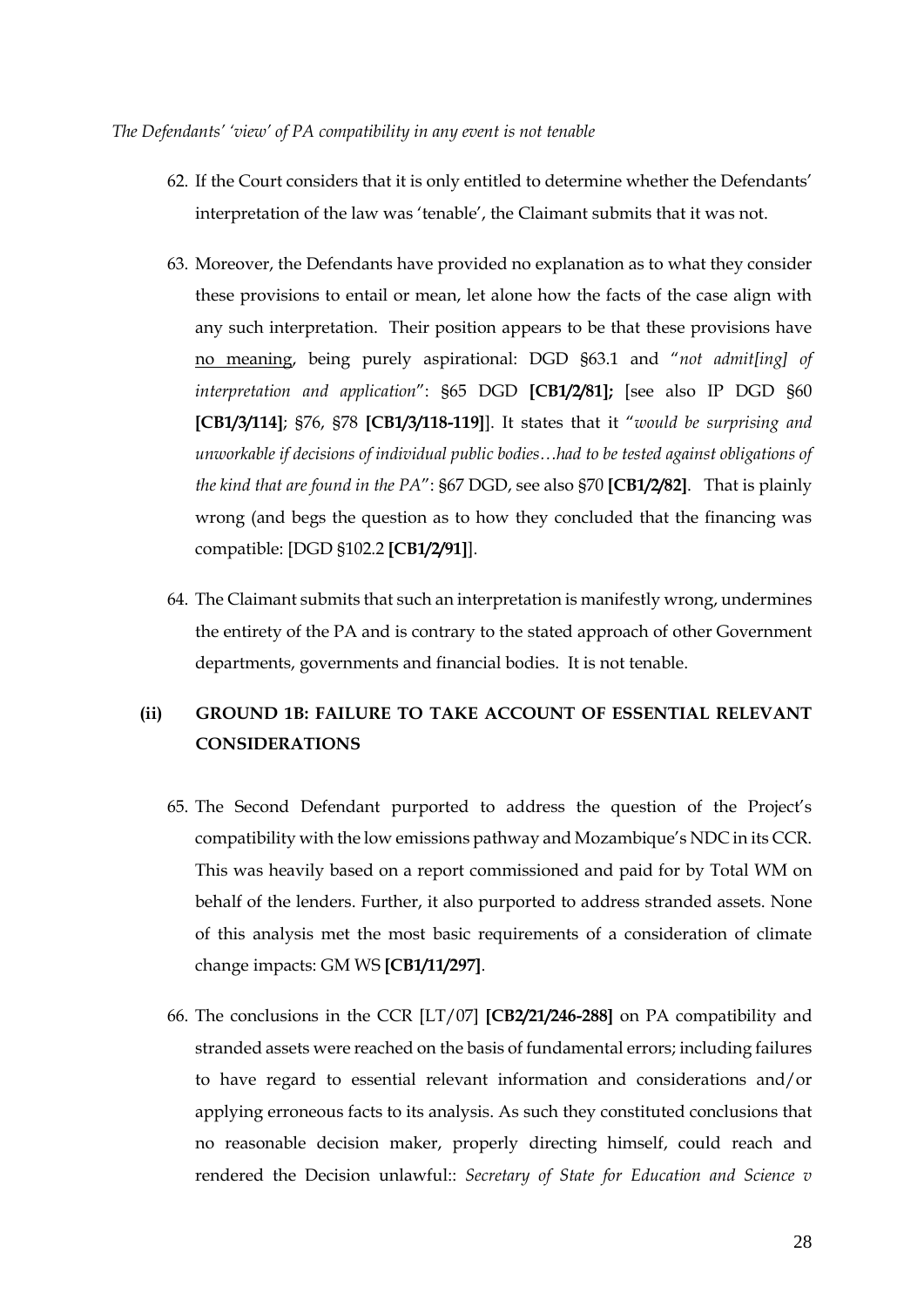*Tameside MBC* [1977] 1014 per Lord Diplock; cf. *Gloucester Resources Limited v Minister of Planning* [2019] NSWLEC 7, §439-441; 486-513 **[AB/54/2546]**; *Earthlife Africa Johannesburg v Minister of Environmental Affairs Case* 65662/16 §100-101 **[AB/53/2496]**; *R (Refugee Action) v S/S Home Department* [2014] EWHC 1033 [121] **[AB/28/1228]**. Since the conclusions in the CCR were reached without basic essential information, the question of latitude available to the Decision-maker does not arise; without that information, the Decision was necessarily one that no rational decision-maker could reach.

- 67. In purporting to determine the climate change impact of the Project to ascertain its consistency with the UK and Mozambique's obligations under the PA [MG WS §45, §48 **[CB1/8/212, 213]**], the Defendants needed to consider whether the Project was:
	- a. consistent with the long-term temperature goals of the Paris Agreement, in particular the 1.5° goal, taking into account the requirement that emissions peak as soon as possible and that net zero is achieved by 2050; and
	- b. consistent with Mozambique's current NDC and what should be increasingly ambitious future NDCs over the 32 years of the Project.
- 68. Those questions could not be answered without quantification, consideration and analysis of:
	- a. the quantity of GHG emissions that would be generated by the LNG from the Project over its lifetime (scope 3 emissions);
	- b. the quantity of scope 1 and 2 emissions, including methane, having regard to the planned or reasonably foreseeable number of production trains over the lifetime of the Project;
	- c. those Scope 1, 2 and 3 emissions, including methane, considered against PA low emissions pathways to 1.5°C, as provided in the IPCC SR15 Report and having regard to the UNEP Emissions and Production Gap Reports.

69. In fact, the Defendants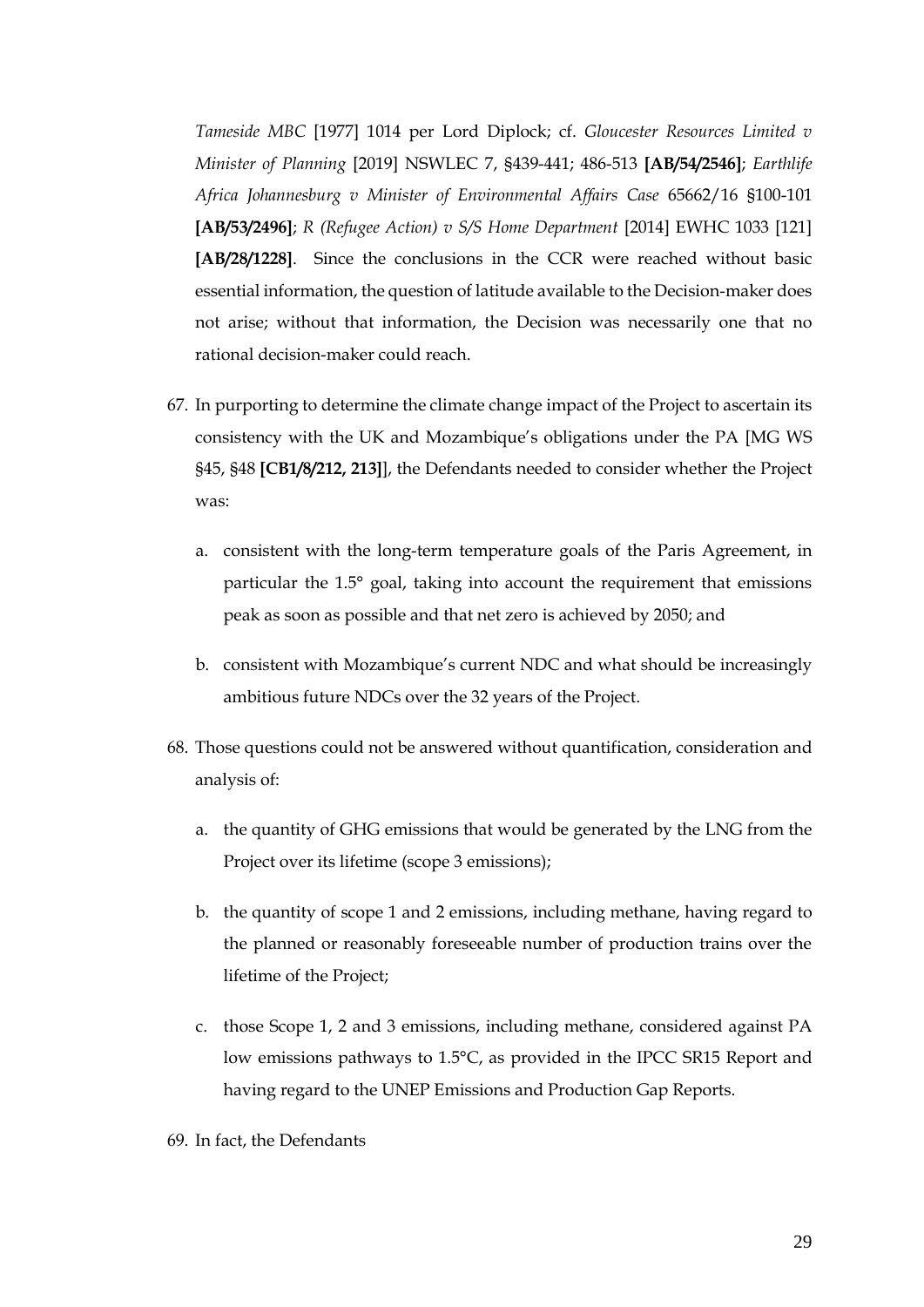- a. Failed to quantify or obtain a quantification of Scope 3 emissions at all and therefore did not properly take them into account in their analysis: KA WS1 §19, §23-26 **[CB1/4/133-134]**; KA WS2 §37 **[CB1/6/167-168]** and GM WS §46 **[CB1/11/300]**.
- b. Failed to carry out any analysis against a 1.5°C low emissions pathway, failing to consider budgets or baselines at all let alone by reference the IPCC SR15 Report or the UNEP emissions and productions gap reports, as they should have done: [GM WS §4(c), §13-15 and §59-62 **[CB1/11/287, 290-291, 305]**].
- c. Wrongly relied on WM, which had looked at an outdated 2°C pathway by reference to a scope of work drawn up by Total, which was not intended to assess PA compatibility at all but rather was commissioned for the purposes of providing lenders with an argument that higher emissions would be displaced by the LNG produced38: MG WS §37-9 **[CB1/8/209-10]**; GM WS §6-35 **[CB1/11/288-97]**
- d. Wrongly, went further than even WM was willing to go, in concluding in the CCR that the LNG from the Project would result in reduced global emissions: GM WS §42-44 **[CB1/11/299-300];** LT/07/p.8, 29 **[CB2/21/253, 274].**
- e. Failed properly to assess the likely Scope 1 and 2 emissions over the lifetime of the Project: GM WS §82-84 **[CB1/11/311-12];** KA WS2 §6-9**[CB1/6/156-7]**.
- f. Failed to consider lock-in and transition risk [GM WS §80-85 **[CB1/11/311-312]**] and [KA WS2 §23-34 **[CB1/6/163-166]**].
- 70. The inadequacy of the CCR was pointed out by UKEF's advisers, including those on the EGAC: Ben Caldicott and Alistair Heath [FDB/19-21 **[CB2/12/105-120]**], and moreover, was recognised by the Head of Policy and Climate Change at UKEF, Helen Meekings, who noted that the CCR: "*doesn't set out an assessment [of] the climate impact of the project in the traditional sense of an environmental impact assessment – what would be the base-line for example. But the impact would essentially be the result*

<sup>38</sup> The Defendants say in their DGD §19 fn5 **[CB1/2/67]** that the Wood MacKenzie Report was commissioned by the lenders. However, their CCR states that it was commissioned by Total: [LT/07 p.27 **[CB2/21/272]**.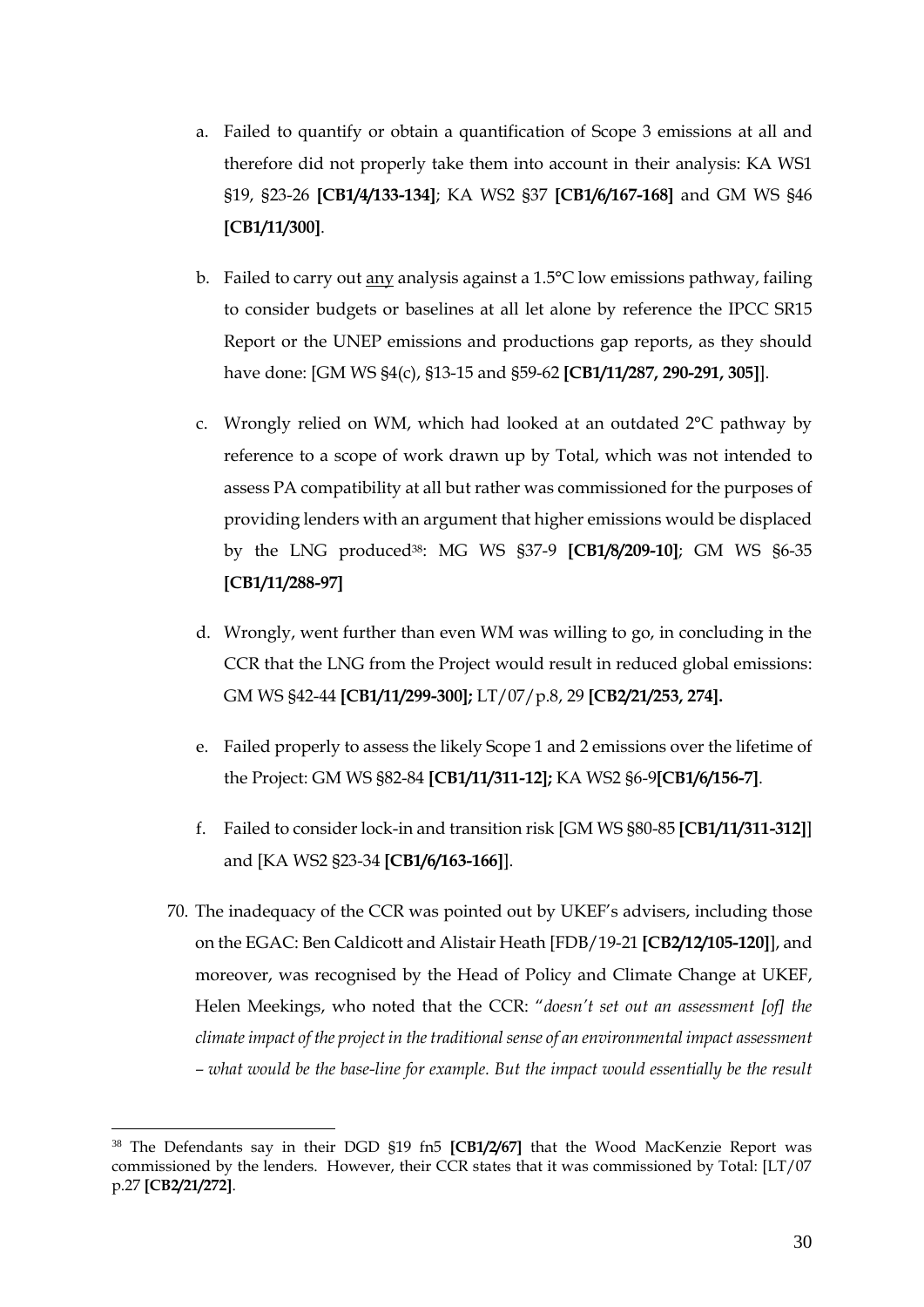*of all the GHG emissions expected from the project, hence Ben's point about Scope 3…"*  being *"a big gap in the analysis*."[FDB/21/E-mail 07 May 2020 **[CB2/12/114]**]. UKEF was fully aware that climate consultancies could have carried out a proper quantification and analysis; [MG/17/§6 **[CB2/11/103]**]. To that extent, the statement in the DGD and in the CCR that "*the remaining uncertainty could not be resolved with further analysis or due diligence*": [DGD §75.2 **[CB1/2/84]**] [LT/07/p.8, p.31 **[CB2/21/253, 276]**] was untrue.

71. The gaps and mistakes in the analysis [GM WS §4-85 **[CB1/11/286-312]**]; [KA WS2 §5-41 [**CB1/6/156-170]**], considered further below, rendered the conclusion reached irrational.

#### *A. Failed to quantify scope 3 emissions*

- 72. The Scope 3 emissions from the Project will dwarf its Scope 1 and 2 emissions [KA WS1 §19 **[CB1/4/133]**]. Despite acknowledging this, the Defendants did not quantify them and reached their conclusions on PA low emissions pathway compatibility without knowing even an estimate of the quantity of emissions that would be produced. For obvious reasons, this is the "*first necessary stop in any serious climate analysis of a project*": GM WS §4(a), §45 **[CB1/11/286, 300]**. As has been held in numerous courts across the world, including in Commonwealth jurisdictions, a proper assessment of all GHG emissions must be carried out to reach a conclusion on the impact on global emissions (the low emissions pathway), *Gloucester Resources Limited v Minister for Planning* [2019] NSWLEC 7, §486-513.
- 73. Ben Caldicott of EGAC internally advised UKEF that it was "*a big gap in the analysis*": [FDB/21/E-mail 07 May 2020 **[CB2/12/114]**], which Helen Meekings, accepted as a "*fair point*"[FDB/21/E-mail 07 May 2020 15.30 **[CB2/12/114]**]. The Director General, Energy Transformation and Clean Growth at BEIS (BEIS), Julian Critchlow described it as "*undermin[ing] the credibility of the CCR*" [FDB/11/E-mail of 29 June 2020 17.20**[CB2/30/315]**].
- 74. Whilst recognising that Scope 3 emissions were relevant, as they plainly are, the Defendants concluded in their ESHR Report that there was too much uncertainty for them to be quantified [MG/11/p.24/§85 **[CB2/20/228]**] and in their CCR stated that the energy consultant WM commissioned by Total "*for the benefit of the lender*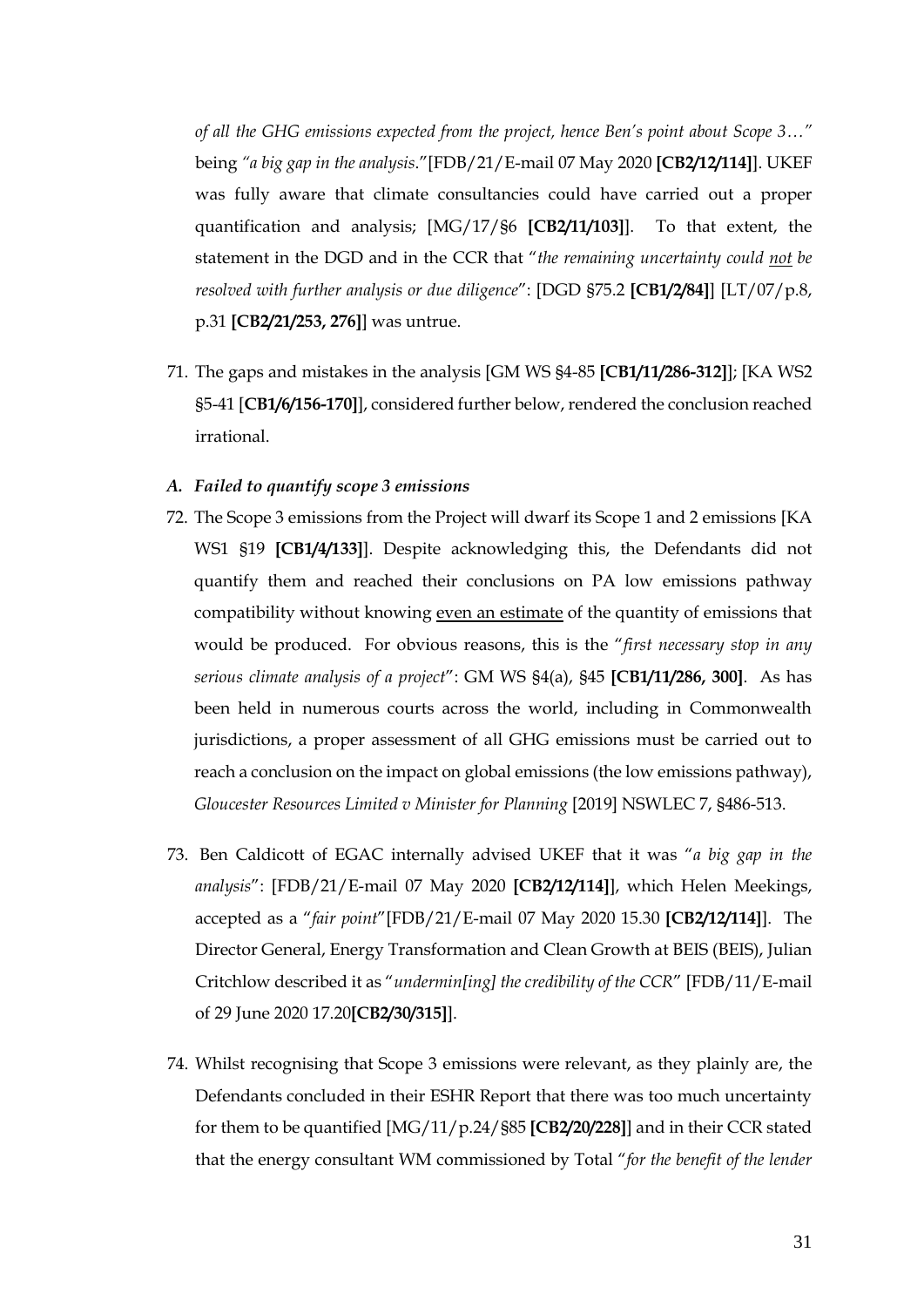*group*"<sup>39</sup> to carry out an emissions impact had "*concluded that it was impossible to state with any certainty what [they] would be*" [LT/07/p.27] **[CB2/21/272]**. Further, they claim that there is no recognised methodology for their calculation: [DGD §84 **[CB1/2/87]**]. In the UKEF BG underwriting minute of 30 June 2020 it is further stated that '*To calculate the Project's Scope 3 emissions, details on where the Project's gas volumes will be used, when it will be used, how it will be combusted (including with what technology and the efficiency of that technology), and in what volumes, is required*.' [FDB/31/§68 **[CB2/31/338]**].

- 75. Those claims are wrong [GM WS §46-48 **[CB1/11/300-301]**; KA WS2 §35, §40-41 **[CB1/6/166, 169-170]**]. There are well-established methods for calculating Scope 3 emissions, including the Greenhouse Gas Protocol Methodology ("GHG Protocol") [GM WS §47-48 **[CB1/11/301]**; KA WS2 §36 **[CB1/6/167]**], and see *Gloucester* §489). Indeed, unsurprisingly, perhaps since it is required to and does report Scope 3 emissions as part of its business, Total acknowledges this [IPS DGD §44 **[CB1/3/109]**].
- 76. The GHG methodology is mandated in the TCFD, which states that "*GHG emissions should be calculated in line with the GHG Protocol methodology to allow for aggregation and comparability across organizations and jurisdictions*."<sup>40</sup> Whilst the Defendants dismiss the TCFD (and indeed GHG Protocol) as not applicable [DGD §57-58 **[CB1/2/79-80]]** that is to miss the point; the question is whether it was possible to apply that methodology. It plainly was. Indeed, the UK has committed to apply the TCFD as soon as practicable after the close of the 2020/21 financial year.<sup>41</sup>

<sup>39</sup> The Defendants state in fn 67 of their DGD **[CB1/2/97]** that Wood McKenzie was independent and not a consultant to Total. The documents show that that is incorrect. Further, MG's statement makes it clear that at best it was a joint instruction by Total and the lenders: MG WS §37-40 **[CB1/8/209-210]** 40 https://www.tcfdhub.org/metrics-and-targets; Recommendations of the Task Force on Climaterelated Financial Disclosures (https://assets.bbhub.io/company/sites/60/2021/10/FINAL-2017- TCFD-Report.pdf) p. 22, p.36 fn 55 **[SB/41.6/474, 488]** referring to the GHG Protocol calculation tool: https://ghgprotocol.org/calculationg-tools-faq

<sup>41</sup> UKEF Annual Report 2019-20 p.98 [[**SB/39/358]**]: "In July 2019 it was announced in the UK Government's Green Finance Strategy that UKEF will be making financial disclosures in line with the Task Force on Climate-Related Financial Disclosure (TCFD) as soon as practicable following the close of the 2020-21 financial year. A project is underway to implement the TCFD recommendations through 2020, as well as further develop the integration of climate change considerations across all the products and services that UKEF provide in alignment with wider government policy and practice, including that provided as part of the UK's hosting of the UN Climate Change Conference of Parties (COP) 26 in 2021."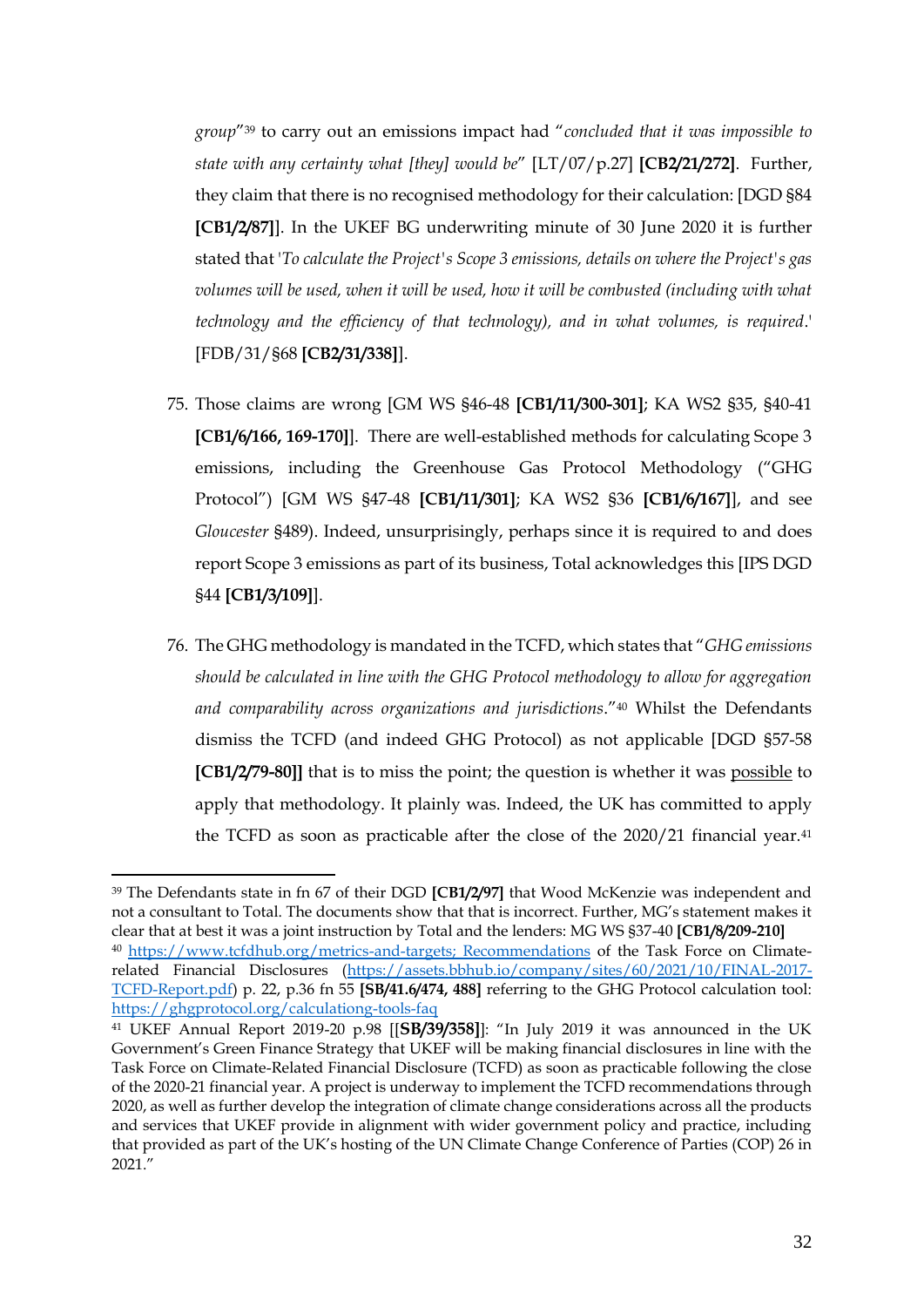Moreover, UKEF's submission now made before this Court had been rejected by the Environmental Audit Committee ("EAC") more than a year before the Decision. In its Report of 10 June 2019 the EAC indeed, advised UKEF that quantification of Scope 3 emissions was not only essential to assess the climate change impacts of a Project but could also be done using the GHG Protocol: 42

"148. Scope 3 emissions are essential for calculating the full emissions impact of a product, asset or portfolio. Scope 3 emissions are particularly high for fossil fuel-related projects. UKEF claim that there is no universally accepted measure for Scope 3 emissions. However, Scope 3 emissions are already being used in many private sector companies using the GHG Protocol, and the Canadian Export Credit Agency has already expressed its ambition to work towards the G20 Taskforce on Climate-related Financial Disclosure (TCFD) standards (which would include Scope 3 emissions).

149. UKEF should report the Scope 3 emissions of all projects, and in particular of all fossil fuel-related projects where Scope 3 emissions are particularly high. The GHG Protocol provides a methodology for calculating Scope 3 emissions, and the TCFD recommendations provide a readily-available source of guidance for this work. If Government considers that existing methodologies for modelling Scope 3 emissions are inadequate, it should support research to develop an agreed model, and should promote this model amongst its ECA peers." (emphasis added)

- 77. There was nothing special about the Project that made it different from any other Project for these purposes, let alone the contracts for purchase (SPAs), as the Defendants claim.
- 78. The Defendants' response is to say that they did not need to quantify the emissions: [DGD §75.2, §80-91 **[CB1/2/84, 86-88]**]; that it was enough for them to carry out "*a high level qualitative assessment of Scope 3 emissions*" [DGD §75.2 **[ibid]**]. Indeed, they go further and say that there is "*nothing which required them to undertake any specific analysis*", that they did not even have to consider Scope 3 emissions and that *"[i]t was sufficient that UKEF had regard to GHG emissions, including Scope 3 emissions to the extent it considered appropriate*" [DGD §81, §115.3 **[CB1/2/86, 96]**]: "*no requirement…to quantify and consider cumulative emissions or Scope 3 emissions*" [DGD §53**[CB1/2/78]**]. Their position is that "*on any view [it was] rational to consider scope*

https://assets.publishing.service.gov.uk/government/uploads/system/uploads/attachment\_data/f ile/895102/ukef-annual-report-and-accounts-2019-to-2020.pdf

<sup>&</sup>lt;sup>42</sup> https://publications.parliament.uk/pa/cm201719/cmselect/cmenvaud/1804/180407.htm §149 [see **[SB/38/350]** for gov response citing recommendation]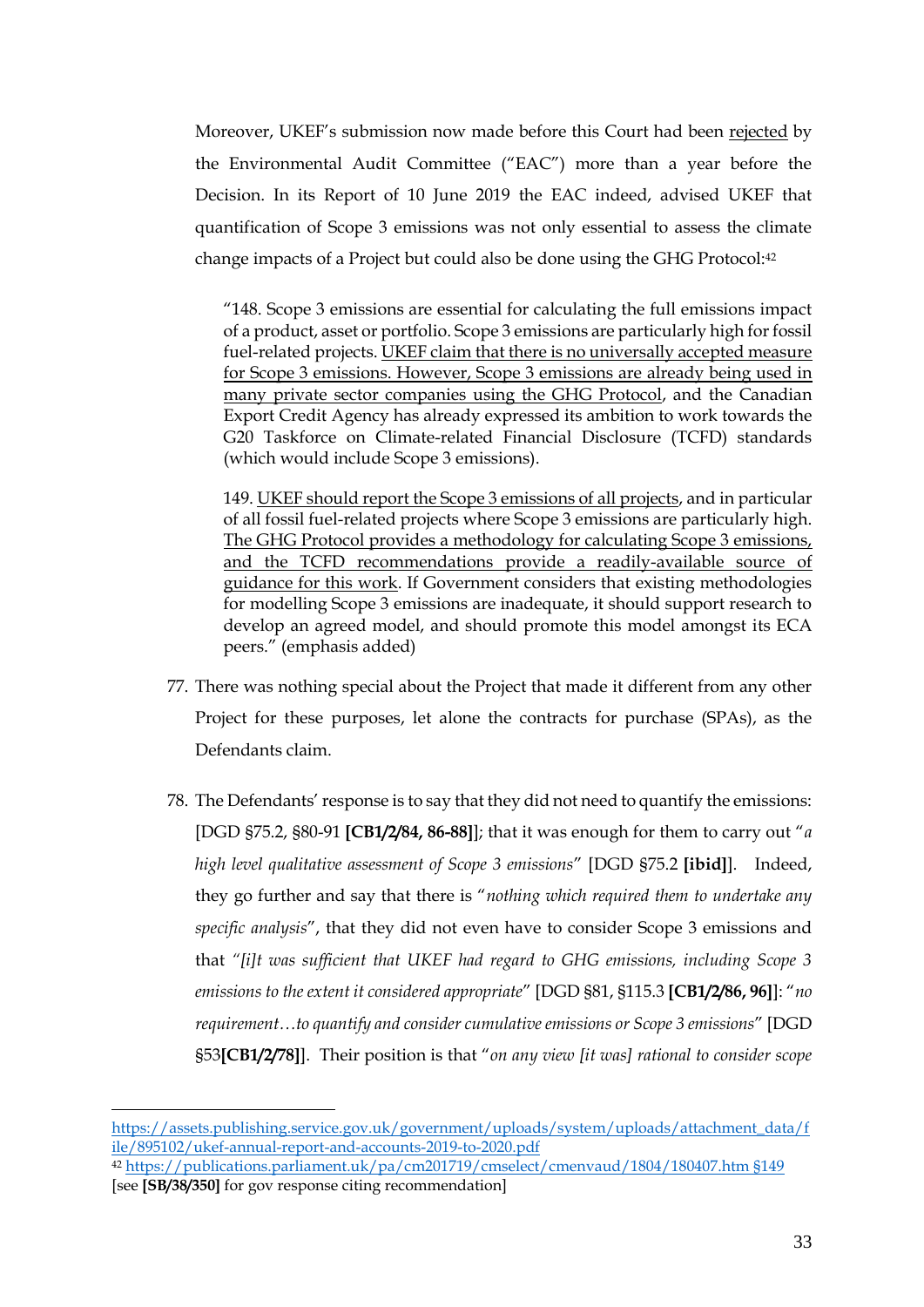*3 in qualitative terms*", justifying that approach on the basis that quantification would be "*misleading*" [DGD §87 **[CB1/2/87]**] and [LT WS §90(b) **[CB1/7/189]**]. Instead, Scope 3 emissions were considered '*in qualitative terms*.' Further claim they pray in aid the fact that other ECAs did not carry out such an analysis either: [DGD §89**[CB1/2/88]**].

- 79. For obvious reasons and as expanded below, that is incorrect; it is impossible to ascertain climate impacts of a Project without having an estimate of the quantities of GHG that will be emitted as a consequence: [GM WS §45-9 **[CB1/11/300-302]**] including methane emissions from leakage which were not assessed by the Defendants, see [GM WS §31-34 **[CB1/11/296]**]. In fact, UKEF knew that and did consider it necessary to quantify Scope 3 emissions (their CCR assessment-form even contains a section entitled "*what are the estimated scope 3 emissions of the project?*"[LT/07/p.27 **[CB2/21/272]**). They were also informed by EGAC that it was a serious gap in their analysis. They claim to have attempted to get the information from WM and to have been told that it was not possible to provide it: MG WS §37- 42 **[CB1/8/209-211]** and CCR [LT/07/p.27 **[CB2/21/272]**]. They accept however, that they never asked WM to use the GHG Protocol, which the EAC had told UKEF to use, and they provide no explanation for that failure: [Part 18 Response §44 **[SB/46/1589]**]. They claim to have considered using methodologies used by other Government Departments but for some unexplained reason dismissed all of them: [Part 18 Response §51(a) [**SB/46/1592]**].
- 80. The fact that it was perfectly possible to estimate Scope 3 emissions is indeed shown by the fact that after the Decision had been taken, the PM demanded they be calculated in order to assess whether the UK could pay for Carbon Capture and Storage in respect of the part of the emissions financed by UKEF. A rough and ready calculation was done within 24 hours on 30 June 2021): see [LT WS §42-43, §103-4 **[CB1/7/181, 192]**]**;** [Part 18 §18 **[SB/46/1579-1581]**]**;** [MG/38/Email 30 June 2020 13:07, 11:07 **[CB2/30/306, 311]**].

*B. Defendants failed to assess climate impacts by reference to carbon budgets and pathways aligned with the PA and failed to consider the UNEP Production Gap Report.*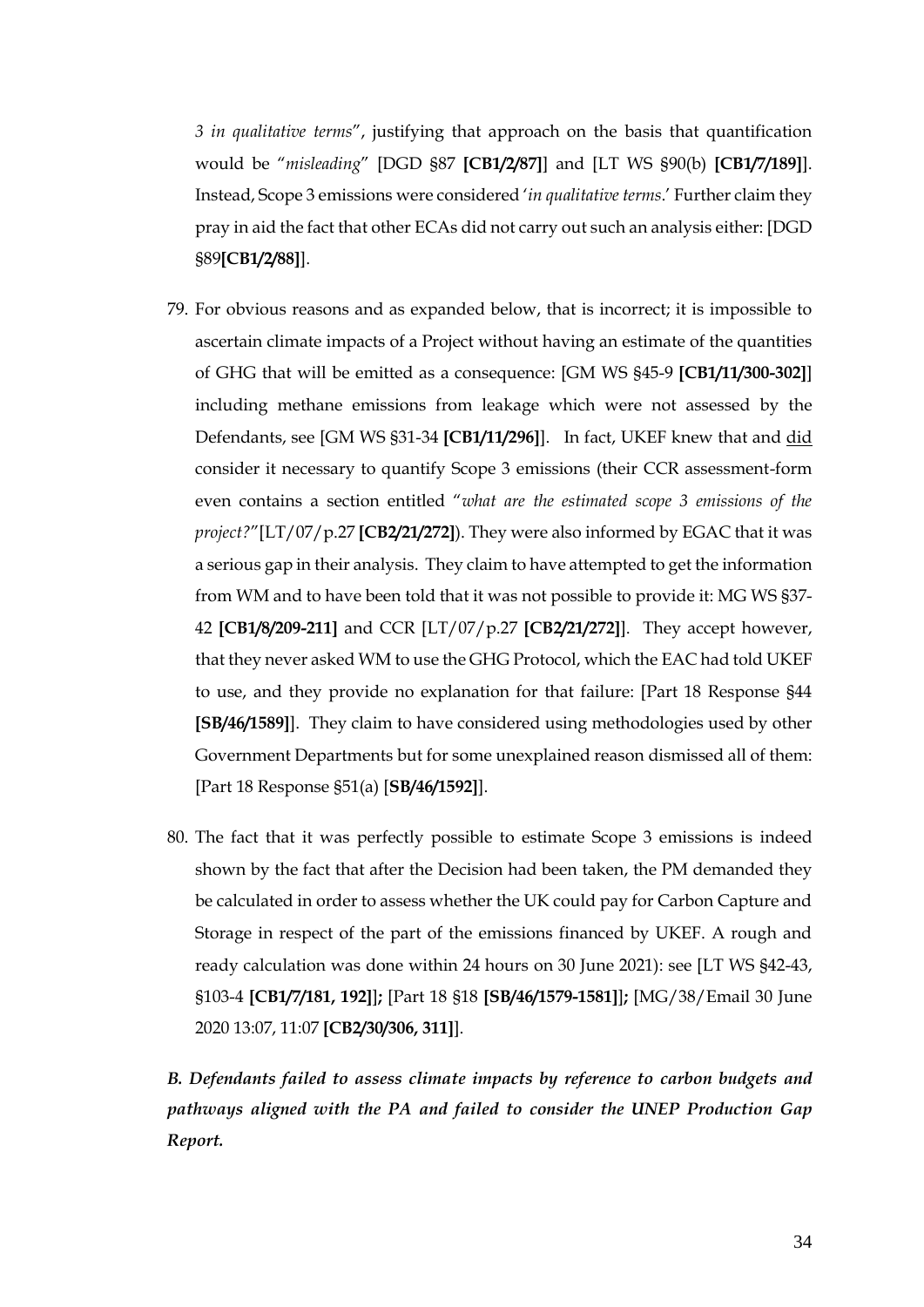- 81. In order to determine the consistency of the Project with the PA low emissions pathways (to 1.5°C), it was necessary for the Defendants to consider at least:
	- a. The totality of the emissions from the Project against the remaining available carbon budgets having regard to the relevant timescales for their use, as set out by the IPCC and
	- b. The UNEP Production and Emissions Gap Reports of 2019 **[AB/5/170; AB/6/176]**.
- 82. The Defendants failed to carry out any such analysis; they did not consider the climate impacts of the Project by reference to any budgets or timescales. There was no consideration at all of emissions pathways aligned with the Paris goal of 1.5°C: GM WS §4(c) **[CB1/11/287]**. In so far as any consideration was given to any emissions pathway, the WM Report referred only to the SDS scenario, which provides for a 2°C pathway, which is not in alignment with the PA: GM WS §9-15 **[CB1/11/288-291]**. This is not the right yardstick for measuring consistency with agreed climate limits [GM WS §13-15 **[CB1/11/290-291]**]. Without comparing the Project's emissions with carbon emission and production 'budgets', its compatibility with the PA simply could not be determined [GM WS §17-18 **[CB1/11/292]**]. That benchmark or baseline had, as a matter of the best available science, to take into account the production gap (as addressed in the 2019 UNEP Report **[AB/5/170-175]**). However, the Defendants carried out no benchmarked quantitative analysis at all, whether by reference to UNEP scientific modelling or otherwise. [ASFG §76.1, §77-82, §112.1-112.3 **[CB1/1/28, 29-30, 39-40]**].
- 83. **The Defendants failed to consider any PA compliant pathways and budgets** and did not consider those provided in the IPCC SR15 Report (drawn up pursuant to Decision 1/CP.21 of 12 December 2015 by which the PA was adopted (see [§28](#page-9-0) above), which established that "[*v]irtually all 1.5°C-consistent pathways decline net annual CO2 emissions between 2020 and 2030, reaching carbon neutrality around midcentury. In 2030, below-1.5°C and 1.5°C-low-OS pathways show maximum net CO2 emissions in the coming decade of 18 and 28 GtCO2 yr-1, respectively*."<sup>43</sup> As explained by Greg Muttitt, pathways aligned with this goal see gas production and use

<sup>43</sup> IPCC SR15 ch.2 table 2.5 p. 137 **[AB/4/132]**.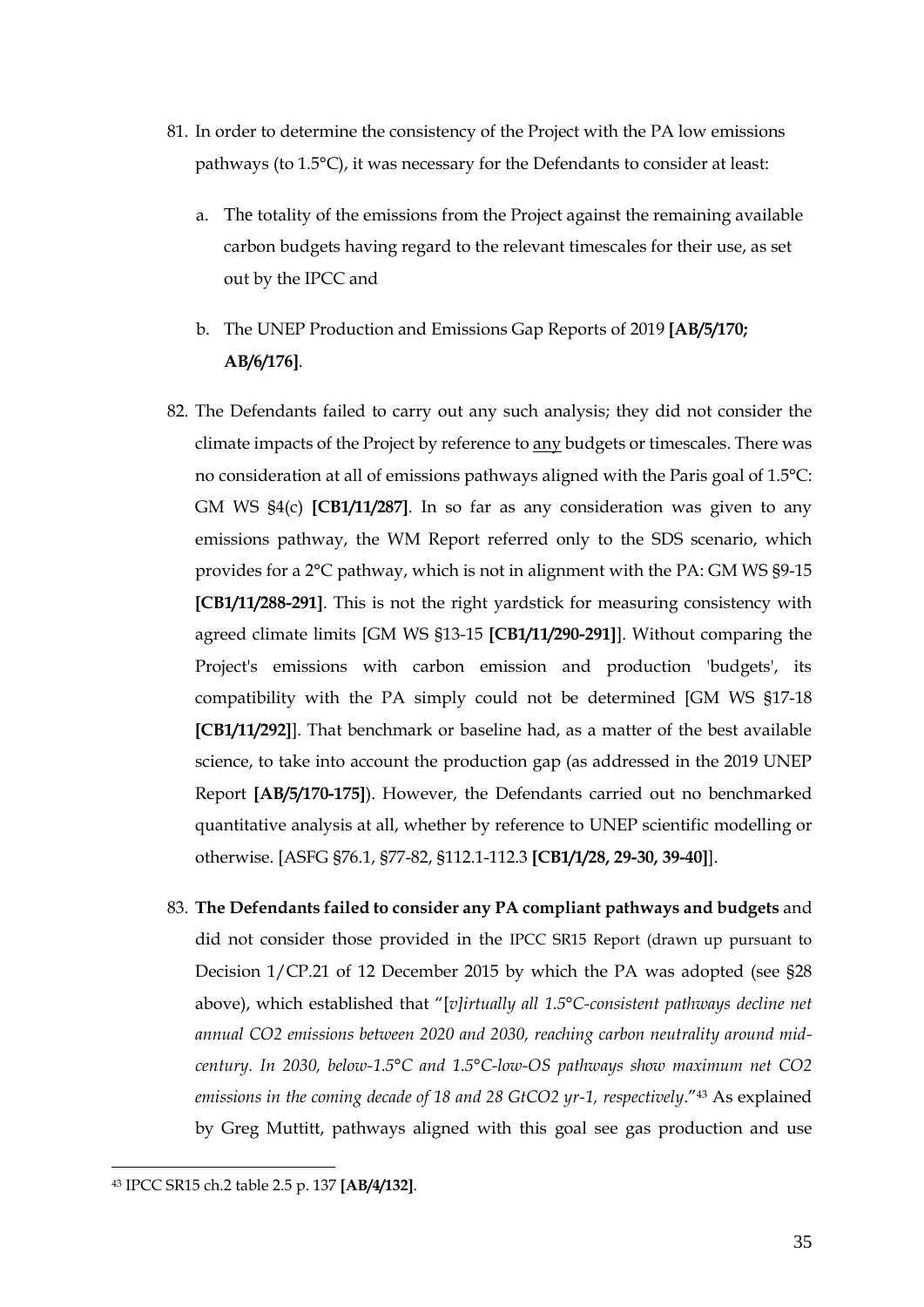decline at around 3-4% per year, which is equal to the natural decline from existing fields [GM WS §4(c) **[CB1/11/287]**]. Given carbon lock in, this means that new oil and gas production is not consistent with the Paris goals, a conclusion reinforced by the IEA net zero scenario.

- 84. Astonishingly, the Defendants state that '*there are no such published budgets for the Paris Agreement*' [DGD §90 **[CB1/2/88]**]. This is to ignore the IPCC reports, which are integrally connected to the PA, the UNEP reports and the nature of the Paris Agreement goals themselves. It is to disregard, in its entirety, the scientific work done by the IPCC and UNEP [see GM WS §18, §64-66 **[CB1/11/292, 306-7]**].
- 85. As to the fact that the PA does not require an assessment against budgets [MG WS §126 **[CB1/8/236]**], whilst the PA contains no prescriptive methodology for assessment of consistency/alignment, the IPCC and UNEP Reports inform Parties of the scope and nature of action required for the PA goals. Failure to have any regard at all to these critical documents (or any other equivalent) rendered the assessment of climate impact meaningless. Carbon budgets by reference to remaining available emissions is the way that the IPCC and UNEP approach consideration of low emissions pathways and Paris alignment. Carbon budgets are indeed the approach used by the Climate Change Act 2008.
- 86. Without an assessment of budgets and emissions, it is impossible to see how any rational conclusions as to the 'consistency' of a Project such as this one with the low emissions pathway can be reached. A finger in the air view that something might or might not happen (here that the LNG might displace coal somewhere) will plainly not be good enough. The fact that the "*aims and goals of the Paris Agreement, as set out for example in Articles 2, 3 and 4*"are "*broadly cast*" [DGD §75.9 **[CB1/2/85]**] does not make them devoid of meaning. The temperature goals are quantified and the relevant IPCC and UNEP science establishes that they can only be met if states adhere to the carbon budgets identified by reference to certain timeframes.
- 87. It is no answer for the Defendant to ignore the science and say "*it is not simply about figures*" [DGD §86 **[CB1/2/87]**]. The science makes it clear that meeting the PA goals is all about figures. As explained by GM WS §4(c), §17, §37-9 **[CB1/11/287, 292, 297-**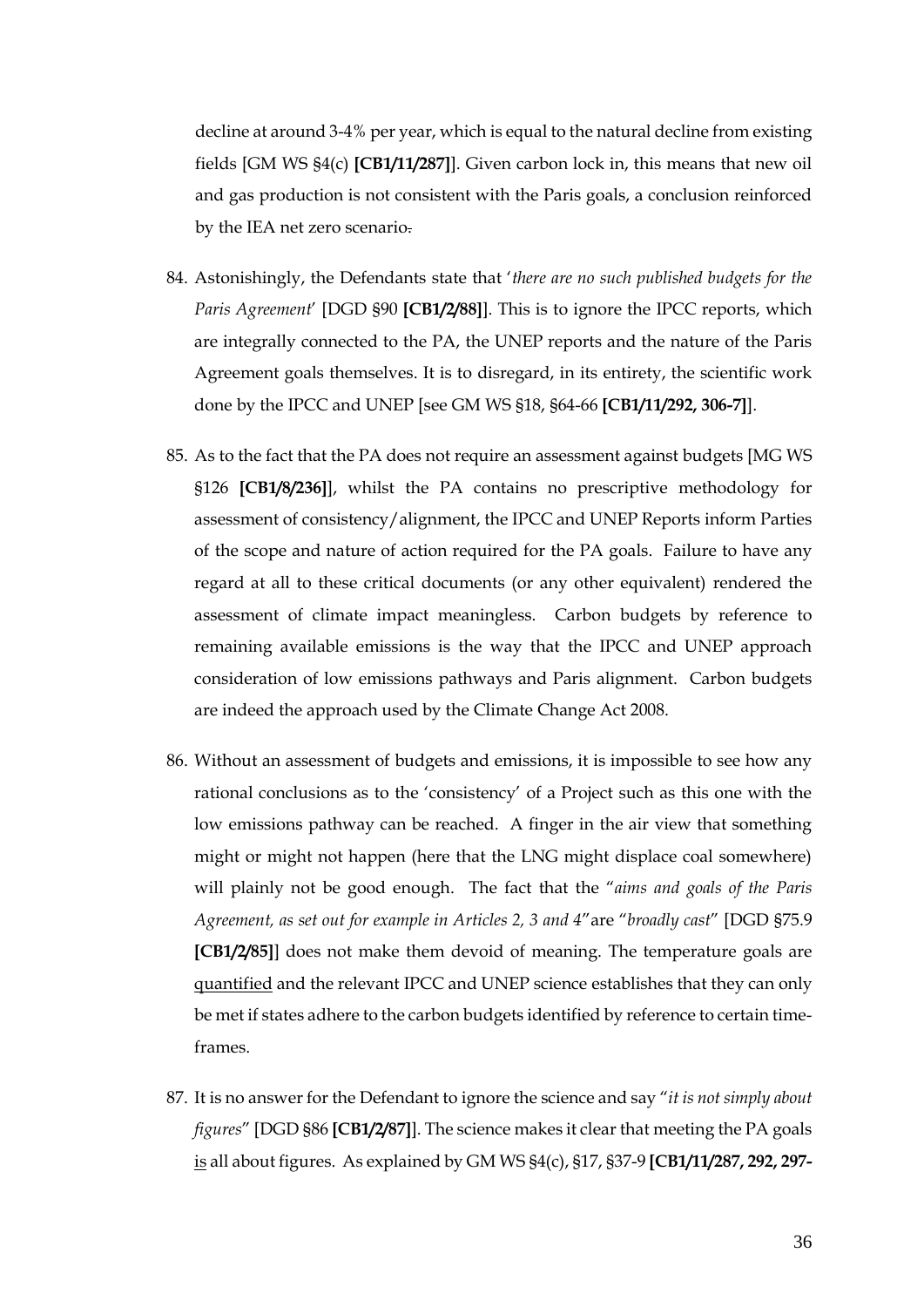**298]**, there is only one thing that matters in deciding whether the temperature goals are met and that is the cumulative global emissions of GHGs that enter the atmosphere. There is direct relationship between those emissions and temperature increases, as explained and calculated in IPCC SR15 and the UNEP Reports: IPCC SR15 Report SPM C.1.3 SPM C.2; **[AB/4/78]** "Consistency" or alignment with a PA compliant low emissions pathway relies on numerical analysis.

88. **Further, nowhere in the CCR or ESHR did the Defendants consider or address the production gap as set out in the UNEP Reports**. The Production Gap Report 2019 had established that current global intended production of fossil fuels was more than double the amount (120% more) consistent with a 1.5° rise in temperature and 50% more than is consistent with 2°C: ([KA WS1 §41-46 **[CB1/4/138-9]**]; [KA WS2 §34-37 **[CB1/6/166-7]**]; [GM WS §65-66 **[CB1/11/306-7]**]). This was confirmed in 2020 and 2021.

*The Defendants' position*

- 89. The Defendants contend that it was open to them to make a wholly "*qualitative assessment*" (whatever that means) and "*were not obliged to undertake…a quantitative assessment against the remaining global, regional and national budgets*" [DGD §91 **[CB1/2/88]**]. A qualitative assessment without regard to quantities, budgets and time is wholly meaningless. It is not a proper rational assessment capable of reaching a rational conclusion – its result is arbitrary: see *Gloucester* §510-513.
- 90. In so far as they chose to follow the IEA analysis [LT/07/p.10, p.30-1, p.36 **[CB2/21/255, 275-6, 281]**], that did not mean they could ignore IPCC SR15 low emissions pathways and the UNEP Production Gap Report; both integral to PA implementation. Particularly, where UKEF's own advisors expressed concerns regarding the IEA's assumption (at that time) about future use of gas for transition as being "*highly debatable*" and potentially problematic, [FDB/19 BC8 **[CB2/12/107]**], or that the 2018 IEA World Energy Outlook was 'seriously out of date.' [FDB/19 BC14 **[CB2/12/108]**]. Notably, in May 2021, the IEA published a 1.5°C-aligned Net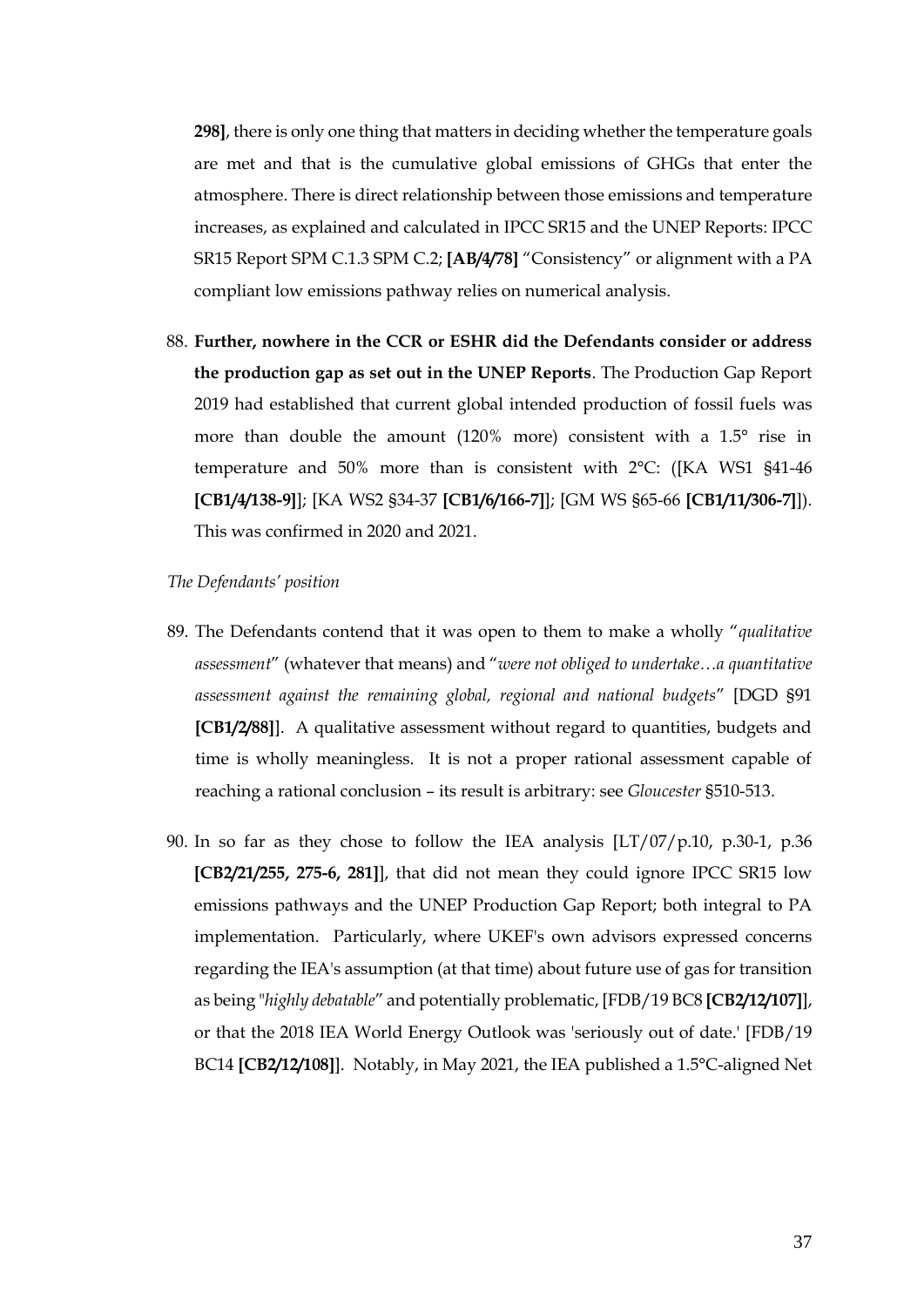Zero Emissions (NZE) scenario44. [GM WS §13-15 **[CB1/11/290-1]**], recognising that the implications of the production gap cannot be avoided.

91. For the Defendants to say that in any event, they *take a different view* and reject the figures in the UNEP reports (presumably ex-post facto since they say the CCR did not look at them) [DGD §117.4 **[CB1/2/96-7]**] is somewhat surprising. But in any event, their 'disagreement' is based on a misunderstanding of why the UNEP production gap is important. The fact that the 2019 World Energy Outlook Report stated that "*gas will make up 24% of the world's energy mix in 2040, even whilst keeping within 2°C increase*" [DGD §117.4 **[CB1/2/96-7]**] referring to [LT/07/p.30/box 14 **[CB2/21/275-6]**] tells you absolutely nothing about whether bringing this Project onstream aligns with a low emissions pathway, that is whether there is already sufficient production to meet 24% of the world's energy mix in 2040. The UNEP Production Gap Report dealt with that. It does not even tell you that the IEA takes a different view to that of UNEP in this context, as the Defendants assert [DGD §117.4 **[CB1/2/96-7]**].

# *C. Wood MacKenzie was not instructed to consider the relevant issues, did not consider the relevant issues, looked at a 2°C pathway and was not independent of Total.*

- 92. WM was not in truth instructed to carry out an assessment of the climate impact of the Project and certainly not as against the PA emissions pathways. It was instructed to produce a report that could be used before ECA Boards to persuade them that the Project could reduce global emissions.
- 93. In response to a Part 18 and specific disclosure request, the Defendants stated that the scope of work (SoW) had been discussed between Total and WM and was first disclosed to UKEF on 13 February: Part 18 Response §42 **[SB/46/1587-1589]**. It is headed as follows *"Objective: The ECAs are trying to inform their boards and stakeholders as to the potential reduction in CO2 emissions associated with use of LNG from MZLNG".* [FDB/16/Email of 13 February 11:31am **[CB2/10/92-93]**]. It goes on:

<sup>44</sup> https://www.iea.org/reports/net-zero-by-2050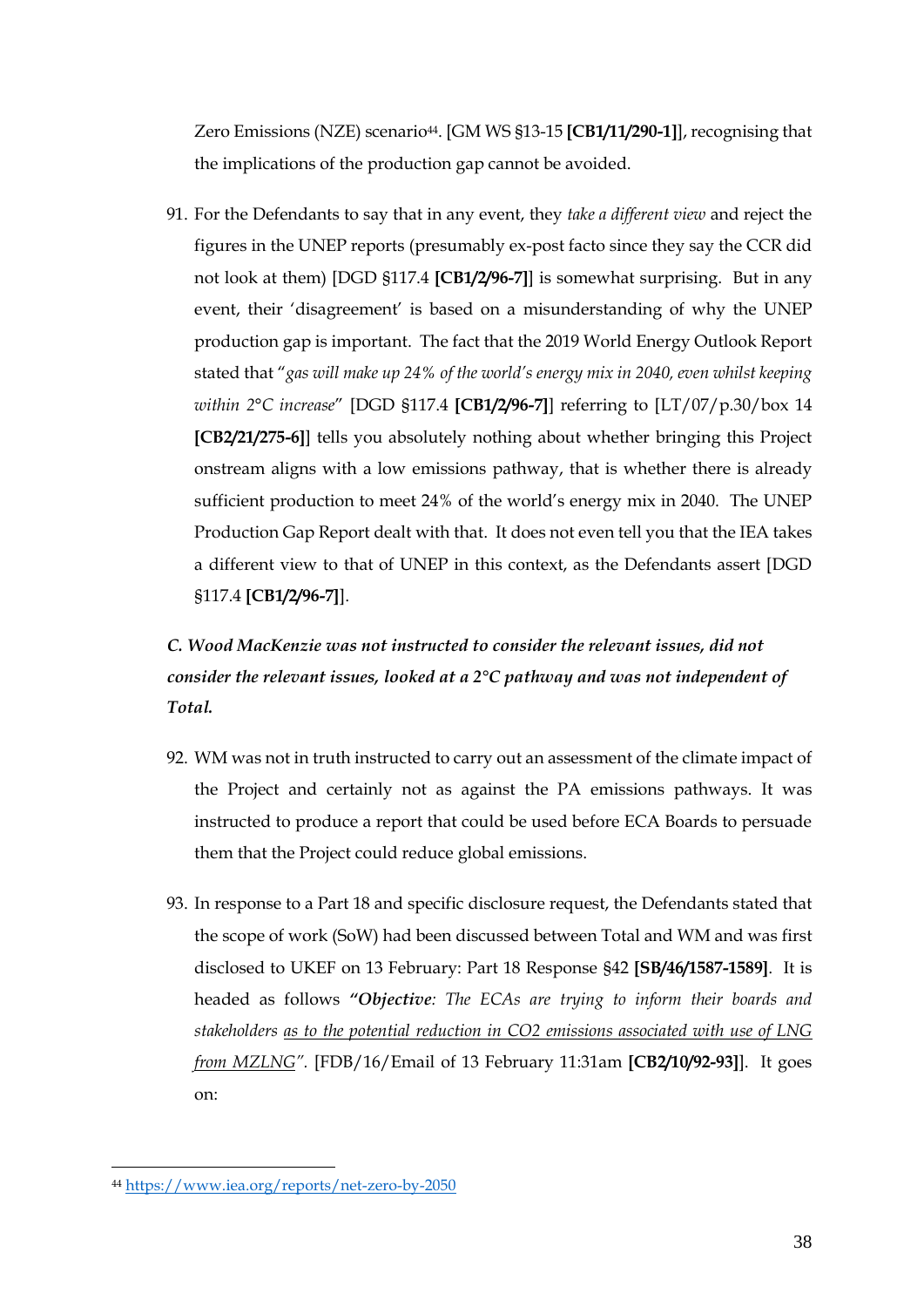#### "**Suggested approach**"

Therefore we have suggested to the ECAs that we could calculate by how much CO2 emissions would be reduced if you assume that 1 mtpa of LNG from MZLNG was used to generate electricity in a power plant in an Asian country instead of using the amount of coal and oil required to generate an equivalent amount of electricity. For coal we could consider an existing older and less efficient plant and a newer state of the art one…

The ECAs could then use this in their Board/stakeholder discussions/approval request to give an indication of the possible carbon emission reductions…To be clear though, we cannot provide a definitive answer as to what the impact of MZLNG would be…It would be for the ECAs to decide how to present our analysis to their own boards and stakeholders." [FDB/16/11:31 **[CB2/10/92-93]**].

- 94. The SoW/terms of reference was agreed between WM and Total following input from the ECAs but without the ECAs having a chance to review it: [FDB/16/mails 12.2.20 19:50; 15.58; 23:31 **[CB2/10/93-95]**]. It was eventually provided on 13.3.20 in the terms set out above. The Defendants say that it was discussed in E-mails within UKEF between that date and 24.2.20, at FDB/17**[CB2/10/96-98]**: §42 Part 18 response **[SB/46/1587-1589]**. However, the relevant questions/discussion, referred to in the mail of 24 February 2020, 10.17 are wholly redacted in the email of 09:39am. Similarly, there is a mail of 19 February 2020 to UKEF (possibly internal or from White and Case), which says that "*to the extent that there is the opportunity to adjust the WoodMac SoW my view from a legal perspective is that*…" Everything following is redacted [FDB/16 **[CB2/10/90]**].
- 95. The Defendants say that they decided potentially to raise the issue of widening the SOW "*when the draft was circulated*": §42 Part 18 **[SB/46/1587-1589]**. That apparently happened on 27.2.20: §42(b) Part 18 **[SB/46/1588]**. Joe Shephard of UKEF confirms that the information being sought was as set out in the SoW above, namely the potential for avoided emissions: "*It is clear from the draft that assumptions would need to be made which make it very difficult to be precise on a level of avoided carbon emissions, however at a somewhat simplistic level it appears that one can say that LNG as a fuel feedstock for power generation has considerably less emissions than coal, fuel oil and gas oil. I would welcome comments and proposals for an extension to the scope*." [FDB/16/Email of 28 February 2020 14:02 **[CB2/10/89]**].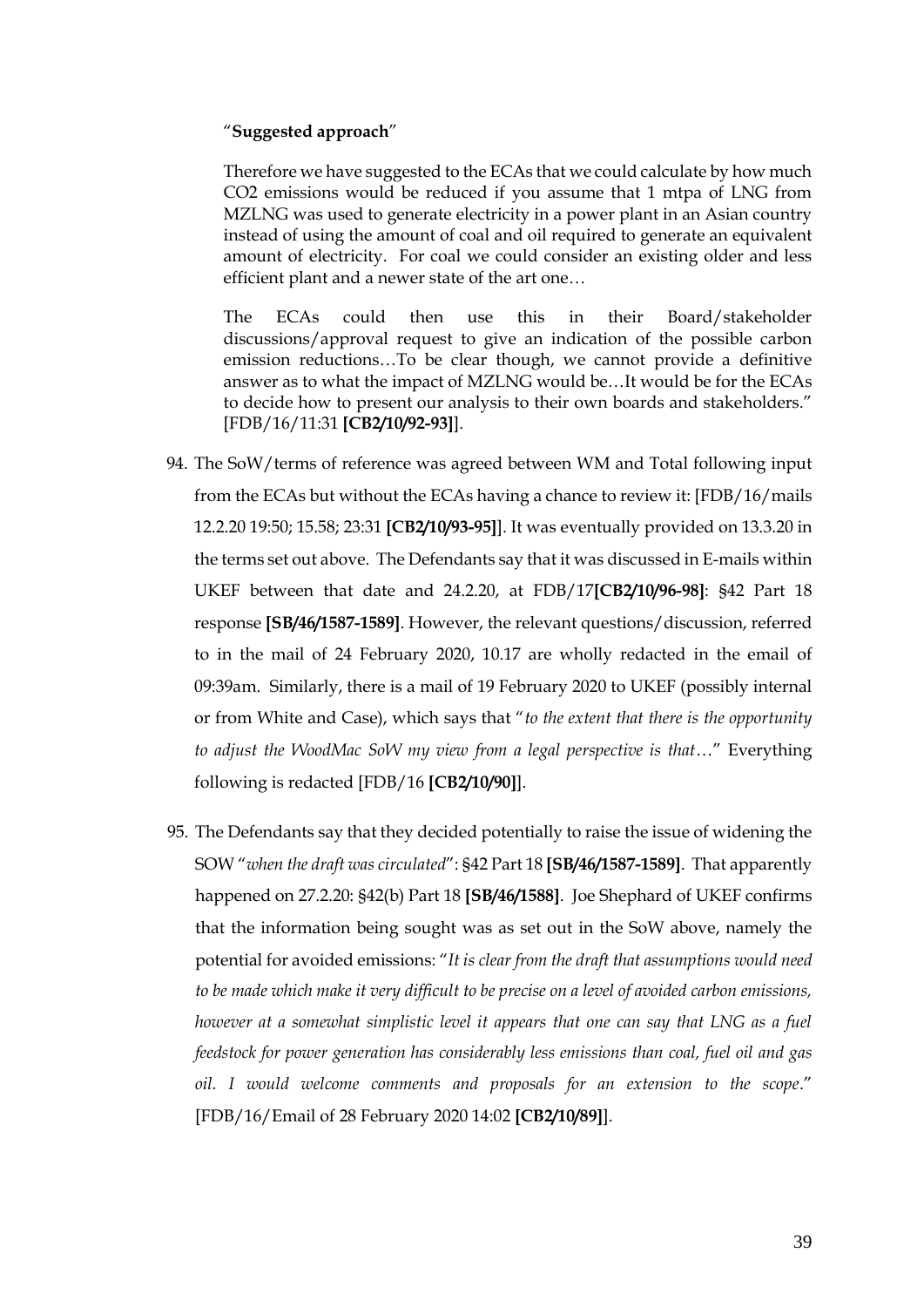- 96. According to the Response to the Part 18 request, the first Defendant asked WM about Scope 3 emission in calls on 9 and 13 March 2020 [Part 18]§42 (a) **[SB/46/1588]** ]. Of the discussions of 19.11.19, 20.2.20, 9.3.20 and 13.3.20 no formal minutes were taken [Part 18 Response §42(d) **[SB/46/1588-9]**]. The only minutes are by a UKEF attendee, Joe Shephard, on 9.3.20 and 13.3.20 [FDB/18 **[CB2/10/99-101]**]. They do not evidence any attempt to change the SoW as set out above. At no point is there any written instruction changing the SoW set out above.
- 97. The fact that the SoW failed to ask the right question and was directed at providing an answer that assisted lenders to provide funds is unsurprising in light of the lack of independence that WM has from Total. The Defendants claim in their Grounds that: "*[Wood McKenzie] was the independent energy consultant to the lenders, including UKEF (not Total)*" [DGD §19 fn5 **[CB1/1/67]**] and "*the Claimant is wrong to say that they were "the consultant to Total*" [DGD §117.5 fn 67 **[CB1/2/97]**]. However, this is contradicted by what is stated in their CCR, where it is said that the lenders asked Total to commission an assessment of Scope 3 emissions for the benefit of the lenders and that Total commissioned Wood McKenzie [LT/07/p.27 **[CB2/21/272]]**. It is also contrary to the E-mail evidence which shows that Total agreed and approved the SoW: [FDB/16 **[CB2/10/88-95]**] and to the evidence now given by Maxwell Griffin, who says that "*the lender group and Total (the Project sponsor) agreed to instruct [WM]*" and that Total commissioned and paid for the Report [MG WS/§37-38 **[CB1/8/209-210]**].
- 98. WM carries out all Total's reports, including its quarterly reports and in 2020 WM awarded Total France its "*upstream industry's most-admired explorer*" award. This information is found through google and on WM's website, although access to the Total reports has been removed.<sup>45</sup> If the Defendants approached any of the WM analysis on the basis that it was independent of Total, as it appears to have done,

<sup>45</sup> See for example: https://www.woodmac.com/reports/upstream-oil-and-gas-total-corporate-latestwm-quarterly-data-19658130; https://www.woodmac.com/reports/upstream-oil-and-gas-totalcorporate-report-16819548. There are numerous such reports although the Total ones have been removed. In July 2020 Wood McKenzie named "*Total …the upstream industry's most-admired explorer, an accolade awarded in conjunction with Wood Mackenzie's industry-leading annual Exploration Survey*.": https://www.woodmac.com/press-releases/exploration\_awards\_2020/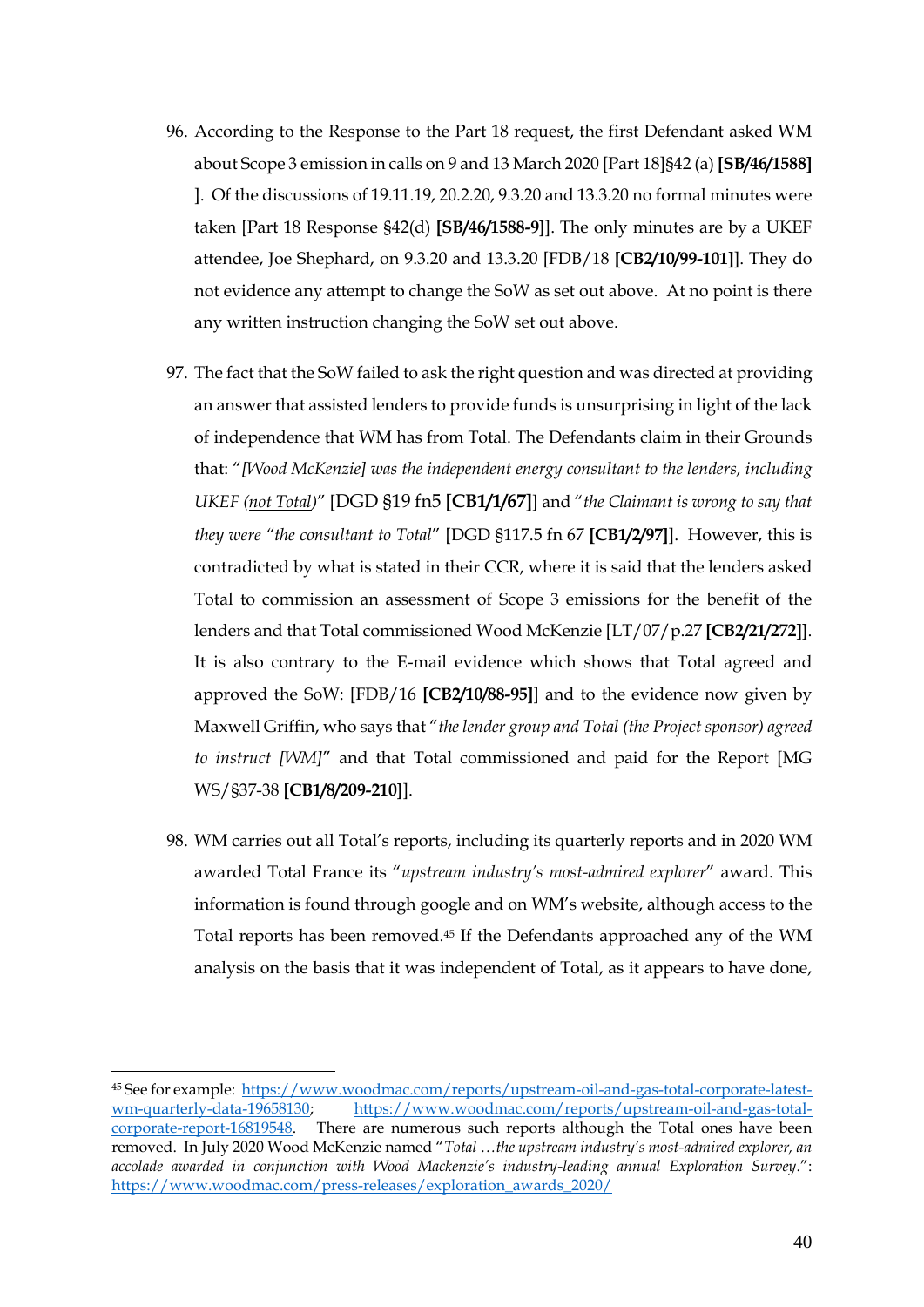that is another serious error – an error that would also go to the legality of the Decision.

99. The WM Report did what was asked of it in the SoW set out above. On [MG/12/p.10 **[CB2/9/73]**], having concluded on the previous page that it could not "*say with any degree of certainty where the volumes will be used for what purposes and when*" it stated:

"That said, there appears to be particular scope for MZLNG volumes to displace coal in power generation in China, India and Indonesia. We therefore focus on this to give ECAs some indicative guidance as to who MZLNG could potentially reduce emissions."

100. The WM was never a climate impact assessment; there was no real attempt to quantify emissions, let alone consider them against a low emissions pathway. It is unsurprising that the Defendant resisted disclosing it even after the Claimant's specific disclosure application, which Swift J. refused.

# *D. CCR went further than WM without any basis, concluding that emissions would be reduced because they would displace higher emitting fuels*

- 101. The Defendant based its decision that the project was 'overall' in alignment with the Paris Agreement on the finding in the CCR that: '*it was more likely than not that, over its operational life, the Project would result in at least some displacement of more polluting fuels, with a consequence of some net reduction in GHG emissions*'. [LT/07/p8 **[CB2/21/253]**]; [LT WS §90(c) **[CB1/7/189]**] and [DGD §75.3 **[CB1/2/84]**], [MG WS §121-22 **[CB1/8/235]**].
- 102. This involved two fundamental errors.
	- a. First, it had no basis in evidence or fact. It was not even supported by the finding of WM: GM WS §24-29, §42-44 **[CB1/11/294-295, 299-300]**.
	- b. Secondly, climate impacts must be assessed by reference to the absolute amount of emissions that the relevant Project involves not by reference to some possibility that the Project may have the result of displacing other emissions: GM WS §4(a), 9(b), 16 and 30 **[CB1/11/286, 289, 291-2, 295]**.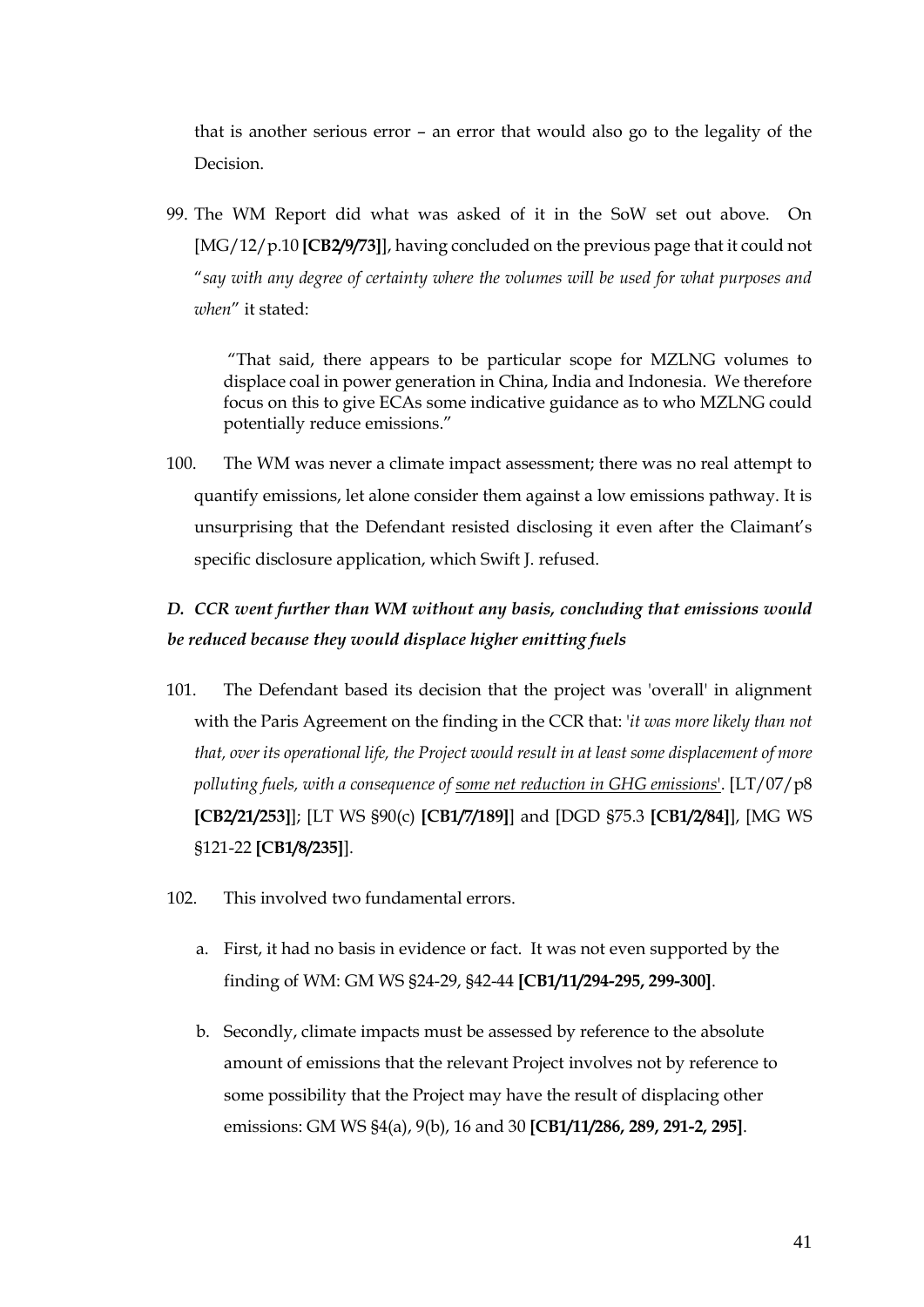- 103. As to the first, the conclusion that net global emissions would be reduced by the Project was not grounded in any evidence or proper analysis. The WM Report had reached no such conclusion, nor was there any other evidence before the first Defendant. Greg Muttitt describes this as: *'a remarkable claim in the absence of evidence*' [GM WS §42 **[CB1/11/299]**] and likely to be unfounded [GM WS §23-30 **[CB1/11/293-295]** [See also KA WS2 §24-29 **[CB1/6/163-165]**]. In that regard, since no proposals for retirement of existing assets are being made, it should be assumed that the emissions from new gas production, including this Project, will be in addition to those associated with existing economically recoverable reserves of fossil fuels, particularly oil and gas. For this reason, new capacity, including the Mozambique LNG Project, will directly contribute to still higher levels of warming above the Paris Agreement goal [KA WS1 §42-44 **[CB1/4/139]**; [GM WS §60 **[CB1/11/305]**].
- 104. The scenario chosen by UKEF as 'most likely' was not based on any substantive evidence [FDB/19/p.3 **[CB2/12/107]**]. Indeed, UKEF itself stated that it did not know with any confidence how and where the Project's LNG volumes would be used and could not therefore know whether the LNG would in fact displace renewables or lower carbon fuels (such as natural gas) and as such have the consequence of hindering transition [LT/07/p.8, p.31 **[CB2/21/253, 276]**]. However, despite these uncertainties, the Defendant considered that 'on balance', it was more likely that the LNG produced would lead to "*some net reduction*" in future GHG emissions [LT/07/p.32 **[CB2/21/277]**].
- 105. There are clear reasons to doubt the assumption on which the conclusion was based [GM WS §23-30, 43-44 **[CB1/11/293-295, 299-300]**] and the Defendant did not provide any evidence with which to back up its assumption of 'some' net reduction in emissions [GM WS §24-29 **[CB1/11/294-295]**]. This was essentially what is described in *Gloucester Resources* as "*a facile conclusion… insufficient to comply with the obligation to take a hard look at the cumulative effects of the proposed action*" (§511, §532-533 [See KA WS2/§39 **[CB1/6/169]**]; [GM WS §23-29 **[CB1/11/293-295]**]. It is highly unlikely that Mozambique LNG will displace coal from power generation in the countries referred to [GM WS §24-29 **[CB1/11/294-295]**].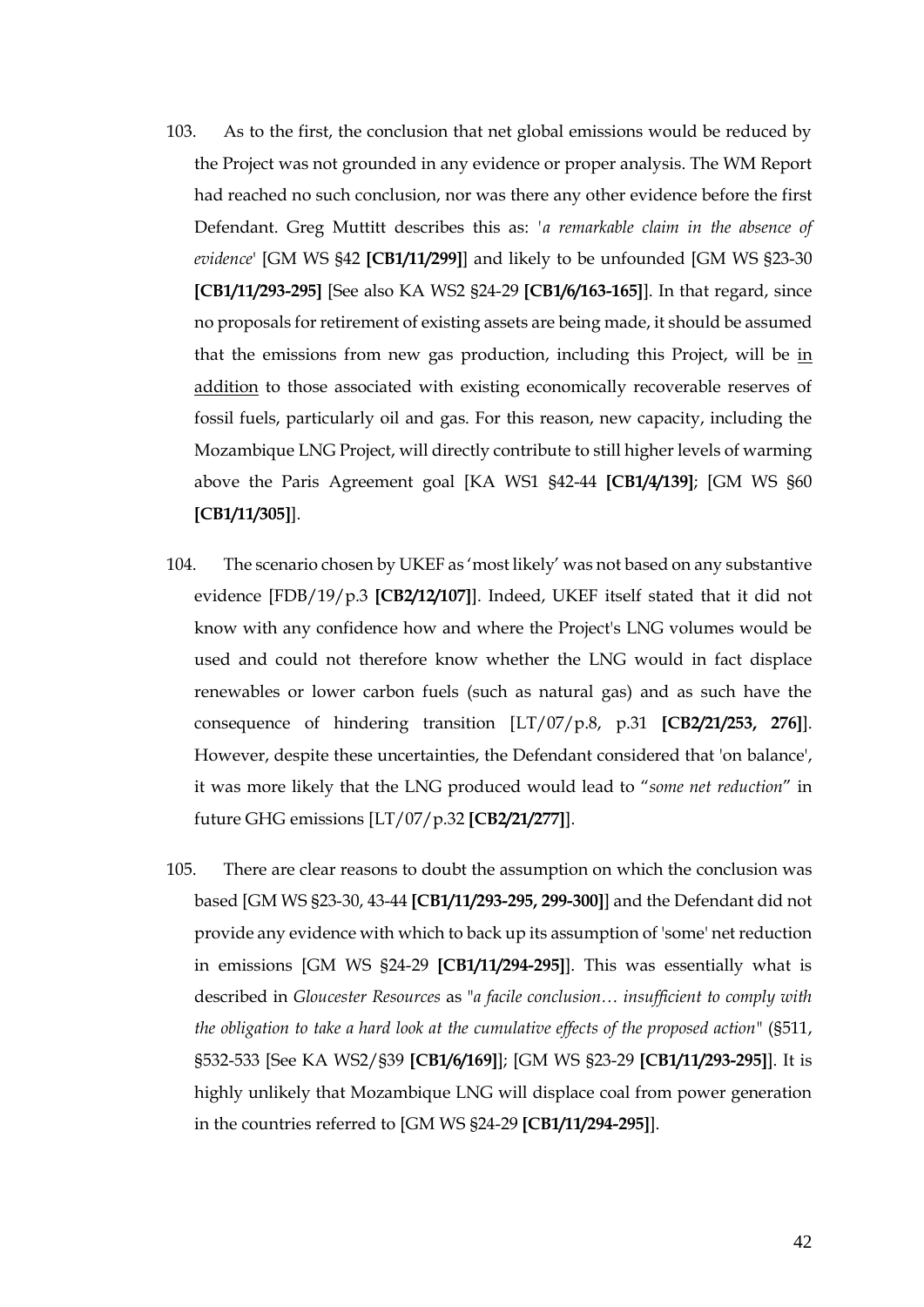- 106. As to the second point, the use of "avoided emissions" is a methodologically flawed concept, inappropriate to assessing consistency with the Paris agreement [GM WS §4(a), 9(b), 16-22 **[CB1/11/286, 289, 291-293]**]. As acknowledged in an internal UKEF email exchange on 5 May 2020, "*Whether the Project displaces more fossil fuel (or not) is considered under the transition fuel argument section. It is not considered in the calculation of Scope 3 emissions as it will not change the Project's Scope 3 emissions.*" [FDB/22/p. 1 **[CB2/12/121]**].
- 107. The CCR confuses these two distinct issues: the quantity of Scope 3 emissions and avoided emissions. In attempting to answer a question about Scope 3 emissions, the CCR instead assesses avoided emissions, in three scenarios of displacement. [GM WS §49 **[CB1/11/302]**]. The GHG Protocol expressly states that if avoided emissions are addressed this must be done separately [see GM WS §49 **[CB1/11/302]**] ref and GHG Protocol Technical Guidance for Calculating Scope 3 Emissions Version1.0 (2013), Category 11 page 114 **[AB/11/297].**

#### *E. Erroneous quantification of Scope 1 emissions*

- 108. The Defendants erroneously quantified the Scope 1 emissions. The Defendants proceeded on the basis that the Project would have Scope 1 emissions of 6MtCO2 per year over the Project's operational life (i.e. from 2024-2049 [LT/07/p.19 box 5 **[CB2/21/264]**]. This involved a fundamental error, namely that, for the duration of its existence the Project would have only two "trains" (essentially liquification units or LNG production lines), each of which would be capable of producing 6 million tonnes of LNG p.a. [MG WS §102 **[CB1/8/230]**; KA WS2 §6-9 **[CB1/6/156- 157]**]. In fact, once in full production, the Project will produce at least 18MtCO2 p.a. in Scope 1 emissions [KA WS2 §6-9 **[CB1/6/156-157]**].
- 109. For the Defendants to look at the impacts of the Project over 30 years in terms only of the level of Scope 1 emissions emitted during the first year (and at best thereby under-estimating them by 300%), was to fail to apply the facts [KA WS2 §29 **[CB1/6/165]**]. The Defendants should have taken into account the likely further expansion of the project to 6 or more production trains within its 30 year lifespan on the basis of the project documentation, which refers to expansion to at least 6 trains in order to produce the intended 43 million tonnes of LNG p.a.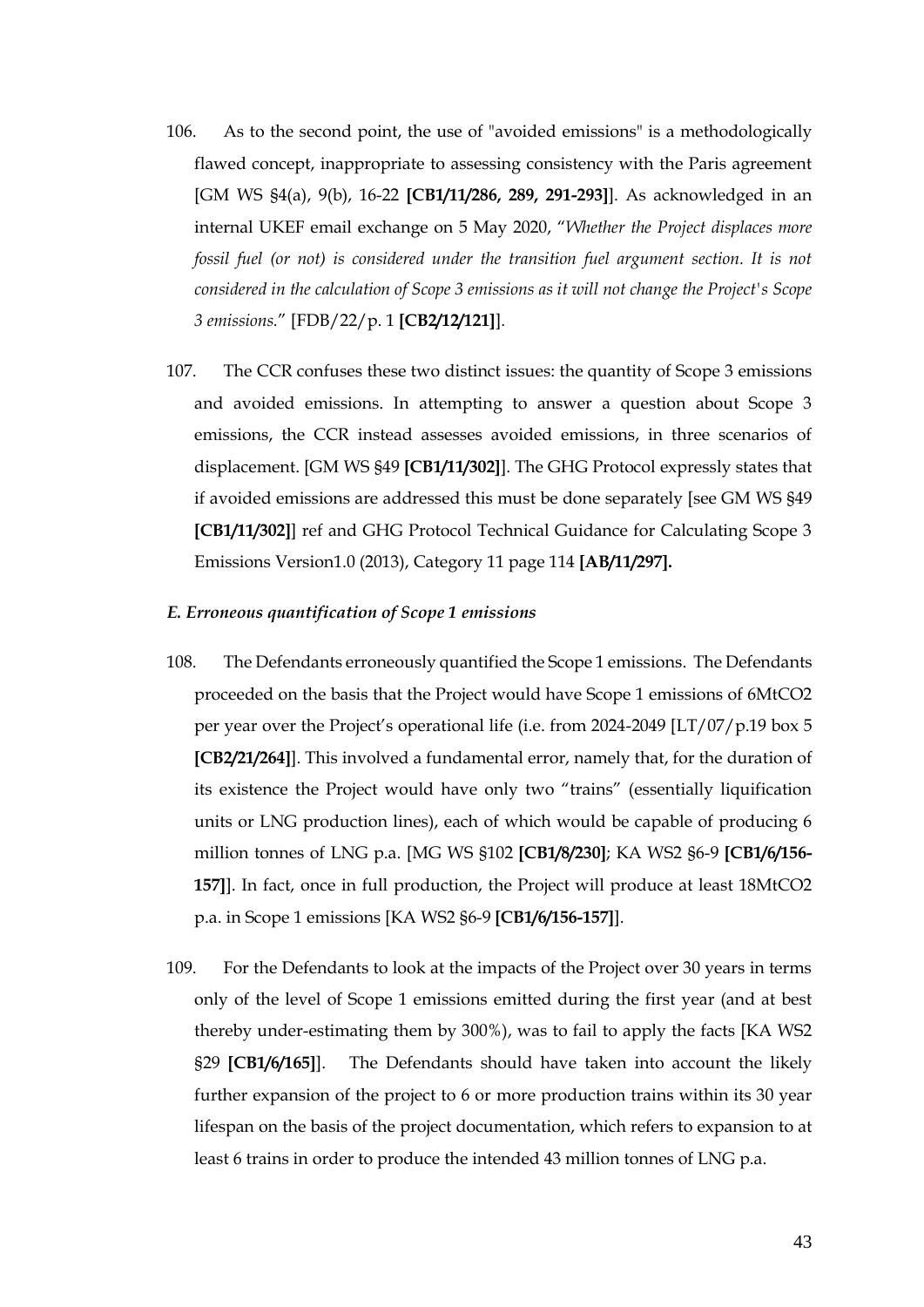- 110. These references to expansion of the number of trains date back as far as 2012 and include those in the 2014 EIA, in UKEF's 2020 ESHR Review [MG/11/p.10/§14 **[CB2/20/214]**] and in the AFDB's 2019 memorandum to the Board of Directors, [MG/24/p.3 **[SB/41.20/628]**]**;** [MG/25/Annex16/page XXVIII **[SB/41.21/689]**]. The 2014 EIA Anadarko Project Description postulates fourteen trains added at a rate of one every six months after production starts in 2024 (see, Chapter 4 at para 4.4.2<sup>46</sup> (see [KA WS2 §8 footnote 5 [**CB1/6/257]**]). The RAD paper [FDB/15 [**SB/46.10/1806-1812]**] refers to "*gas reserves of up to 150TCF sufficient to develop up to 8 further trains and a total estimated economic value of U\$150bn*" ([FDB/15/§276 **[SB/46.10/1811]**]). The Project Information Memorandum of December 2018 states that the Area 1 site is capable of hosting up to ten trains [FDB/25/§1 **[CB1/4/29]**] The IMF report on Mozambique LNG dated 15 May 2019 and referenced in AH WS/§17 fn9 **[CB1/10/266]** refers to the expansion of trains for Area 1. 47
- 111. The Defendants' answer at the SGD stage was that expansion beyond two trains were nothing more than "*inchoate proposals*": [SGD §57 **[SB/6/55]**], albeit it now accepts that the Project will expand: [DGD §98 **[CB1/2/90]**. The Defendants nonetheless argue that "*it was a matter of judgement what it should consider in terms of Scope 1 emissions*" [DGD §98 **[CB1/2/90]**]. That is not correct.
- 112. Cumulative emissions are the critical question in assessing climate change impacts: GM WS §17 **[CB1/11/292].** It is not possible to assess climate change impacts without considering them. Support for the initial two trains increases the likelihood that the further trains will come into production: GM WS §41 **[CB1/11/299]**. In the context of the UK's commitments under the PA, including to Mozambique, it was essential therefore for UKEF to determine whether it was assisting (and not undermining) Mozambique to meet increasingly ambitious NDCs.
- 113. Further, the Defendants were obliged to take these future expansions into account under IFC PS 1, with which it purported to comply [MG WS §12-13, §55

<sup>46</sup> https://mzlng.totalenergies.co.mz/sites/g/files/wompnd2311/f/atoms/files/chapter\_4- \_lng\_final\_eia\_sept\_2014\_eng.pdf

<sup>47</sup> https://www.imf.org/-/media/Files/Publications/CR/2019/1MOZEA2019003.ashx pp.4-5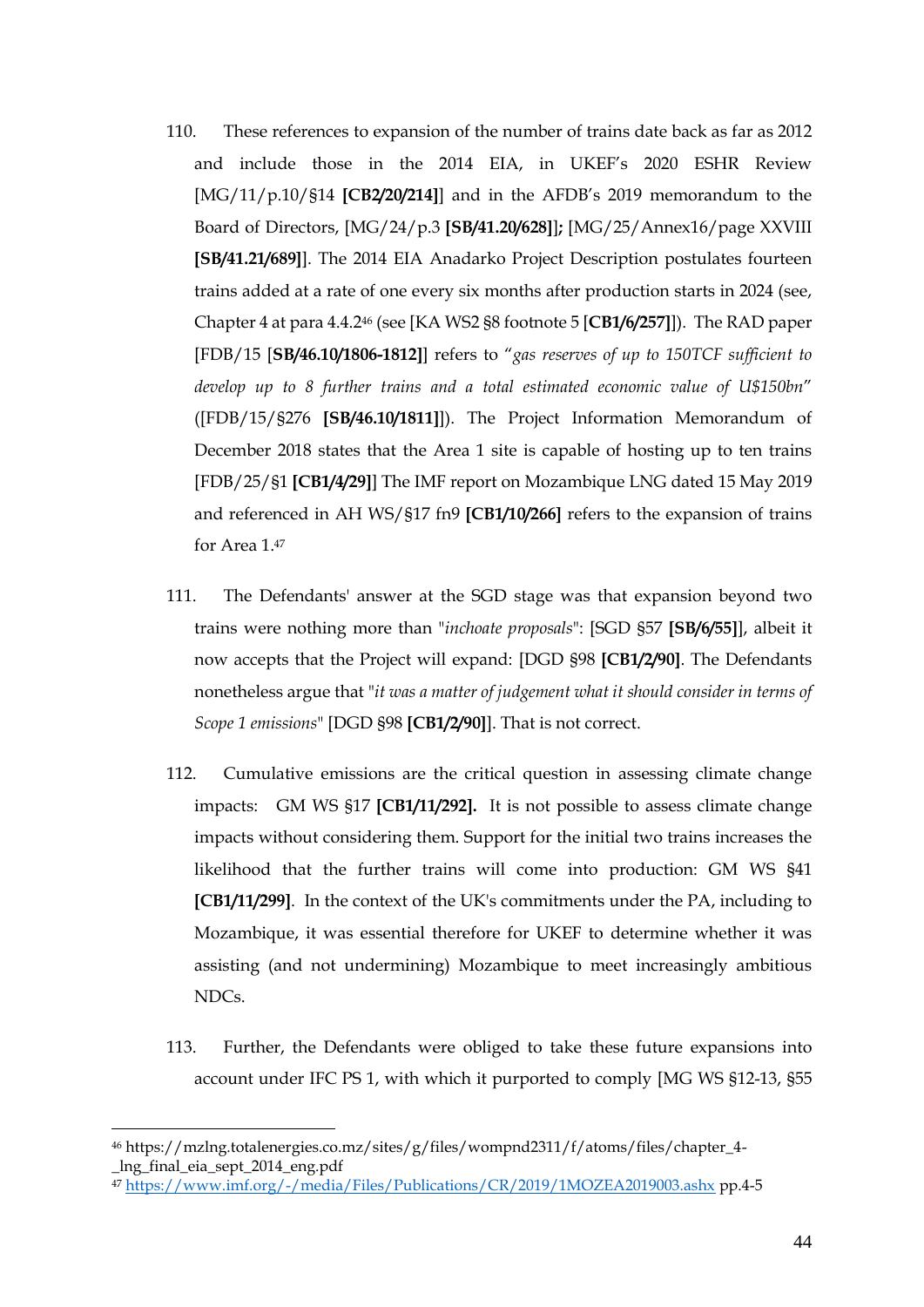**[CB1/8/202, 217]**] [DGD §18, 46-47 **[CB1/2/66, 77]**]. IFC PS1 refers to cumulative impacts resulting from the incremental impact, on areas or resources used or directly impacted by the project as being those that result "*from other existing, planned or reasonably defined developments*". <sup>48</sup> The 2014 EIA states that: "*While this EIA covers up to 6 trains (which is a reasonably foreseeable number of trains), space for the construction of up to 14 LNG Trains (in total) has also been allocated*...' [4.4.2, emphasis added]49. The Defendant however judged that IFC PS 1 did not cover the expansion of trains in this project [DGD 96.5 **[CB1/2/89]**]; [MG §102 **[CB1/8/230]**], despite accepting that the Project will not remain at two trains for its duration: [DGD §98 **[CB1/2/90]**]. This is an unreasonable interpretation of the plain words of ICF PS1, and undermines its purpose.

114. It is immaterial that "*UKEF has no commitment to provide any support in relation to any future expansion*"' [DGD §98 **[CB1/2/90]**]. The whole point about the direction to assess cumulative emissions/impacts is that support for the commencement of a Project (initial two trains) increases the likelihood that further trains coming into production [GM WS §41 **[CB1/11/299]**]. The need to look at cumulative impacts is also provided for in the OECD Common Approaches and EP3: Annex II to the OECD Common Approaches sets out information on the typical items to be included in an ESIA report prepared by the Project sponsor and refers at (5) to examination of "*cumulative impacts as appropriate*" [ASFG §42 [**CB/1/17-8]**]. Cumulative impacts are also mentioned in EP3 as part of the "*Illustrative List of Potential Environmental and Social Issues to be Addressed in the Environmental and Social Assessment Documentation*" at (k) [DGD §96.3 **[CB1/2/89]**]; [MG WS §137 **[CB1/8/240]**].

### *F. Defendants did not properly consider lock in.*

115. The Defendants failed properly to consider lock-in/transition risk. Carbon lock-in/transition risk comprises: *"[t]he tendency for certain carbon-intensive technological systems to persist over time, 'locking out 'lower-carbon alternatives, owing to a combination of linked technical, economic, and institutional factors*": UNEP

<sup>48</sup> https://www.ifc.org/wps/wcm/connect/8804e6fb-bd51-4822-92cf-

<sup>3</sup>dfd8221be28/PS1\_English\_2012.pdf?MOD=AJPERES&CVID=jiVQIfe p.3, §8 **[AB/9/245]**.

<sup>&</sup>lt;sup>49</sup> https://mzlng.totalenergies.co.mz/sites/g/files/wompnd2311/f/atoms/files/chapter\_4-\_lng\_final\_eia\_sept\_2014\_eng.pdf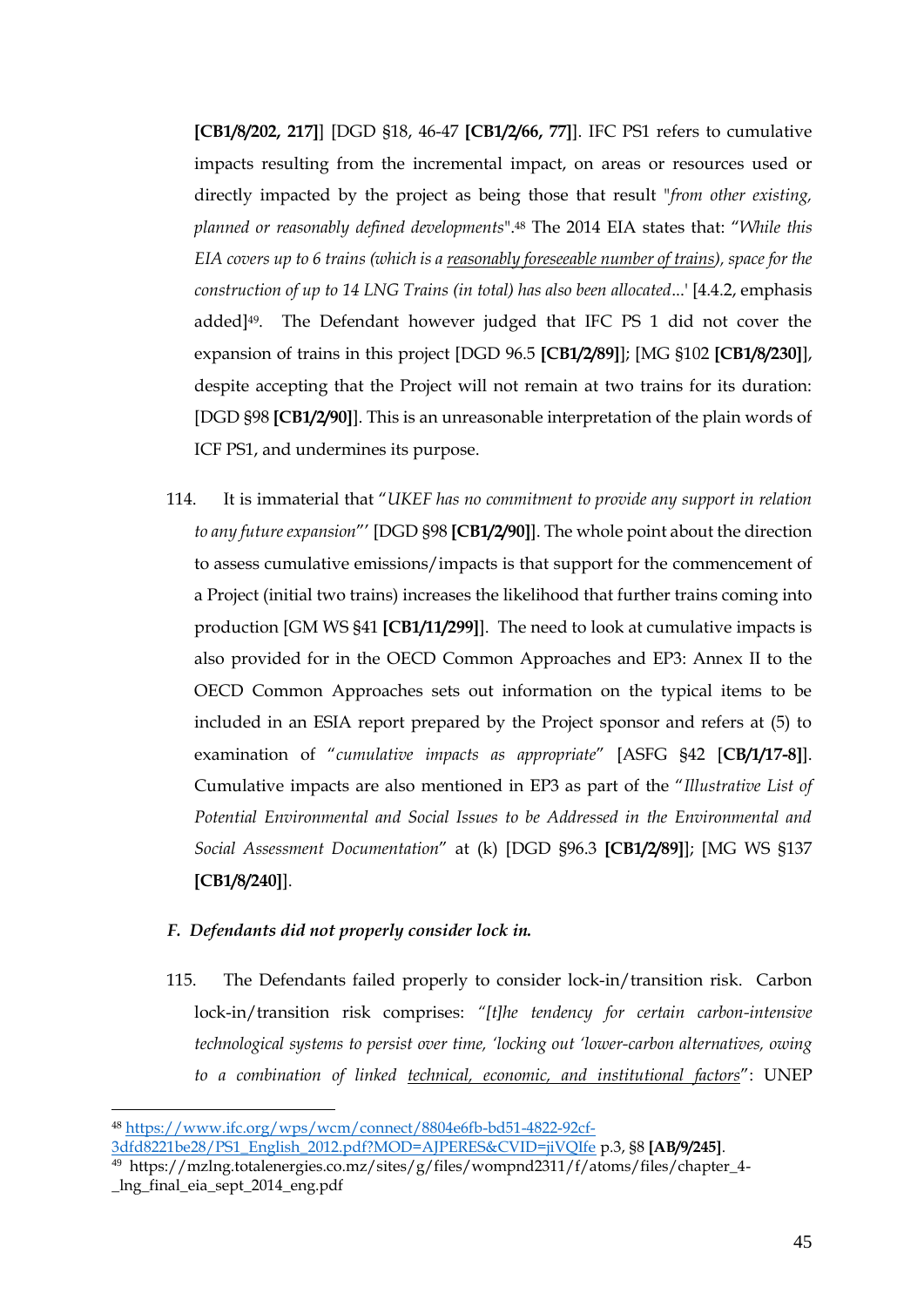Production Gap Report 2019 [**AB/5/170-175**]. <sup>50</sup> In relation to fossil fuel production: *"[t]he more fossil fuel infrastructure that is built, the harder it is to shift away from fossilbased energy, for reasons both financial and political…. Government support reduces the capital and operational costs of extraction to fossil fuel producers, thus unlocking projects that would otherwise not be commercially viable*."<sup>51</sup>

- 116. First, the Defendants in failing to assess the risk against the lifespan of the project did not properly assess the risk of lock-in, KA WS1 §47-48 [**CB1/4/140]];** GM WS §82-84 [**CB1/11/311-2]**]. The Project raises significant risks of 'lock in'/transition risk in view of its 30-year or more service life span, in terms of both (a) direct lock-in through emissions from onsite power generation for the plant's operational needs, and (b) systemic, indirect lock-in by contributing to the continued production and use of technology that emits GHGs: KA WS2 §23 **[CB1/6/163];** GM WS §82 **[CB1/11/311-2]**. The Defendants' CCR failed to determine the potential for fossil fuel lock in in relation to either (a) or (b). Further, it failed to consider that potential for both Mozambique and export markets.
- 117. Second (and relatedly see GM §82 **[CB1/11/311-2]**), the Defendants said that quantitative assessments were impossible, relying on a claim that *"Committed Cumulative Carbon Emissions ("CCCE")*" could not be calculated because a sufficiently developed methodology for doing so does not exist yet [MG §139 **[CB1/8/241]**]; [LT/07/p.23 **[CB2/21/268]**]. This not only misunderstands what the CCCE methodology is, it ignores the fact that the GHG Protocol enables emissions to be assessed for the lifespan of the Project: KA WS2 §25-26 **[CB1/6/163-4];** GM WS §83-84 **[CB1/11/312]**. All that the Defendants did in terms of 'assessment' of cumulative emissions was to repeat its findings as to the quantification of Scope 1 emissions [LT/07/p.23 **[CB2/21/268]**], which as explained above the Defendants underestimated by at least 300% [KA WS2 §29-34 **[CB1/6/165-6]**].
- 118. The Defendants argue that there is nothing in the nature of the risk that demands a quantified assessment, [DGD §117.9 **[CB1/2/98]**]. Maxwell Griffin states that no CCCE data was available for the Project, arguing that the text on CCCE included within the CCR was developed following advice from EGAC on 20<sup>th</sup> May

<sup>50</sup> UNEP Production Gap Report 2019 p. 6

<sup>51</sup> Ibid. p.24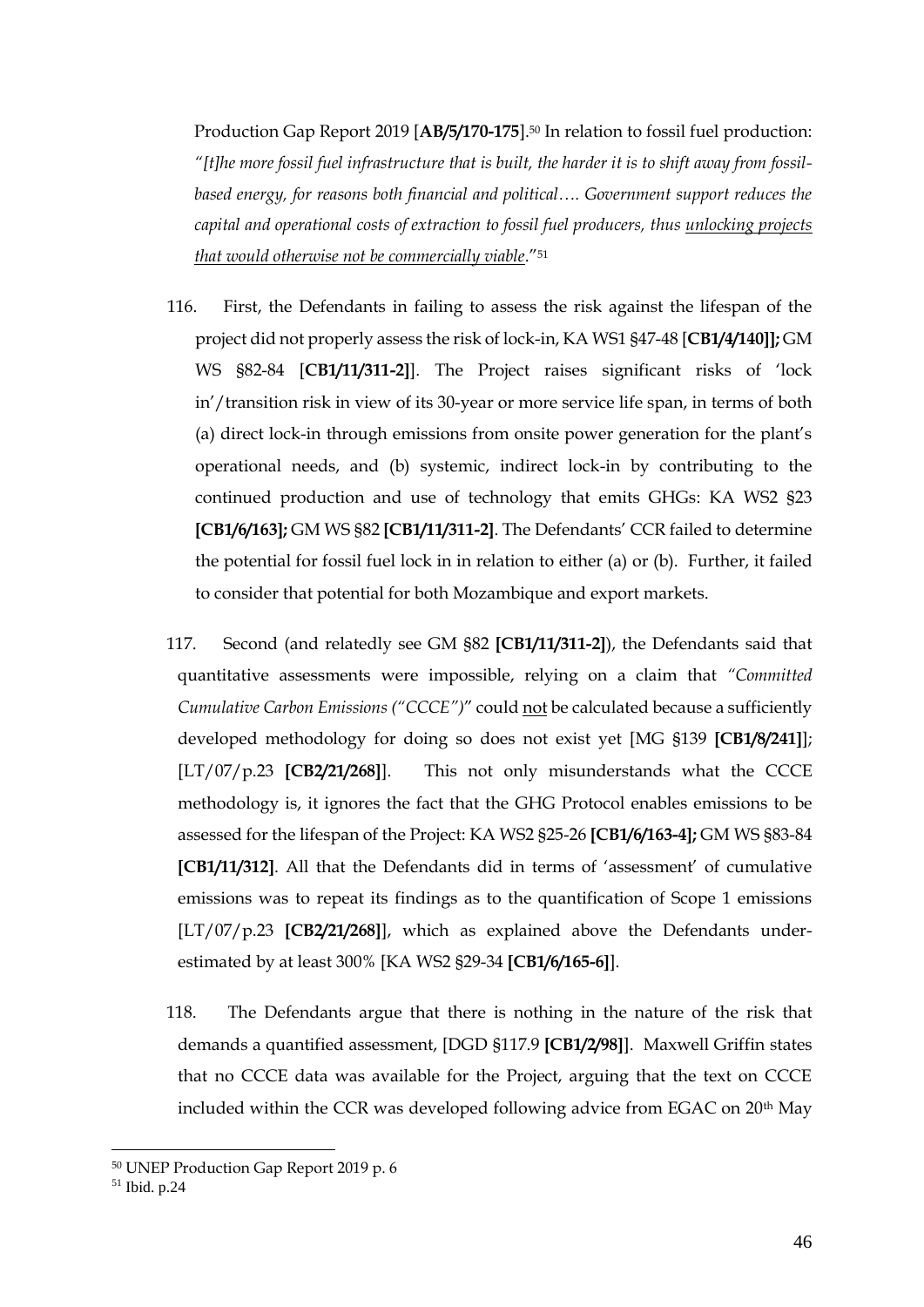2020. [MG§ 139 **[CB1/8/241]**]. In fact, one of those advisors did express the view in April 2020 that CCCE should be used to assess whether projects are compatible with Paris [FDB 19/BC 7/p.3 **[CB2/12/107]**]. For the same reasons as set out above, quantification is crucial to a proper assessment of these issues for obvious reasons.

119. Thirdly, as indicated above, there are two aspects to lock-in, and CCCE is relevant only to one of these, (a) direct lock-in [KA WS2 §25 **[CB/6/163-4]**]; [GM §82 **[CB1/11/311]**]. The second, systemic or indirect lock-in is arguably even more important, with profound long-run implications [KA WS2 §28 **[CB/6/164]**]. The Defendant did not attempt to analyse lock-in from either perspective [KA WS2 §23- 28 **[CB1/6/163-4]**]; [GM WS §83-85 **[CB1/11/312]**]. In relation to (b) systemic lock-in, the Defendant made no attempt consider the specific and quantified implications of a 30 year project on the infrastructure of those countries importing the gas. Nor did the Defendants attempt to consider the long-term emission consequence of creating fossil fuel dependency rather than developing renewable resources, which prevent lock in. [ASFG §112.4 -112.6 **[CB1/1/41-2]**]. Maxwell Griffin notes that in their Appraisal Report, AfDB acknowledged that noted that investments such as the project "*may contribute to fossil fuel lock-in for Mozambique and encourage future and further development of the country's gas resources…*."[see MG §141 **[CB1/8/242]**]. Failure to carry out this exercise was a fatal omission in any assessment of whether the Project was consistent with the carbon budgets that need to be met if the Paris goals are to be achieved.

#### *G. Stranded Assets*

120. The Project involves a real risk of stranded assets, the assessment of which was crucial to the protection of taxpayers' interests, in particular because of the duration of its operation [GM WS §77 **[CB1/11/310]**]; [KA WS1 §47-49 **[CB1/4/140- 1]** and KA WS2 §26 **[CB1/6/164]**]. The Claimant notes, that without addressing Scope 3 emissions, the emissions production gaps and the risks of lock-in, no proper determination of the risks of stranded assets could have been carried out (See KA WS2 §11-12, §17, §20, §33-34 **[CB1/6/158-159, 160, 162 ,166**] [ASFG §114 **[CB1/1/42]**] As noted in the TCFD [to which Total is an adherent [IPSGR §54 **[SB/7/84]**]. , "*Transition risk scenarios* [which includes stranded asset risk] *are particularly relevant for resource-intensive organizations with high GHG emissions within*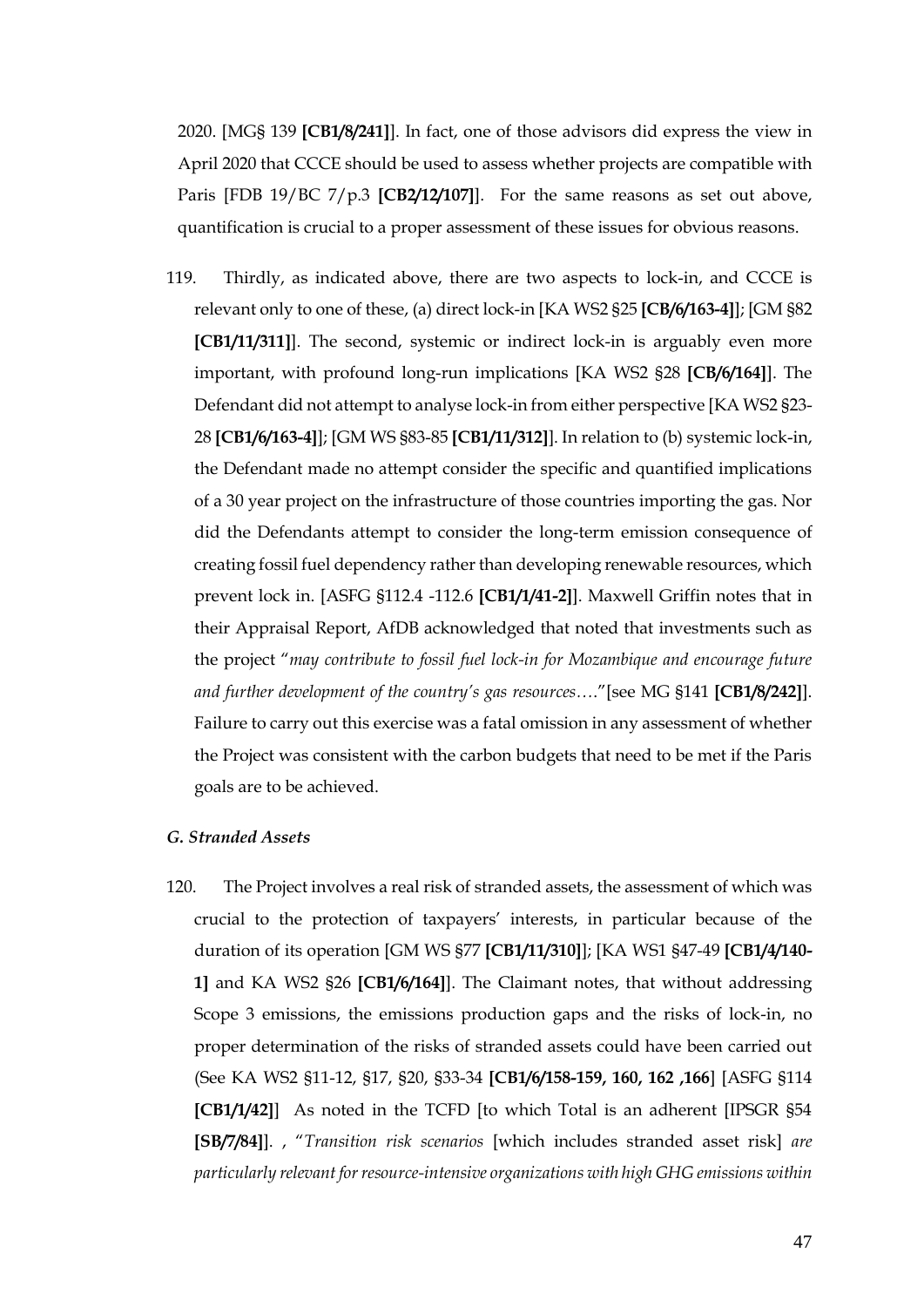*their value chains, where policy actions, technology, or market changes aimed at emissions reductions, energy efficiency, subsidies or taxes, or other constraints or incentives may have a particularly direct effect"*. 52

- 121. The Defendants contend that they considered this risk: [PAP Response §34, §62 **[SB/2/16, 21-22**]**]**. Louis Taylor states that the risk was assessed on the basis of WM's view that gas would be required until 2040, which is beyond the timeframe for UKEF support [LT WS §121 **[CB1/7/195]**]. As indicated above, this assumption disregards essential information as to the production gap and 1.5 goal and appears to be based on an IEA SDS framework which is flawed and has now been replaced by one aligned with the 1.5 goal [GM WS §13-15 **[CB1/11/290-291]**].
- 122. Once again, UKEF claims to have assessed this risk in purely qualitative rather than quantitative terms, arguing that this risk "*is not directly related to the quantum of GHG emissions associated with the Project*". [DGD §121 **[CB1/2/99]**] The Defendants say that they did not have to use "*metrics and parameters*" because they were not bound to follow the TCFD, which did not apply to the decision nor did they have to do any quantified analysis [DGD §119 **[CB1/2/99]**]. To argue that an assessment of the risk of stranded assets could be done without regard to any metrics, parameters or quantification at all is difficult to comprehend and that is so quite apart from whether the TCFD applied.
- 123. The risk of the project becoming a stranded asset for the Government of Mozambique was apparently not addressed. Since gas projects are structured to prioritise returns on the companies' invested capital before providing revenue to the Mozambique government, the government is not set to receive a significant share of revenues until well into the 2030s [GM WS §69 **[CB1/11/308]**]. This undermines the Defendant's argument that the project is a catalyst for transition in Mozambique. [DGD §21 **[CB1/2/67]**]. The risk that the project would become a stranded asset as a result of climate change policy is not addressed in the AfDB 2019 Memorandum [MG/25 **[SB/41.21/631-706]**] or in the email sent from the AfDB to the Defendant in February 2020 [MG/24 **[SB/41.20/625-630]**], despite the acknowledgment in the former latter, that under the Paris Agreement, developing

<sup>52</sup> https://assets.bbhub.io/company/sites/60/2021/10/FINAL-2017-TCFD-Report.pdf p.27 **[SB/41.6/479]**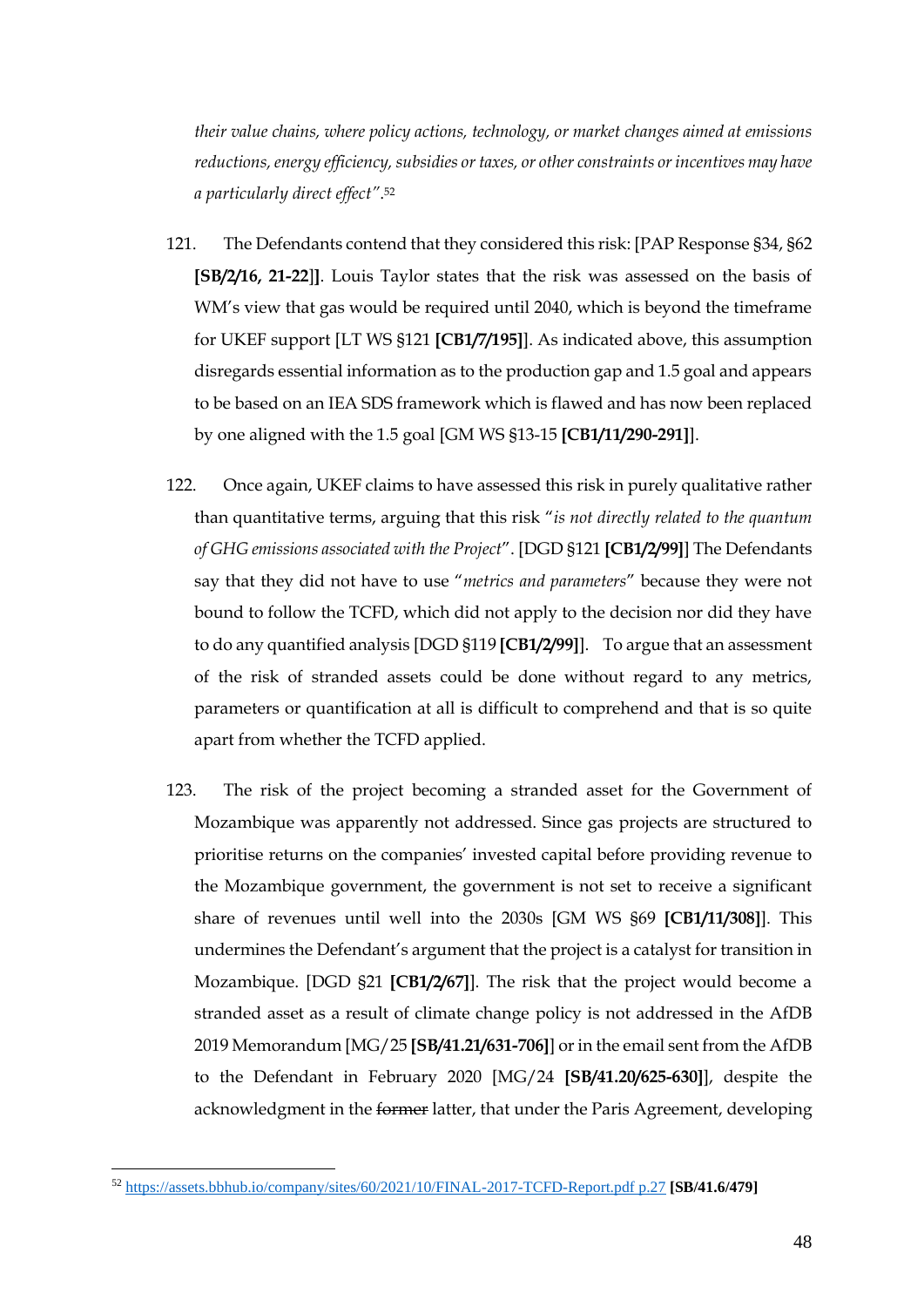countries are expected to achieve net zero emissions by 2050 [MG/24 **[SB/41.20/626]].**

- 124. In its Part 18 Response §37 **[SB/46/1587]** the Defendant states that the risk of stranded assets was considered in the RAD analysis prepared for the ERiCC meeting held on 30 April 2020 [FDB/15 **[SB/46.10/1806-1812]**]. However this paper does not address the critical issue of the production gap and only refers to the possibility of carbon taxes and environmental regulation and as such, was fundamentally flawed. No rational decision-maker seeking to justify support on the basis that this project would support the Government of Mozambique's energy transition could make that decision without determining whether the project was likely to become a stranded asset, causing debt distress for the Government of Mozambique.<sup>53</sup>
- 125. As to the source of the funding, the Defendants reject the Claimant's suggestion that UKEF has used "*public taxpayers' money to fund*" the Project: [§120 DGD **[CB1/2/99]**]. This is incomprehensible – UKEF lends money that comes from British taxpayers. The guarantee is backed by British taxpayers' money. Indeed, UKEF itself states this in its own guidance to applicants.<sup>54</sup>

#### **CONCLUSION**

- 126. For the reasons set out above, the Claimant seeks:
	- i. a Declaration that the Decision was reached on the basis of an erroneous understanding that the Project and its financing were compatible with the UK's obligation under the PA; and
	- ii. an Order quashing the Decision.

<sup>53</sup> The Claimant notes that the IEA state in their World Energy Outlook

<sup>2021</sup> https://www.iea.org/reports/world-energy-outlook-2021 that *"Given the low prices of natural gas in the NZE* [as to which see para 90 above*], any LNG projects with a break-even price of more than USD 5 per million British thermal units (MBtu) would be at risk of failing to recoup their investment costs in this [*NZE*] scenario"* (section 5.3.1 page 231). The breakeven price of Mozambique LNG is reported as being US\$6 per million British thermal units (MBtu), see LT/6 section 7.5.2 paragraph 150 **[CB2/19/184]** and MG/25 paragraph 2.52, p12 **[SB/41.21/651]**. This would seem to indicate that the Project, by the IEA's measure, is at risk of failing to recoup its investment costs

<sup>54</sup> UKEF Guidance to Applicants: Processes and factors in UK Export Finance Consideration of Applications